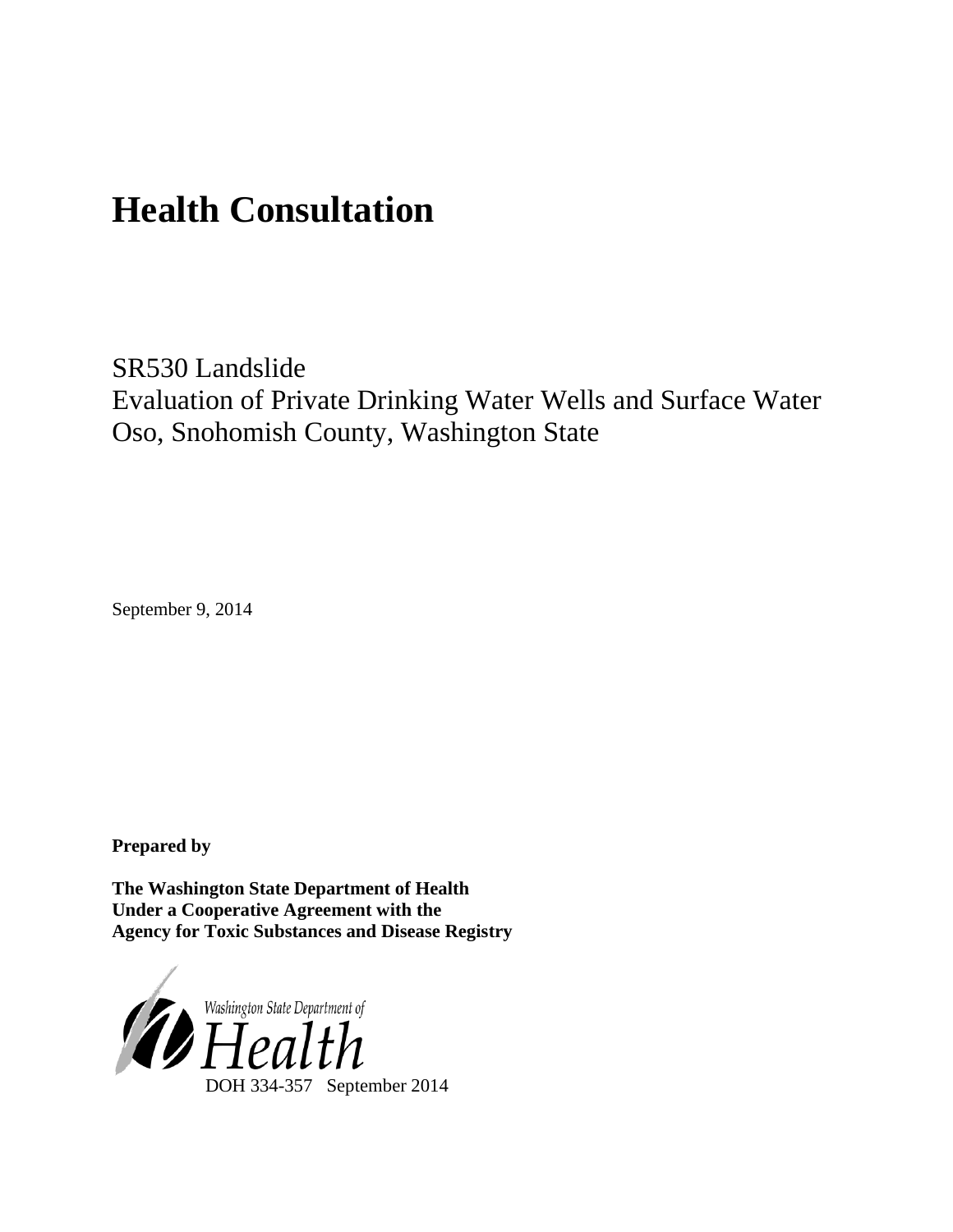## <span id="page-1-0"></span>**Foreword**

The Washington State Department of Health (DOH) prepared this health consultation under a cooperative agreement with the Agency for Toxic Substances and Disease Registry (ATSDR). ATSDR is part of the U.S. Department of Health and Human Services. ATSDR is responsible for health issues related to hazardous substances.

The purpose of a health consultation is to assess the health threat posed by hazardous substances in the environment. If needed, a health consultation will also recommend steps or actions to protect public health. Health consultations are initiated in response to health concerns raised by residents or agencies about exposure to hazardous substances.

This health consultation was prepared in accordance with ATSDR methodologies and guidelines. However, the report has not been reviewed and cleared by ATSDR. The findings in this report are relevant to conditions at the site during the time the report was written. It should not be relied upon if site conditions or land use changes in the future.

Use of trade names is for identification only and does not imply endorsement by state or federal health agencies.

For additional information, please contact us at 1-877-485-7316 or visit our web site at [www.doh.wa.gov/consults.](http://www.doh.wa.gov/consults)

For persons with disabilities this document is available on request in other formats. To submit a request, please call 1-800-525-0127 (TDD/TTY call 711).

For more information about ATSDR, contact the CDC Information Center at 1-800-CDC-INFO (1-800-232-4636) or visit the agency's web site at [www.atsdr.cdc.gov.](http://www.atsdr.cdc.gov/)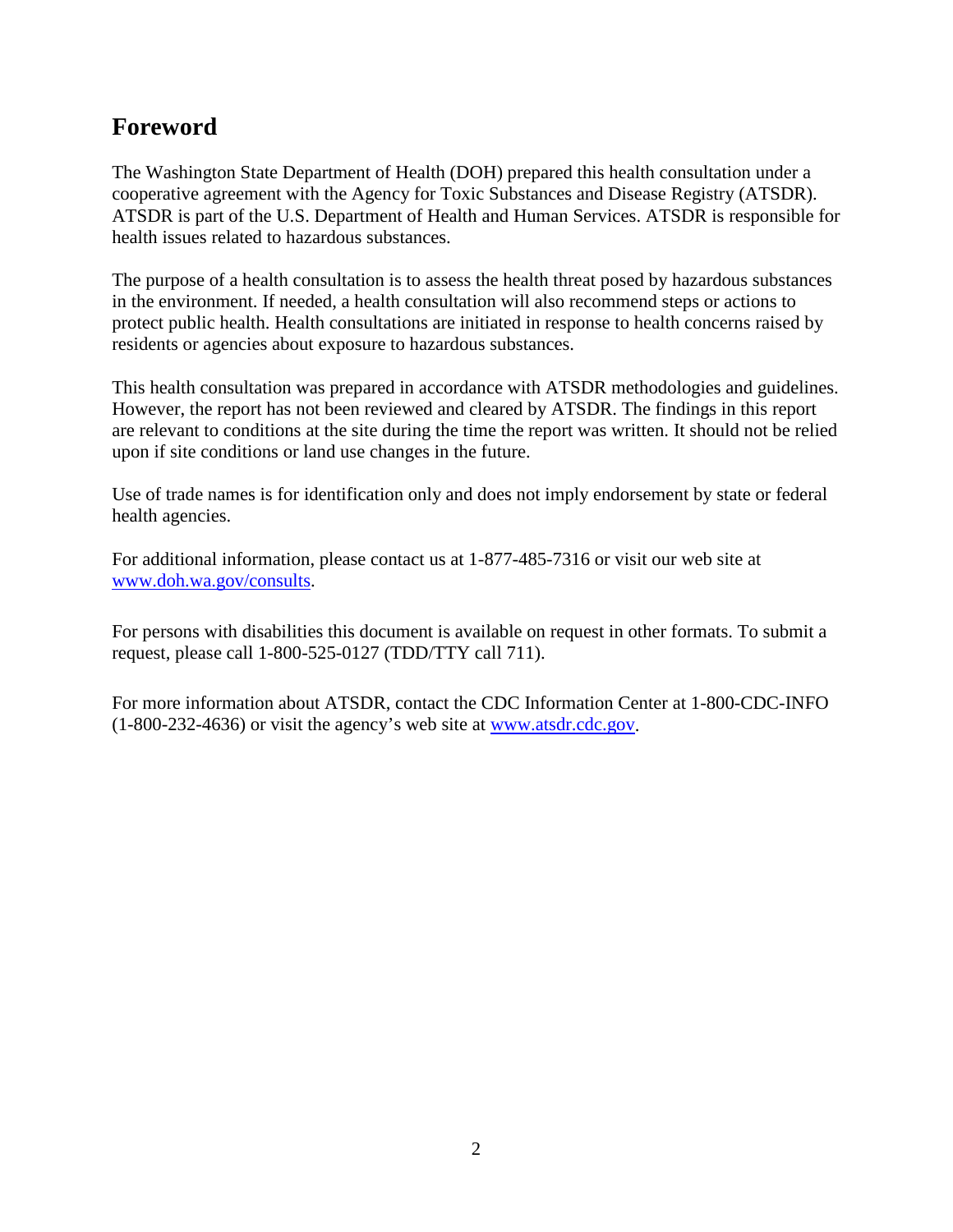# **Table of Contents**

| 21 |
|----|
|    |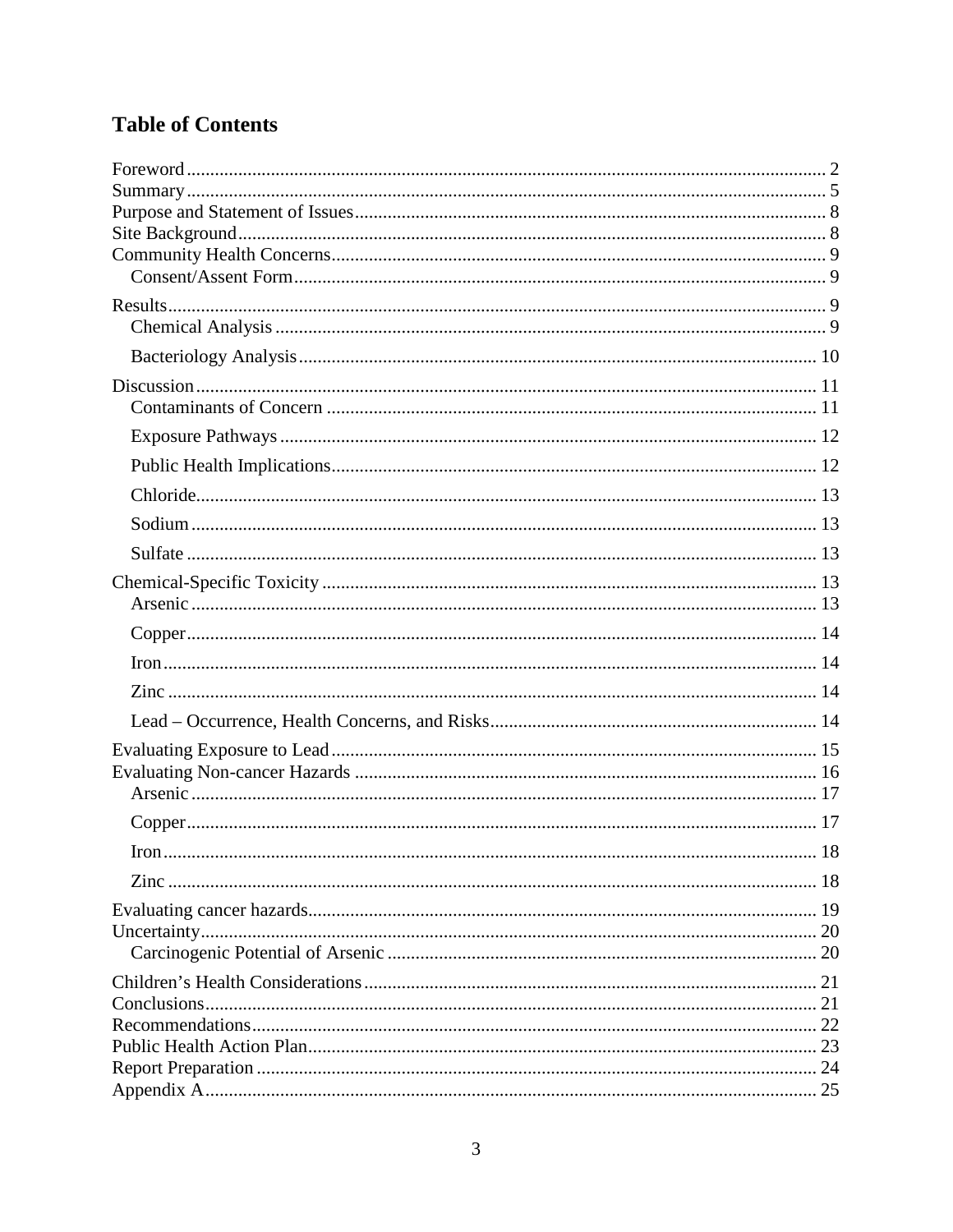| Appendix F - RECOMMENDED PROCEDURE FOR DISINFECTION OF WELLS  37 |  |
|------------------------------------------------------------------|--|
|                                                                  |  |
|                                                                  |  |
|                                                                  |  |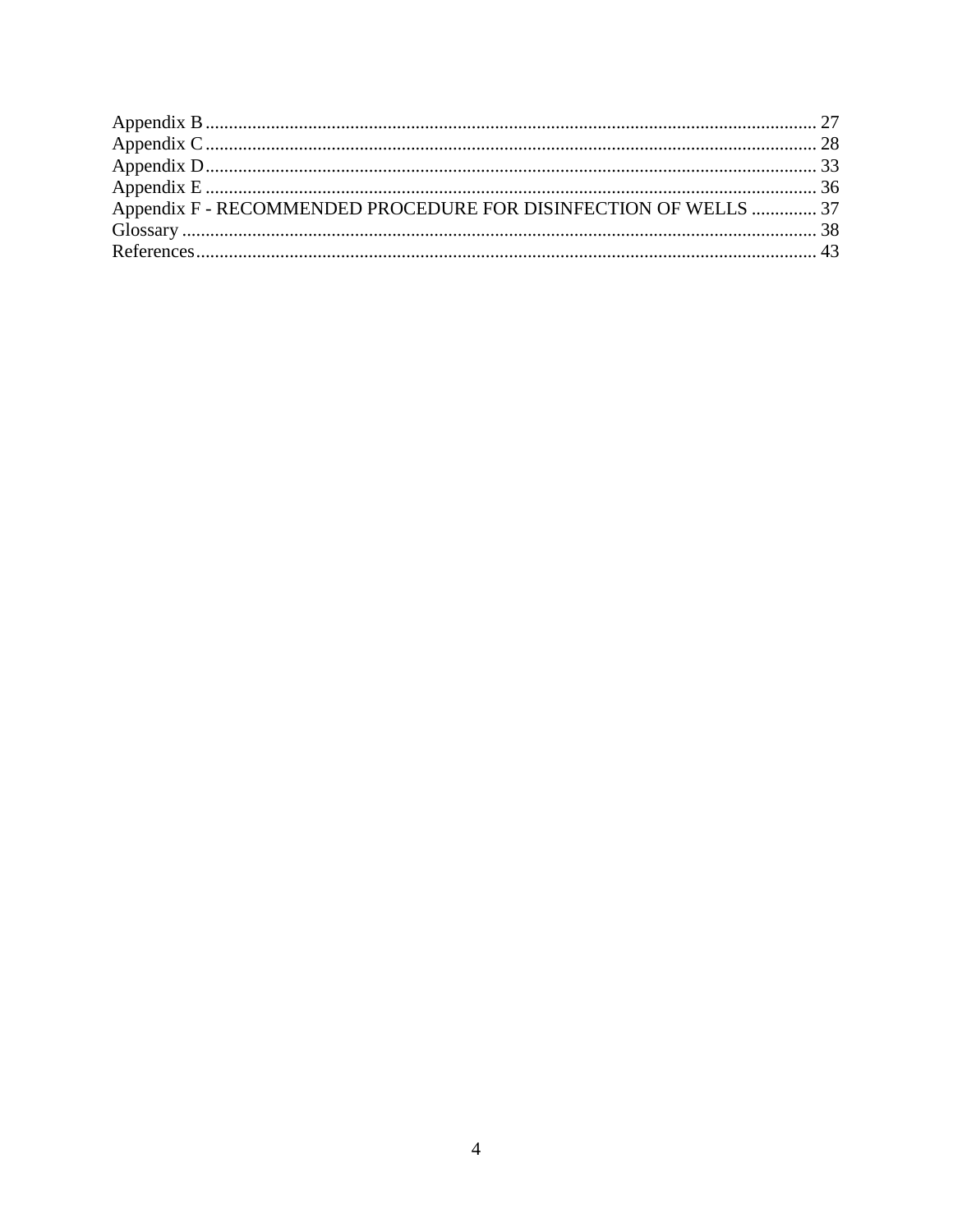## <span id="page-4-0"></span>**Summary**

### **Introduction:**

The Washington State Department of Health (DOH) has prepared this health consultation at the request of the Snohomish Health District (SHD). The purpose of this health consultation is to evaluate the potential human health hazard posed by contaminants in drinking water for 22 private well owners and surface water near the State Route (SR) 530 landslide in Snohomish County, Washington. The results of this assessment are only a snapshot in time of the current conditions. There is a possibility that groundwater conditions can change in the area. We recommend repeating the sampling of the 22 private wells for the same contaminants within the next year to confirm the groundwater status. DOH prepares health consultations under a cooperative agreement with the Agency for Toxic Substances and Disease Registry (ATSDR).

DOH determined the following regarding drinking water from the 22 private domestic wells and surface water:

#### **Conclusion 1:**

Water from the four private wells with arsenic above the federal and state drinking water standard could harm people's health if used for drinking or food preparation. Food preparation includes washing foods, cooking, or using well water as an ingredient.

#### **Basis for Decision**

The level of arsenic found in these wells could result in a moderate to high lifetime risk of developing cancer if used for drinking or food preparation.

#### **Conclusion 2:**

After the five wells that tested positive for total coliform bacteria have been properly disinfected, water from all 22 private wells will not pose a health threat if used for bathing and cleaning.

#### **Basis for Decision**

Maximum levels of contaminants in well water are below levels of concern for bathing and cleaning.

#### **Conclusion 3:**

Using private well water with lead, copper, and iron is not expected to harm people's health.

#### **Basis for Decision**

Maximum levels of lead, copper, and iron in the private wells is not from the groundwater. It is due to corrosion and water standing in the pipes. Sudden changes to water quality and seismic activity from the landslide can also cause a release of lead and copper from pipes. These levels should go down after properly flushing the pipes.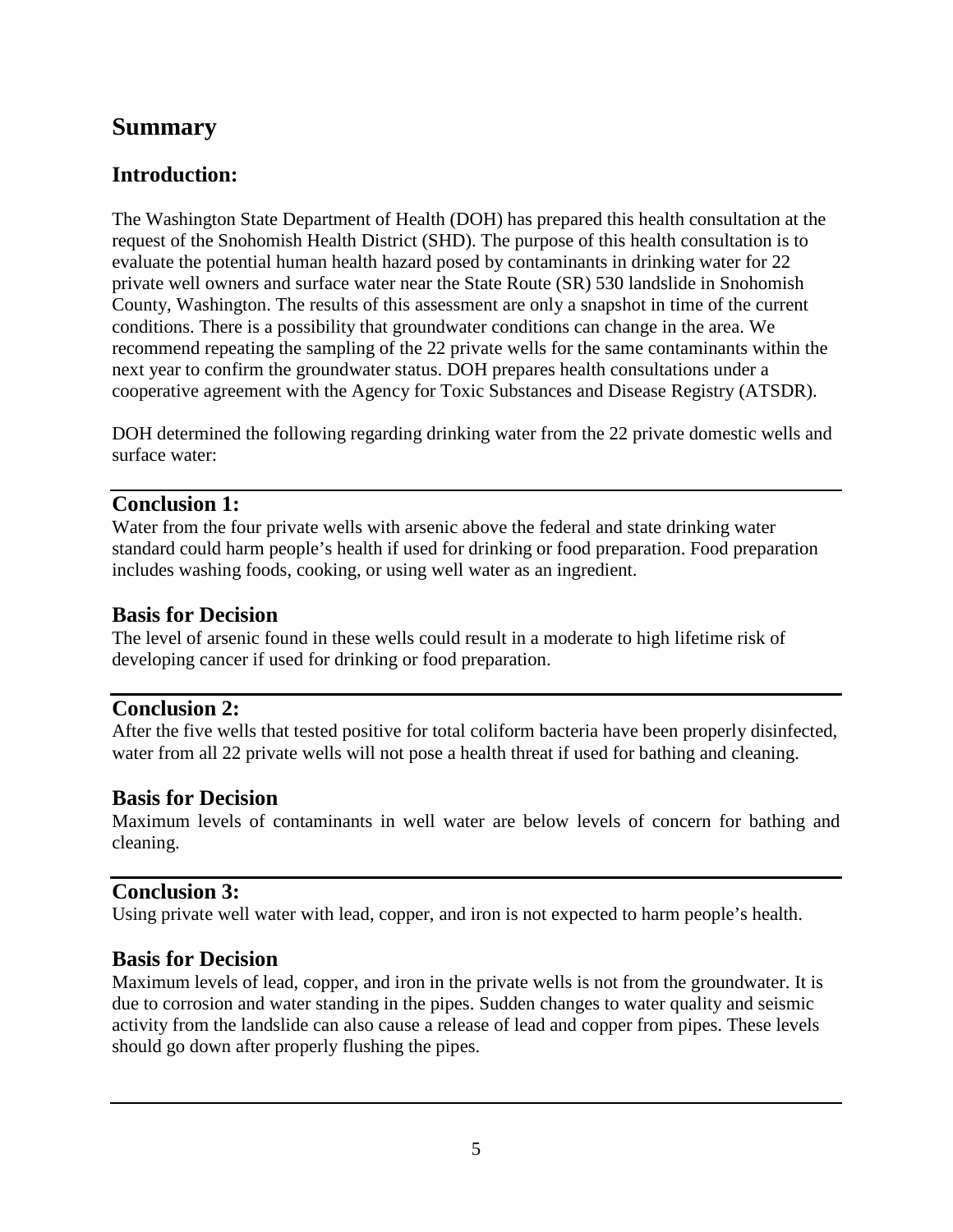#### **Conclusion 4:**

DOH concludes that swimming in the river is not expected to harm people's health.

#### **Basis for Decision**

The maximum level of chemical contaminants found in surface water is below levels of concern.

### **Next Steps**

#### **Recommendations**

- The owners of the four private wells with arsenic above the Maximum Contaminant Level (MCL) should consider the following options for reducing exposure to arsenic: use bottled water or an alternate water supply. To determine if arsenic levels in your well are consistently above the MCL and whether an arsenic treatment system needs to be installed, sample your well quarterly or seasonally for one year.
- The owners of the five wells that tested positive for total coliform bacteria should follow the procedures provided by Snohomish Health District for disinfecting their private wells. Please refer to the recommended procedures (Appendix F).
- Repeat sampling of the 22 private wells for the same list of contaminants within the next year to confirm the groundwater status.
- Priv[a](#page-5-0)te well owners should test their water periodically<sup>a</sup> to evaluate the safety of the water supply. Because contaminant levels can vary seasonally, DOH recommends testing for arsenic and other contaminants in late summer and in the early spring to see if there are differences.
- Private well owners should not use water for drinking or food preparation if it contains more than 10 microgram per liter  $(\mu g/l)$  of arsenic.
- Private well owners should not use water containing between 10  $\mu$ g/l and 50  $\mu$ g/l of arsenic for drinking or food preparation over the long term.
- Stop using well water immediately for drinking and food preparation if it contains more than 50 µg/l of arsenic.
- Stop using well water for bathing and cleaning if it contains more than  $500 \mu g/l$  of arsenic.
- Contact the local health department or DOH for advice if arsenic levels in well water are greater than 500µg/l.
- DOH strongly advises against the use of untreated surface water as a drinking water source anywhere in the state.

<span id="page-5-0"></span><sup>&</sup>lt;sup>a</sup> The Washington State Department of Health recommends that private well users test their well water every year for coliform bacteria and nitrate [1].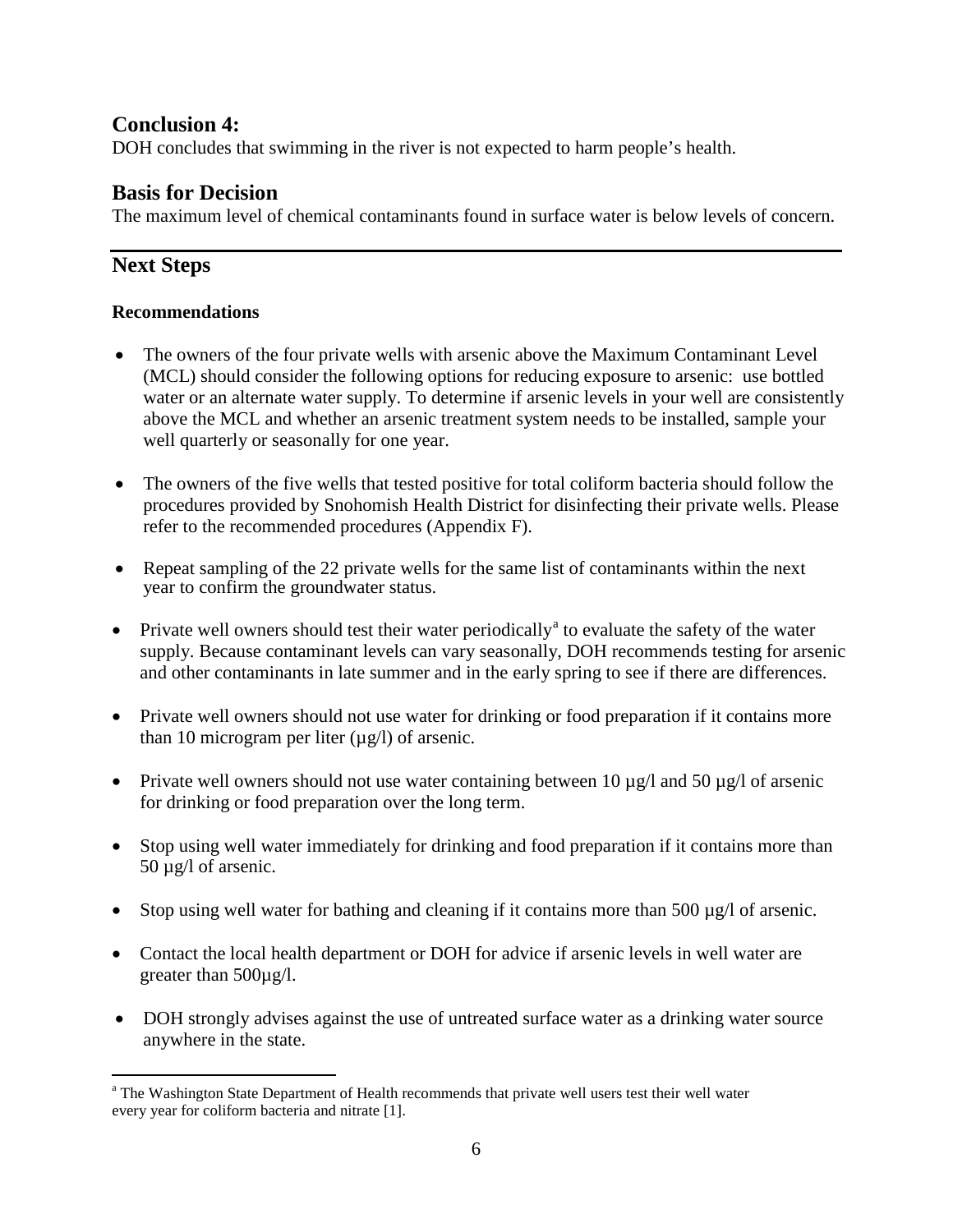#### **Public Health Action Plan**

- DOH will provide copies of this health consultation to SHD, private well owners, and Washington State Department of Ecology (Ecology).
- DOH will evaluate future data if or when the data becomes available.

### **For More Information**

If you have any questions about this health consultation contact Lenford O'Garro 360-236-3376 or 1-877-485-7316 at Washington State Department of Health. For more information about ATSDR, contact the Center for Disease Control and Prevention (CDC) Information Center at 1-800-CDC-INFO (1-800-232-4636) or visit the agency's web site at [www.atsdr.cdc.gov.](http://www.atsdr.cdc.gov/)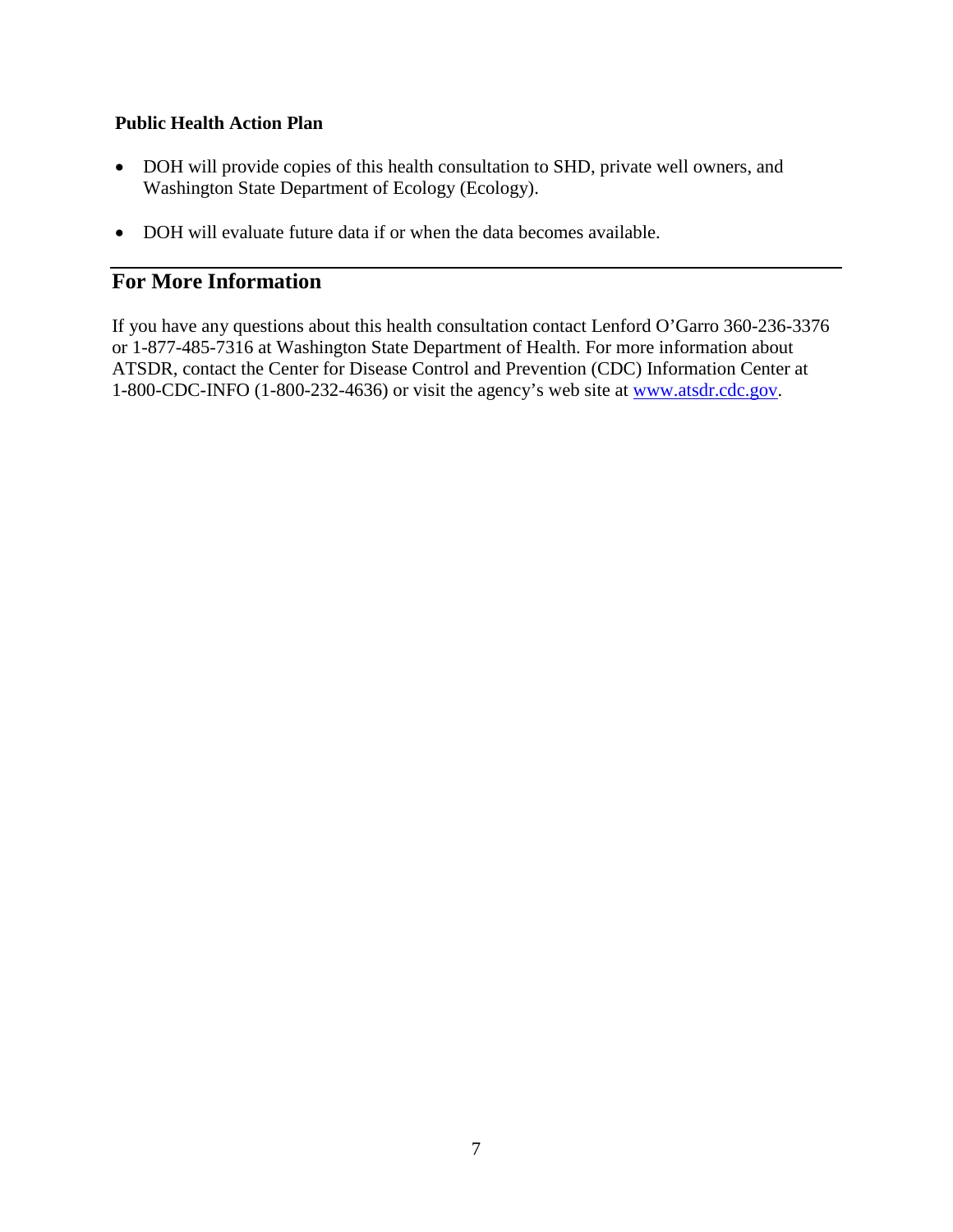### <span id="page-7-0"></span>**Purpose and Statement of Issues**

The Washington State Department of Health (DOH) has prepared this health consultation at the request of the Snohomish Health District (SHD). The purpose of this health consultation is to evaluate the potential human health hazard posed by contaminants in private well drinking water and surface water near the State Route (SR) 530 landslide in Snohomish County, Washington. DOH prepares health consultations under a cooperative agreement with the Agency for Toxic Substances and Disease Registry (ATSDR).

### <span id="page-7-1"></span>**Site Background**

The SR530 landslide occurred on March 22, 2014, between the towns of Oso and Darrington in Snohomish County, Washington. The landslide covered about one square mile and resulted in the loss of lives, injuries, destruction of homes and property, and road closures. Also, the landslide blocked the North Fork of the Stillaguamish River causing local area flooding and threatened potential downstream flooding.

The U.S. Environmental Protection Agency (EPA), in coordination with the Washington State Department of Ecology (Ecology), sampled surface water in the North Fork of the Stillaguamish River and inundated areas of the slide. This was to address the immediate concerns of exposure to first responders working at the slide area. However, no groundwater sampling occurred at or near the slide area.

In order to protect human health, DOH recommended testing private wells in the area. The target areas for sampling were east, west, and south of the landslide. These sampling areas were selected to help identify if groundwater in the immediate area had been impacted by the landslide. It also allows for comparison with the surface water sampling results. Additionally, local residents remaining in the area expressed concerns about unknown chemicals potentially entering the groundwater from the recent landslide and affecting their well water.

SHD, with support from DOH, offered residents near the SR530 landslide an opportunity to have their private well water tested. Twenty-two private well samples were collected during the week of June 2, 2014. Surface water samples near the SR530 landslide were collected the week of May 25, 2014. Surface water sample locations were expected to be at the same locations as previous surface water samples collected by the EPA. However, some of the locations previously inundated with water from the Stillaguamish River after the SR530 landslide no longer contained surface water. The purpose of collecting surface water samples was as a supplemental monitoring event to evaluate potential water quality impacts from the landslide. All samples were collected by PIONEER Technologies Corporation (PIONEER) and sent to Washington State accredited laboratories for analysis. Surface water samples were analyzed for a full suite of priority pollutants and total coliform bacteria, including: Semi-volatile organic compound (SVOC), inorganic compounds (IOC), volatile organic compound (VOC) testing (See Appendix D, Table D1).

Private well sample results were compared to drinking water regulatory standards. Analysis included;

• SVOC, IOC, and VOC testing (See appendix D, Table D2).

In addition, all samples were tested for the presence of total coliform bacteria.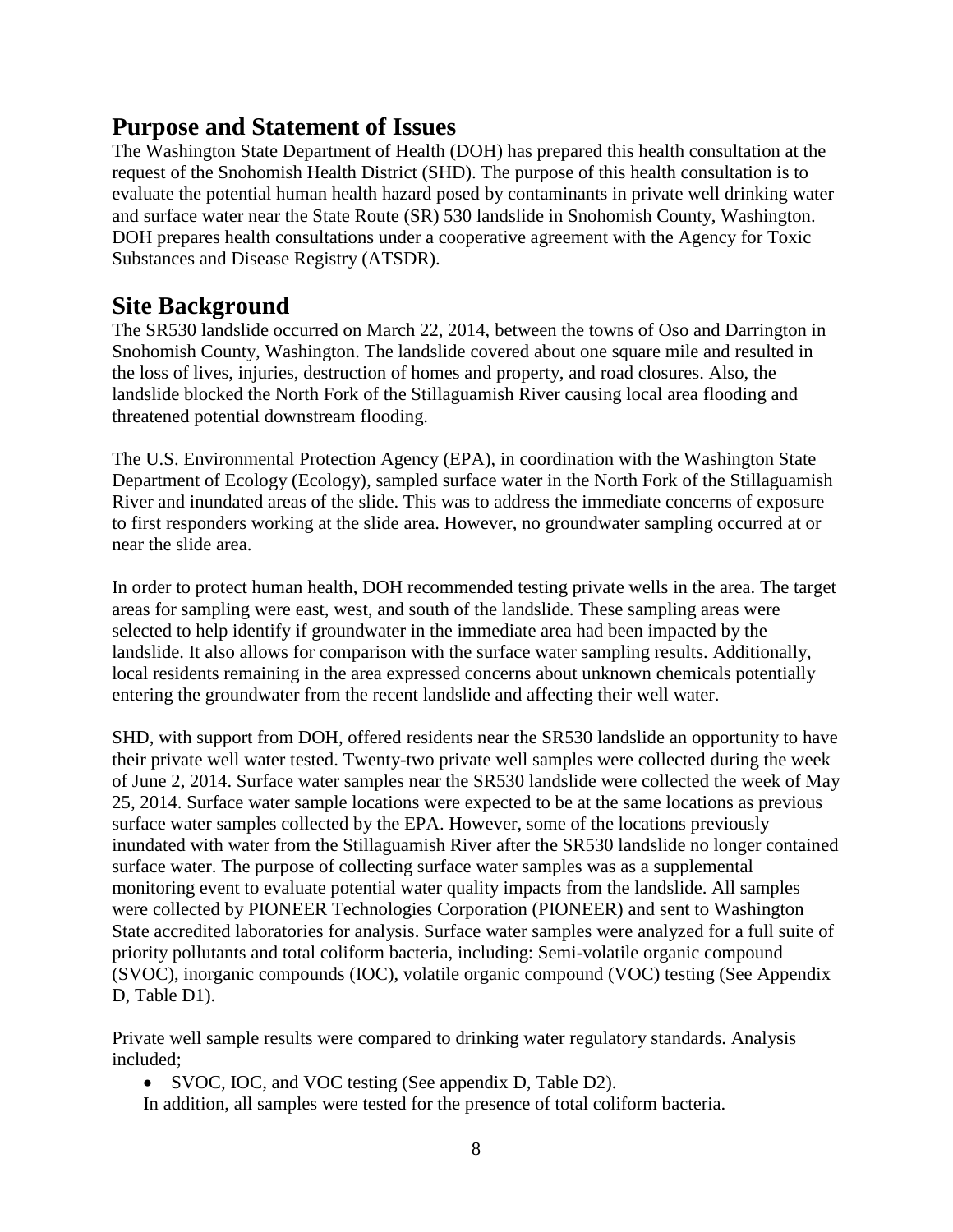# <span id="page-8-0"></span>**Community Health Concerns**

Drinking water sources for homes in the area are private wells. Several community members near the landslide were concerned that they could potentially be exposed to toxic chemicals associated with household products and metals. Also because the destroyed homes were on septic systems for the disposal of domestic wastewater, fecal coliforms were of concern. However, no groundwater sampling and testing had occurred at or near the site.

#### <span id="page-8-1"></span>**Consent/Assent Form**

SHD initially contacted the residents about testing their private wells. Sampling times were set up for the first week of June. A well questionnaire and consent letter was mailed or hand delivered to the homes for signature prior to sampling (See Appendix A and B). The letter outlined the need for private well sampling. It also noted that sample collection was voluntary and specific results would only be shared with the home owner and/or resident. A toll-free number was provided if further information was desired.

### <span id="page-8-2"></span>**Results**

#### <span id="page-8-3"></span>**Chemical Analysis**

The results of the sampling are evaluated in this health consultation to determine whether a public health hazard exists for the residents. A total of five compounds were detected in surface water sampled in the area (see Table 1). A total of 16 compounds were detected in private wells sampled in the area (see Table 2). Each resident received a letter with the results for their private well and an explanation. A toll-free number was also provided and DOH staff were available for further discussion with each household.

**Table 1.** Concentration of compounds detected in Surface Water in North Fork of the Stillaguamish River and inundated areas of the SR530 landslide in Snohomish County, Washington.

| <b>Compounds</b> | <b>Concentration</b><br>Range<br>(ppb) | <b>Comparison</b><br><b>Value</b><br>(ppb) | <b>EPA</b><br><b>Cancer</b><br><b>Class</b> | <b>Comparison</b><br><b>Value</b><br><b>Reference</b> | <b>Contaminant</b><br>of Concern<br>(COC) |
|------------------|----------------------------------------|--------------------------------------------|---------------------------------------------|-------------------------------------------------------|-------------------------------------------|
| Arsenic          | $1.0 U - 1.4$                          | 3                                          | A                                           | <b>EMEG</b>                                           | N <sub>0</sub>                            |
| Chromium         | $1.0 U - 5.3$                          | $50*$                                      |                                             | <b>MTCA</b>                                           | N <sub>0</sub>                            |
| Copper           | $1.0 U - 5.1$                          | 100                                        | D                                           | Int EMEG                                              | N <sub>0</sub>                            |
| Nickel           | $1.0 U - 7.3$                          | 200                                        |                                             | <b>RMEG</b>                                           | N <sub>0</sub>                            |
| Zinc             | $1.0 U - 7.5$                          | 3,000                                      | IN                                          | <b>EMEG</b>                                           | No                                        |

ppb - parts per billion

U – Non-detect

```
* - Total chromium
```
RMEG - ATSDR's Reference Dose Media Evaluation Guide (child)

EMEG - ATSDR's Environmental Media Evaluation Guide (child)

Int EMEG - ATSDR's Intermediate Environmental Media Evaluation Guide (child)

A - EPA: Human carcinogen

D - EPA: Not classifiable as to health carcinogenicity

IN – Inadequate information to assess carcinogenic potential

MTCA - Washington State Model Toxics Control Act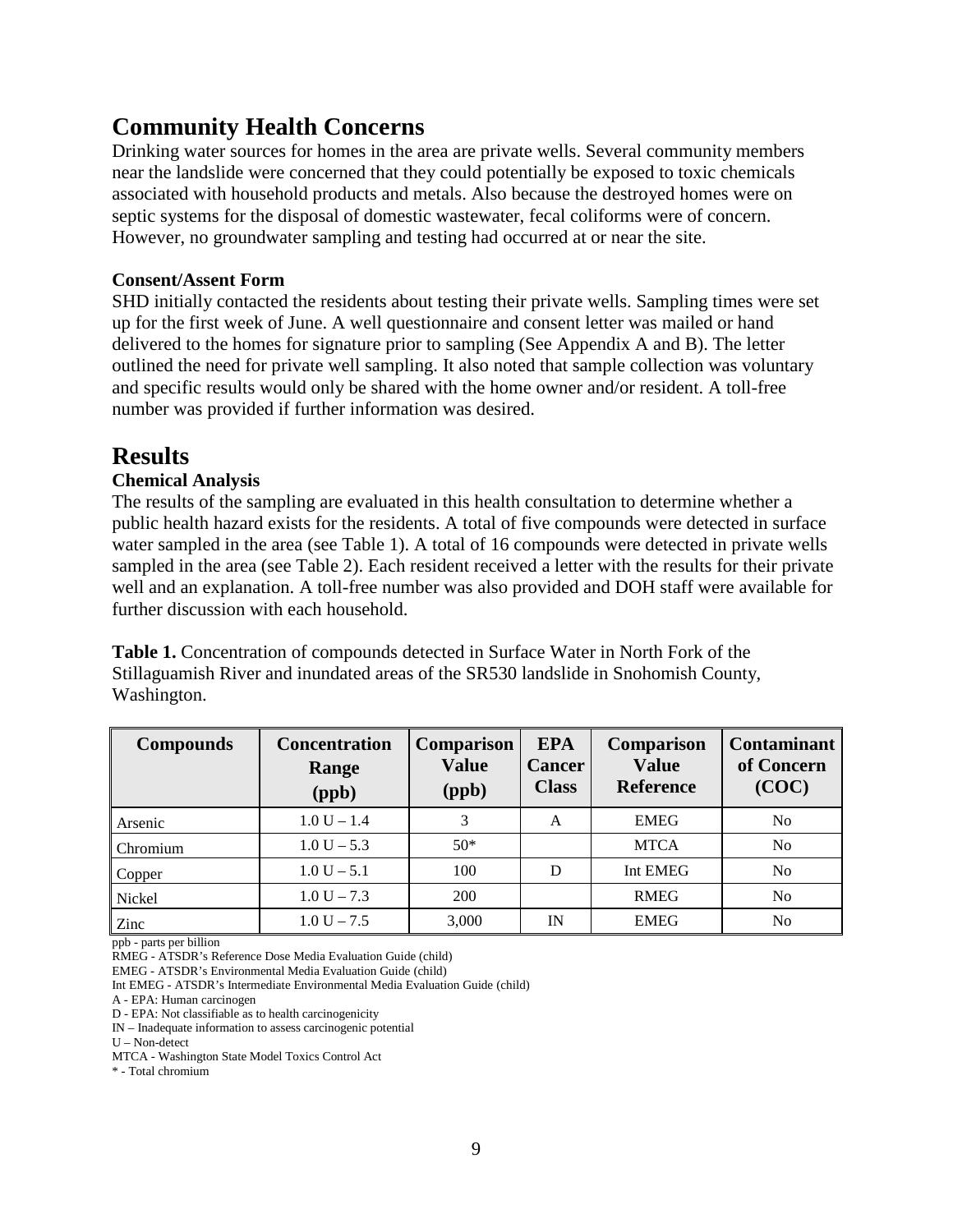**Table 2.** Concentration of compounds detected in Drinking/ Groundwater at Private Wells around the SR530 landslide in Snohomish County, Washington.

| <b>Compounds</b>      | <b>Concentration</b><br>Range<br>(ppb) | Comparison<br><b>Value</b><br>(ppb) | <b>EPA</b><br><b>Cancer</b><br><b>Class</b> | <b>Comparison</b><br><b>Value</b><br><b>Reference</b> | <b>Contaminant</b><br>of Concern<br>(COC) |
|-----------------------|----------------------------------------|-------------------------------------|---------------------------------------------|-------------------------------------------------------|-------------------------------------------|
| Arsenic               | $ND - 28.1$                            | 0.023                               | A                                           | <b>CREG</b>                                           | Yes                                       |
| <b>Barium</b>         | $4.16 - 97.7$                          | 2,000                               | CN                                          | <b>EMEG</b>                                           | N <sub>o</sub>                            |
| Chromium              | $ND - 36.7$                            | $50*$                               |                                             | <b>MTCA</b>                                           | No                                        |
| Nickel                | $ND - 190$                             | 200                                 |                                             | <b>RMEG</b>                                           | No                                        |
| Fluoride              | $ND - 120$                             | 800                                 |                                             | <b>RSL</b>                                            | No                                        |
| Nitrate               | $109 - 814$                            | 16,000                              |                                             | <b>RMEG</b>                                           | <b>No</b>                                 |
| Iron                  | $24.1 - 106,000$                       | 14,000                              |                                             | <b>RSL</b>                                            | Yes                                       |
| Manganese             | $22.9 - 467$                           | 500                                 | D                                           | <b>RMEG</b>                                           | No                                        |
| Chloride              | $855 - 65,800$                         |                                     |                                             |                                                       | No <sub>†</sub>                           |
| Sulfate               | $ND - 6,810$                           |                                     |                                             |                                                       | No <sup>+</sup>                           |
| Zinc                  | $ND - 4,190$                           | 3,000                               | IN                                          | <b>EMEG</b>                                           | Yes                                       |
| Sodium                | $1,540 - 39,800$                       |                                     |                                             |                                                       | No <sup>+</sup>                           |
| Lead                  | $ND - 65.9$                            | 15                                  | B <sub>2</sub>                              | <b>MCL</b>                                            | Yes                                       |
| Copper                | $ND - 7,800$                           | 100                                 | D                                           | Int EMEG                                              | Yes                                       |
| Di(ethylhexyl)adipate | $ND - 0.288$                           | 29                                  | $\mathbf C$                                 | <b>CREG</b>                                           | No                                        |
| $2,4-D$               | $ND - 0.681$                           | 100                                 |                                             | <b>RMEG</b>                                           | N <sub>o</sub>                            |

ppb - parts per billion

CREG - ATSDR's Cancer Risk Evaluation Guide (child)

RMEG - ATSDR's Reference Dose Media Evaluation Guide (child)

EMEG - ATSDR's Environmental Media Evaluation Guide (child)

Int EMEG - ATSDR's Intermediate Environmental Media Evaluation Guide (child)

A - EPA: Human carcinogen

C - EPA: Possible human carcinogen (no human, limited animal studies)

D - EPA: Not classifiable as to health carcinogenicity

IN – Inadequate information to assess carcinogenic potential

CN - Carcinogenic potential cannot be determined

ND – Non-detect

RSL - EPA Regional Screening Levels

MCL - Maximum contaminant level - Federal and state drinking water standard

MTCA - Washington State Model Toxics Control Act

\* - Total chromium

† - See Public Health Implications section

**Bold** – chemical is a contaminant of concern

#### <span id="page-9-0"></span>**Bacteriology Analysis**

Bacterial testing for total coliform and fecal coliform was conducted on surface water and drinking water. Total coliform bacteria were present in surface water and some private wells. This is a presence/absent test only. No concentration is identified. In addition, fecal coliform bacteria were present in surface water.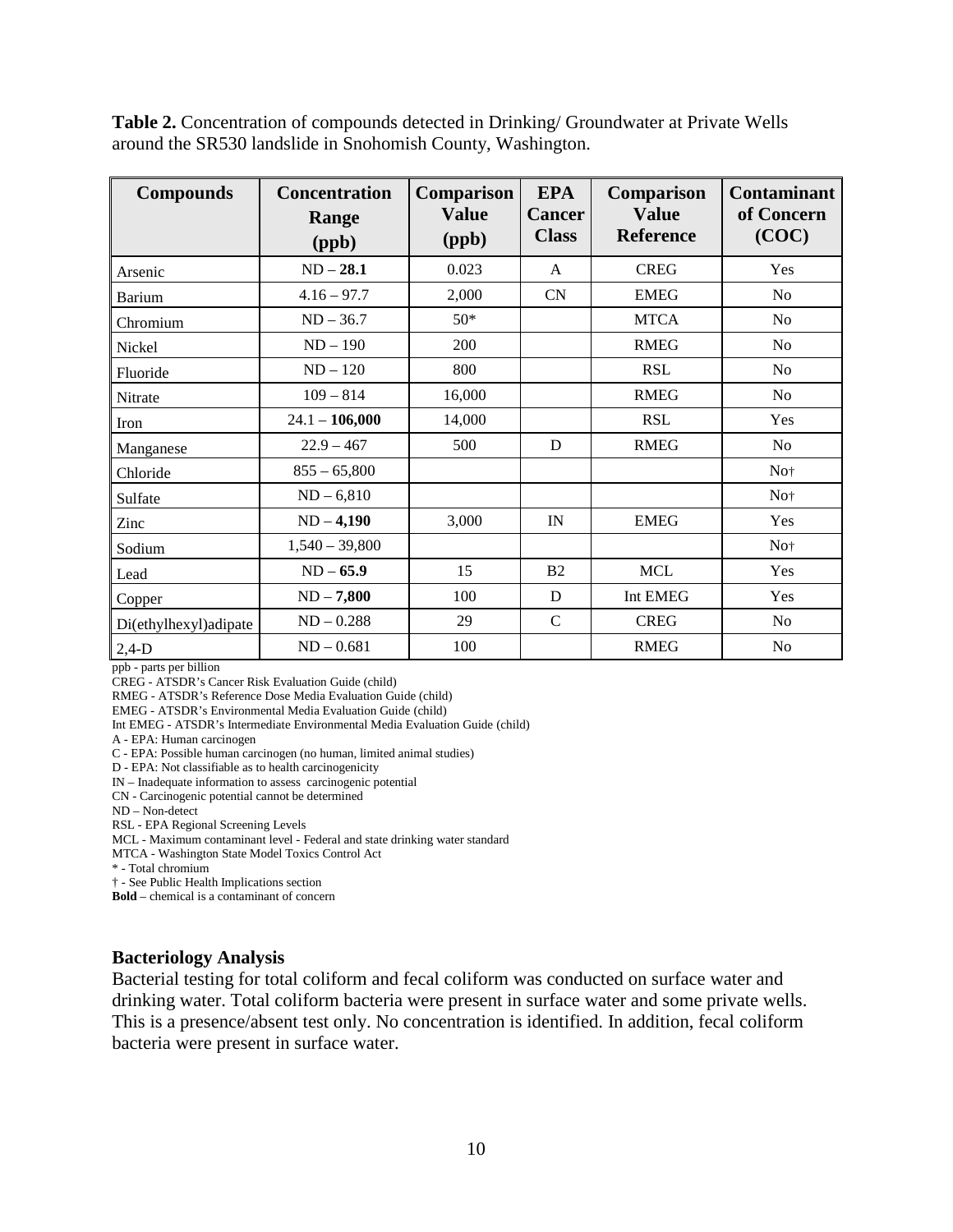### <span id="page-10-0"></span>**Discussion**

#### <span id="page-10-1"></span>**Contaminants of Concern**

DOH determined contaminants of concern (COC) in water by employing a screening process. Maximum drinking water contaminant levels were screened against health-based drinking water comparison values. Several types of health-based comparison or screening values were used during this process [see the glossary for a description of "comparison value"] including the ATSDR reference dose media evaluation guide (RMEG), environmental media evaluation guide (EMEG), and cancer risk evaluation guide (CREG). Other screening values included the EPA regional screening level (RSL), maximum contaminant goals (MCLGs), primary and secondary maximum contaminant levels (MCLs and SMCLs, respectively), and lifetime health advisories for drinking water (LTHA).

Comparison values (CVs) offer a high degree of protection and assurance that people are unlikely to be harmed by contaminants in the environment. For chemicals that cause cancer, the comparison values represent levels that are calculated to increase the estimated risk of cancer by about one additional cancer in one million people exposed. These types of comparison values often form the basis for cleanup. In general, if a contaminant's maximum concentration is greater than its CV, it does not mean someone will get sick, it means it has to be evaluated further.

#### *Surface Water Contaminants of Concern*

PIONEER collected six surface water samples near the locations where EPA had collected previous surface water samples. Four of the sample locations were within 0.1 miles of the EPA sample locations. However, two of the previous EPA locations within the inundated area no longer contained surface water. Two replacement sample locations were determined by DOH. The replacement sample areas were immediately downriver and upriver (typically has standing surface water) from the SR530 landslide.

Surface water samples were analyzed for total coliform bacteria and priority pollutants. Five compounds (arsenic, copper, chromium, nickel, and zinc) were the only priority pollutant compounds detected in surface water (see Table 1). Since surface water chemical contaminant levels are all below the CVs, these chemicals do not pose a health concern. As a result, no further assessment of chemical exposure to surface water is needed.

Total coliform and fecal coliform were detected at similar concentrations both upriver and downriver of the landslide, indicating that the SR530 landslide likely did not influence the presence of coliform bacteria within the Stillaguamish River.

DOH strongly advises against the use of untreated surface water as a drinking water source, whether the sources are streams, lakes, or rivers. Water that is open to the atmosphere and vulnerable to surface water runoff is not safe to drink without complete treatment. Surface water sources are open to contamination from human and animal waste and other pollution. Consequently, they are particularly susceptible to contamination by organisms such as bacteria, viruses, and parasites that can cause serious illness and disease. Without extensive treatment, water from the Stillaguamish River should not be used for a drinking water source.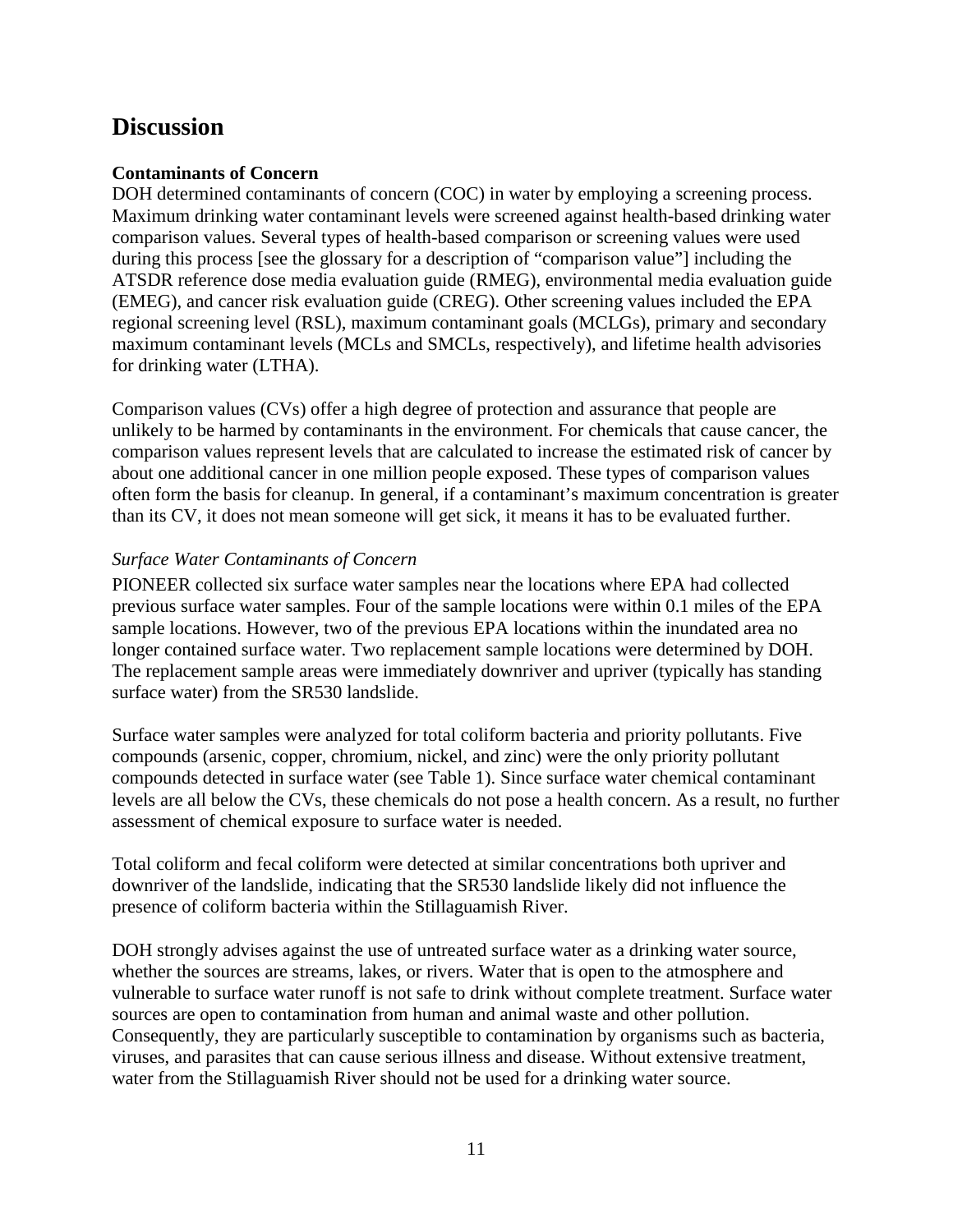#### *Drinking Water Contaminants of Concern*

Private well samples were analyzed for total coliform bacteria, SVOCs, IOCs, and VOCs. Five compounds (arsenic, copper, iron, lead, and zinc) in well water exceeded the comparison values (see Tables 2) used in this health consultation. For this evaluation, they are considered to be COCs and will be further evaluated. However, zinc did not exceed the SMCL for drinking water.

Arsenic was detected in four private wells above the drinking water standard (10 parts per billion (ppb)). Lead was detected only in 5 of the 22 private wells. Four of the private wells had lead levels above the EPA recommended action level for water samples of 15 ppb. Copper exceeded the SMCL (1,000 ppb) for drinking water in one private well. Similarly, iron exceeds the SMCL (300 ppb) for drinking water in one private well.

Chloride, sulfate, and sodium are discussed in the Public Health Implications section. Chloride and sulfate did not exceed the SMCL for drinking water. None of them are carcinogens; therefore, only non-cancer hazards will be evaluated. In addition, 5 of the 22 private wells tested positive for total coliform bacteria. The five well owners were informed to disinfect their wells immediately and retest for coliform bacteria (Appendix F). Fecal coliform were absent in all 22 private wells.

#### <span id="page-11-0"></span>**Exposure Pathways**

In order for any contaminant to be a human health concern, the contaminant must be present at a high enough concentration to cause potential harm, and there must be a completed route of exposure to people. That is, exposure to contaminants in the drinking water where someone is or has swallowed (ingestion exposure), breathed (inhalation exposure), or had contact with their skin (dermal exposure) would be a completed route of exposure. Arsenic, copper, iron, lead, and zinc are COC's, and are inorganic compounds that are soluble in water. The most obvious route of exposure is ingestion of drinking water by residents. IOCs are not readily absorbed through the skin, so dermal contact is not an important route of exposure. Inhalation from water or indoor air during bathing, showering, or cooking was unlikely because arsenic, copper, iron, lead, and zinc are not volatile. Exposure to IOC of concern through ingestion route is evaluated below.

#### <span id="page-11-1"></span>**Public Health Implications**

The following information describes health effects that have been observed or are thought to be associated with elevated ingestion exposures to the specified chemicals. This information is not intended to be a list of health effects that are expected to occur for all persons consuming contaminated well water.

#### *Chloride, Sulfate, Sodium*

Chloride, sulfate, and sodium are essential nutrients and are typically not harmful under most environmental exposure scenarios [2]. The EPA has developed MCLs for chloride and sulfate in drinking water. The EPA has also established a drinking water equivalency level or guidance level for sodium of 20 milligrams per liter (mg/L). However, EPA believes the guidance level for sodium needs updating and is probably low [2]. The Institute of Medicine has established Dietary Reference Intakes for elements [3]. DOH calculated an average daily intake for chloride, sulfate, and sodium by multiplying the maximum level of the element in water by the amount of water ingested per day (1.4 liters). This was then compared to the Dietary Reference Intakes for that element.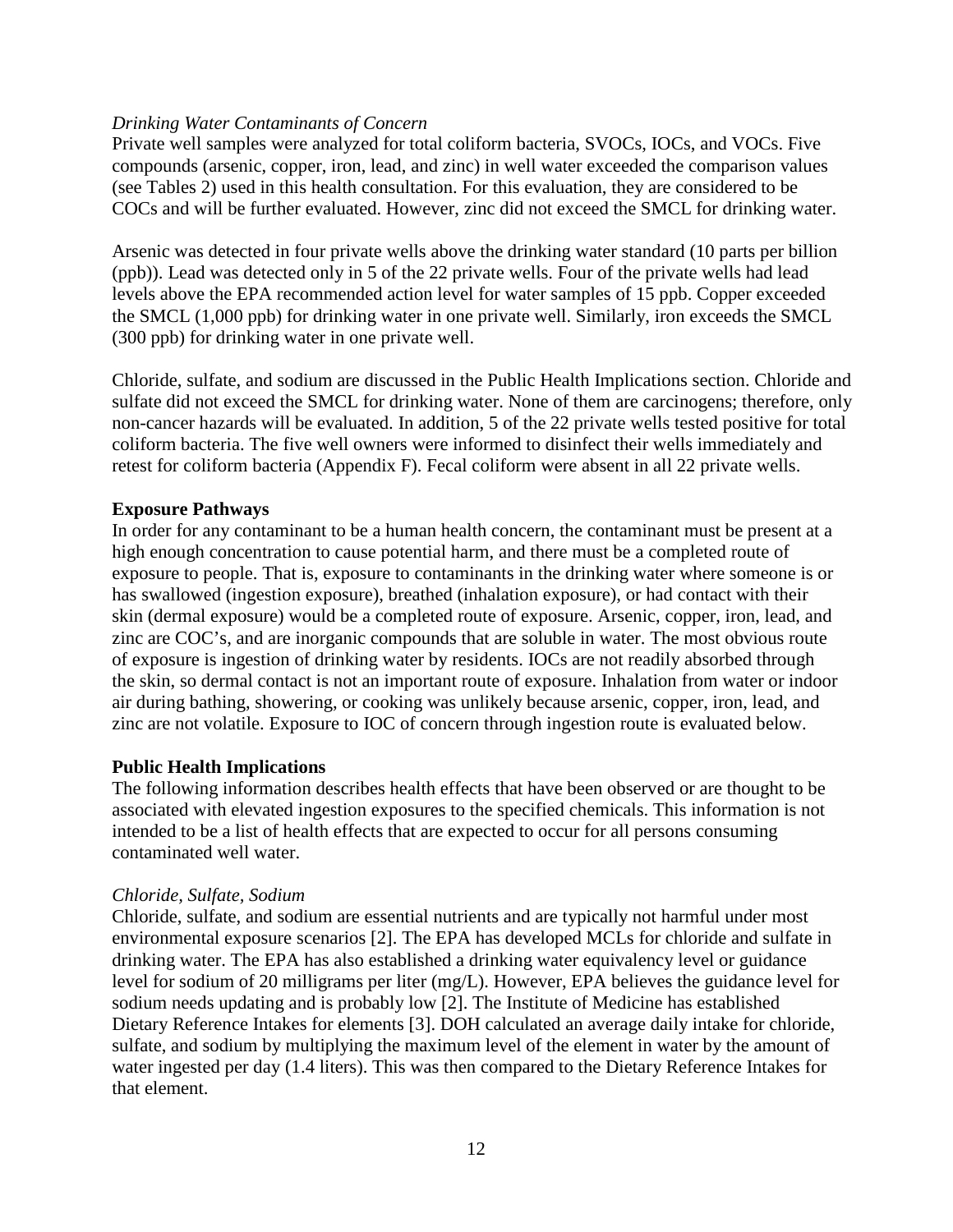#### <span id="page-12-0"></span>**Chloride**

The maximum level of chloride detected in private drinking water wells was 65,800 ppb or 65.8 mg/L. In a worst-case scenario, a person exposed to the maximum level of chloride in the water, while drinking 1.4 liters of water a day, would obtain 92.1 mg/day of chloride. The Adequate Intakes for chloride from the Dietary Reference Intakes table range from 180 -2,300 mg/day, depending on age and gender [3].

#### <span id="page-12-1"></span>**Sodium**

The maximum level of sodium detected in private drinking water wells was 39,800 ppb or 39.8 mg/L. In a worst-case scenario, a person exposed to the maximum level of sodium in the water, while drinking 1.4 liters of water a day, would obtain 55.7 mg/day of sodium. The Adequate Intakes for sodium from the Dietary Reference Intakes table range from  $120 - 1,500$  mg/day, depending on age and gender [3].

#### <span id="page-12-2"></span>**Sulfate**

The maximum level of sulfate detected in private drinking water wells was 6,810 ppb or 6.81 mg/L. In a worst-case scenario, a person exposed to the maximum level of sulfate in the water, while drinking 1.4 liters of water a day, would obtain 9.5 mg/day of sulfate. The Estimated Total Daily Intakes of sulfate in drinking water and beverages range from  $260 - 1,300$  mg/day, with an average of 780 mg/day [3].

Chloride, sulfate, and sodium are essential nutrients. The concentrations found are well below levels expected to cause health effects and will not be evaluated further.

### <span id="page-12-3"></span>**Chemical-Specific Toxicity**

Below are general summaries of health effects of the COCs. The public health implications of exposure to these COCs are discussed later.

#### <span id="page-12-4"></span>**Arsenic**

Arsenic is a naturally occurring element in the earth's soil. Background concentrations of arsenic in soil in Eastern Washington range from about 0.5 to 10.3 ppm [4]. However, the widespread use of arsenic-containing pesticides and the emissions from certain smelters has resulted in significantly higher levels of arsenic on many properties in the state. Drinking water in Washington State typically contains about 3  $\mu$ g/l arsenic. However, higher levels of arsenic have been found in drinking water in some areas in the state [5]. There are two forms of arsenic: organic and inorganic. The EPA established reference dose (RfD) for arsenic is 0.0003 milligram per kilogram per day (mg/kg/day) based on skin color changes and excessive growth of tissue (human data) [6]. EPA classifies the inorganic form of arsenic as a human carcinogen. DOH is not using the slope factor of 1.5 per mg/kg/day due to the arsenic weight of evidence approach. The EPA Integrated Risk Information System (IRIS) review draft for the Science Advisory Board presented a slope factor for combined lung and bladder cancer of 5.7 per mg/kg/day [7]. The slope factor calculated from the work by the National Research Council is about 21 per mg/kg/day [8].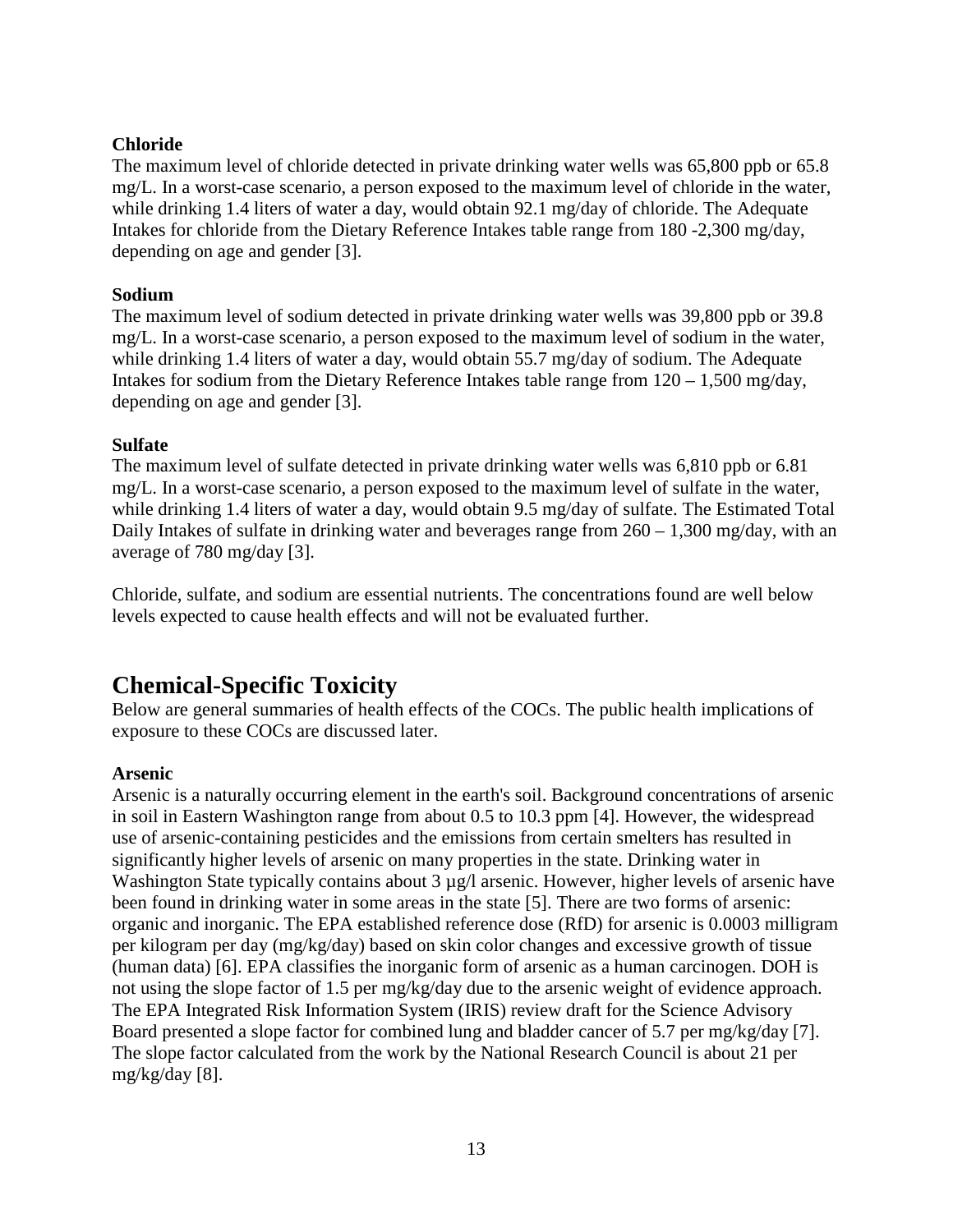These slope factors could be higher if the combined risk for all arsenic-associated cancers (bladder, lung, skin, kidney, liver, etc.) were evaluated. For this or any other health consultation, DOH uses a slope factor of 5.7 per mg/kg/day, which appears to reflect EPA's most recent assessment.

#### <span id="page-13-0"></span>**Copper**

Copper is a naturally occurring element in the earth's soil. Background concentrations of copper in soil in Eastern Washington range from about 4 to 53 ppm [4]. Copper is an essential element for good health. Copper rapidly enters the bloodstream and is distributed throughout the body after ingestion. Copper combines with protein and iron to make hemoglobin, which transports oxygen in the blood from the lungs to other parts of the body. Copper usually takes several days to leave the body in feces and urine. However, exposure to very high doses of copper can cause liver and kidney damage and even death [9]. Water containing high levels of copper may cause nausea, vomiting, stomach cramps, or diarrhea when ingested. In addition, long-term exposure to copper dust can irritate the nose, mouth, and eyes and also cause headaches, dizziness, nausea, and diarrhea. The Health Effects Assessment Summary Tables (HEAST) established RfD for copper is 0.04 mg/kg/day.

#### <span id="page-13-1"></span>**Iron**

Iron is a naturally occurring element in the earth's soil. Background concentrations of iron in soil in Eastern Washington range from about 9,670 to 30,000 ppm [4]. In drinking water, iron is a secondary contaminant. Secondary maximum contaminant levels (SMCL) are established by EPA as guidelines to assist public water systems in managing drinking water for taste, color, and odor and are not considered a threat to human health. One private well sample exceeded the iron SMCL. Iron is essential in the maintenance and production of hemoglobin and myoglobin without which the body cannot sustain basic life functions. Iron combines with protein and copper to make hemoglobin, which transports oxygen in the blood from the lungs to other parts of the body. Generally, acute iron poisoning is the result of children accidentally overdosing on iron-containing supplements for adults and not from incidentally ingesting iron in water. The EPA provisional RfD for iron has been revised to 0.7 mg/kg/day [10].

#### <span id="page-13-2"></span>**Zinc**

Zinc is a naturally occurring element in the earth's soil. Background concentrations of zinc in soil in Eastern Washington range from about 26 to 82 ppm [4]. Zinc compounds are used as ingredients in many common products, such as vitamin supplements, sun blocks, diaper rash ointments, deodorants, athlete's foot preparations, acne and poison ivy preparations, and antidandruff shampoos [11]. Ingesting high levels of zinc for short periods may cause stomach cramps, nausea, and vomiting may occur. Ingesting high levels of zinc for long periods may cause anemia, damage the pancreas, and decrease levels of high-density lipoprotein (HDL) cholesterol [11]. The EPA established RfD for zinc is 0.3 mg/kg/day.

#### <span id="page-13-3"></span>**Lead – Occurrence, Health Concerns, and Risks**

Lead is a naturally occurring chemical that is normally found in the earth's soil. In Washington, normal background concentrations rarely exceed 20 ppm [4]. However, widespread use of certain products (such as leaded gasoline, lead-containing pesticides, and lead-based paint) and emissions from certain industrial operations (such as smelters) have resulted in significantly higher levels of lead in many areas of the state.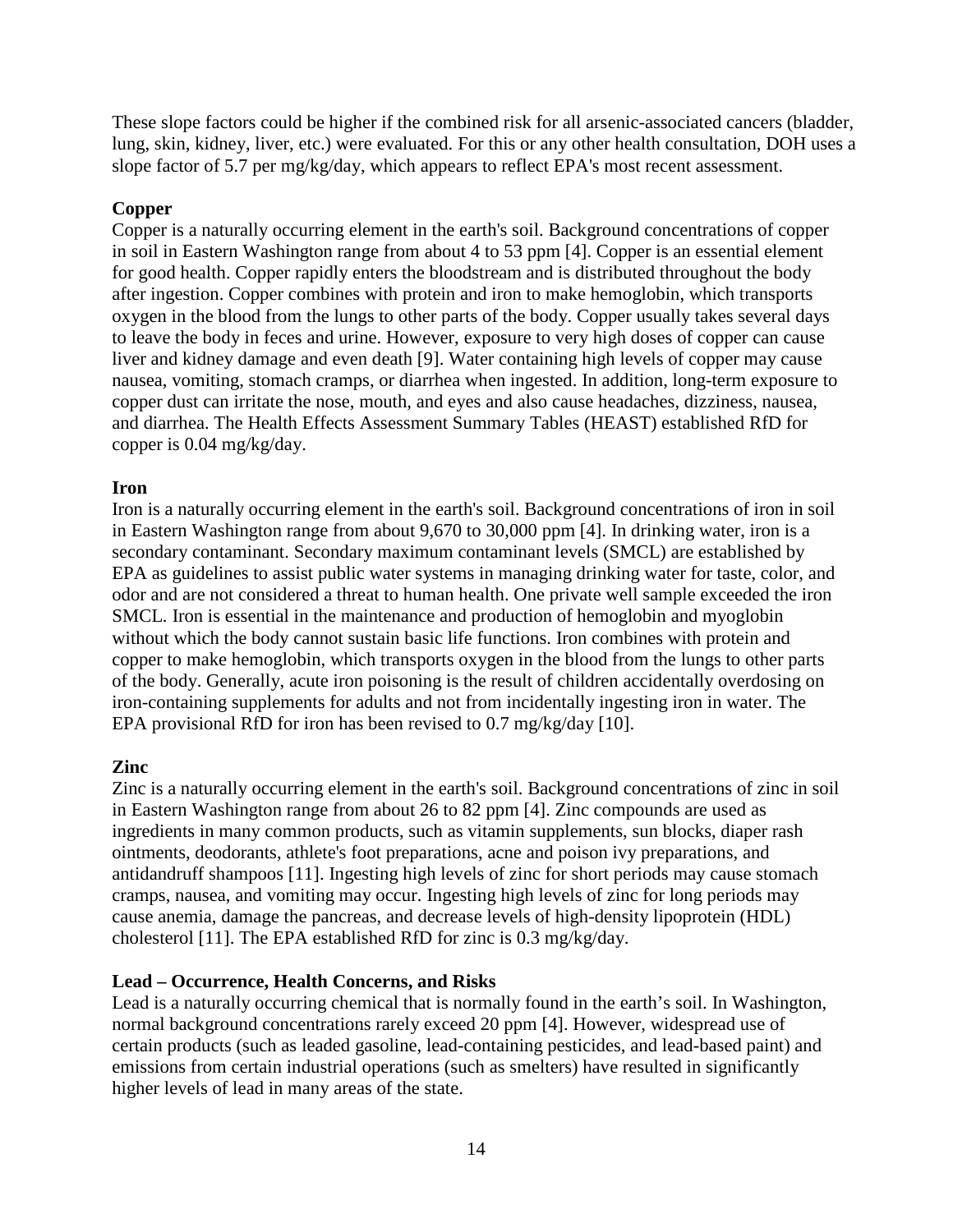Elimination of lead in gasoline and solder used in food and beverage cans has greatly reduced exposure to lead. Currently, the main pathways of lead exposure in children are ingestion of paint chips, contaminated soil and house dust, and drinking water in homes with old plumbing. The EPA has established an action level of 15μg/L for lead in drinking water. The action level is intended to evaluate public water supply systems. If 10% of homes on a public water system have lead levels above the action level, a preventative action such as decreasing the corrosivity of the water is required by the public water system.

Children less than seven years old are particularly vulnerable to the effects of lead. Compared to older children and adults, younger children tend to ingest more dust and soil, absorb significantly more of the lead that they swallow, and more of the lead that they absorb can enter their developing brains. Pregnant women and women of childbearing age should also be aware of lead in their environment because lead ingested by a mother can affect the unborn fetus.

Exposure to lead can be monitored by measuring the level of lead in the blood. In general, blood lead raises 1-5 μg/dl for every 1,000 ppm increase of lead in soil or dust concentration [12]. For children, the CDC defined an elevated blood lead level (BLL) as greater than, or equal to, 10 micrograms of lead per deciliter of blood (μg/dl) [13]. However, there is growing evidence that damage to the central nervous system resulting in learning problems can occur at blood lead levels less than 10μg/dl. U.S. state childhood lead program's 2006 data showed 1.21% of children tested in the U.S. had blood lead levels greater than 10μg/dl [14]. Therefore, CDC has recently updated its definition for elevated BLL to greater than, or equal to, 5μg/dl [15].

Lead poisoning can affect almost every system of the body and often occurs with no obvious or distinctive symptoms. Depending on the amount of exposure a child has, lead can cause behavior and learning problems, central nervous system damage, kidney damage, reduced growth, hearing impairment, and anemia [16].

In adults, high exposure to lead can cause health problems such as high blood pressure, kidney damage, nerve disorders, memory and concentration problems, difficulties during pregnancy, digestive problems, and pain in the muscles and joints [16]. These health effects have usually been associated with blood lead levels greater than 30μg/dl.

Because of chemical similarities to calcium, lead can be stored in bone for many years. Even after exposure to environmental lead has been reduced, lead stored in bone can be released back into the blood where it can have harmful effects. Normally this release occurs relatively slowly. However, certain conditions such as pregnancy, lactation, menopause, and hyperthyroidism can cause more rapid release of the lead, which could lead to a significant rise in blood lead levels [17].

### <span id="page-14-0"></span>**Evaluating Exposure to Lead**

The biokinetics of lead are different from most toxicants because it is stored in bones and remains in the body long after it is ingested. Children's exposure to lead is evaluated through the use of the Integrated Exposure Uptake Biokinetic Model for Lead in Children (IEUBK)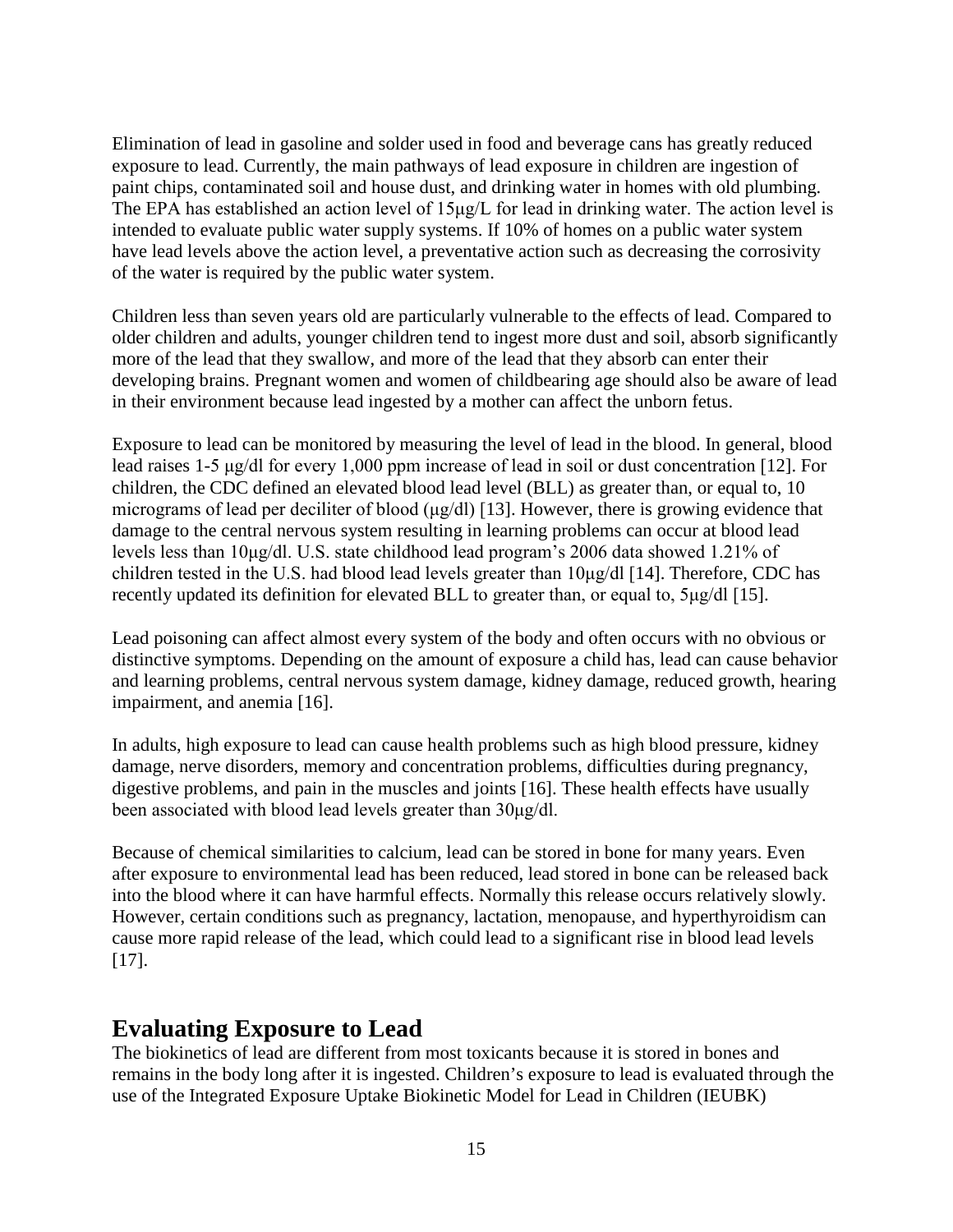developed by the EPA. The IEUBK predicts blood lead levels in a distribution of exposed children based on the amount of lead that is in environmental media (e.g., water) [18]. It is important to note that the IEUBK model is not expected to accurately predict the blood lead level of a child (or a small group of children) at a specific point in time. In part, this is because a child (or group of children) may behave differently and therefore have different amounts of exposure to contaminated soil and dust than the average group of children used by the model to calculate blood lead levels. For example, the model does not take into account reductions in exposure that could result from community education programs. Despite this limitation, the IEUBK model is a useful tool to help prevent lead poisoning because of the information it can provide about the hazards of environmental lead exposure. For children who are regularly exposed to lead contaminated water, the IEUBK model can estimate the percentage of young children who are likely to have blood lead concentrations that exceed a level that may be associated with health problems (usually 10μg/dl). However, CDC has updated its definition for elevated BLL to greater than, or equal to, 5μg/dl [15].

#### *Lead concentrations and estimated blood lead levels*

The IEUBK model was used to estimate the percentage of children that could have elevated blood lead levels if they frequently drink lead contaminated water. Default parameters are used for all model inputs unless stated (soil default value removed when evaluating water) [18]. Exposure was based on children drinking water containing the lead concentrations above the CVs (see Appendix E, Table E). Based on the estimated increase in blood lead levels, the lead in water from private wells above the EPA action level of 15μg/L would result in elevated BLL for children.

Lead is rarely found in natural water sources. After the landslide occurred, many people in the area were not using their wells for extended periods. Therefore, the lead detected in a few of these private wells is likely due to homes with old plumbing, brass faucets, or lead solder on copper pipes. Sudden changes to water quality and seismic activity from the landslide can cause a release of lead from the pipes. Corrosion and standing water may also be contributing factors to the increase levels of lead in the water and not the groundwater. Flushing the pipes by letting water run for a few minutes before using water from them for drinking or cooking should reduce the lead levels. Well owners should also clean the aerators on faucets for a few months and consider changing water filters on sink mounted units and/or refrigerators as a precautionary measure. Well owners with elevated levels received education materials about [lead in drinking](http://www.doh.wa.gov/portals/1/Documents/pubs/331-177.pdf)  [water](http://www.doh.wa.gov/portals/1/Documents/pubs/331-177.pdf) (http://www.doh.wa.gov/portals/1/Documents/pubs/331-177.pdf).

### <span id="page-15-0"></span>**Evaluating Non-cancer Hazards**

Exposure assumptions for estimating arsenic, copper, iron and zinc exposures for private wells are found in Appendix D, Table D1. In order to evaluate the potential for non-cancer adverse health effects that may result from exposure to contaminated media (i.e., soil, air, and water), a dose is estimated for each COC. These doses are calculated for situations (scenarios) in which a person might be exposed to the contaminated media. The estimated dose for each contaminant under each scenario is then compared to the MRL. MRLs are an estimate of the daily human exposure to a substance that is likely to be without appreciable risk of adverse health effects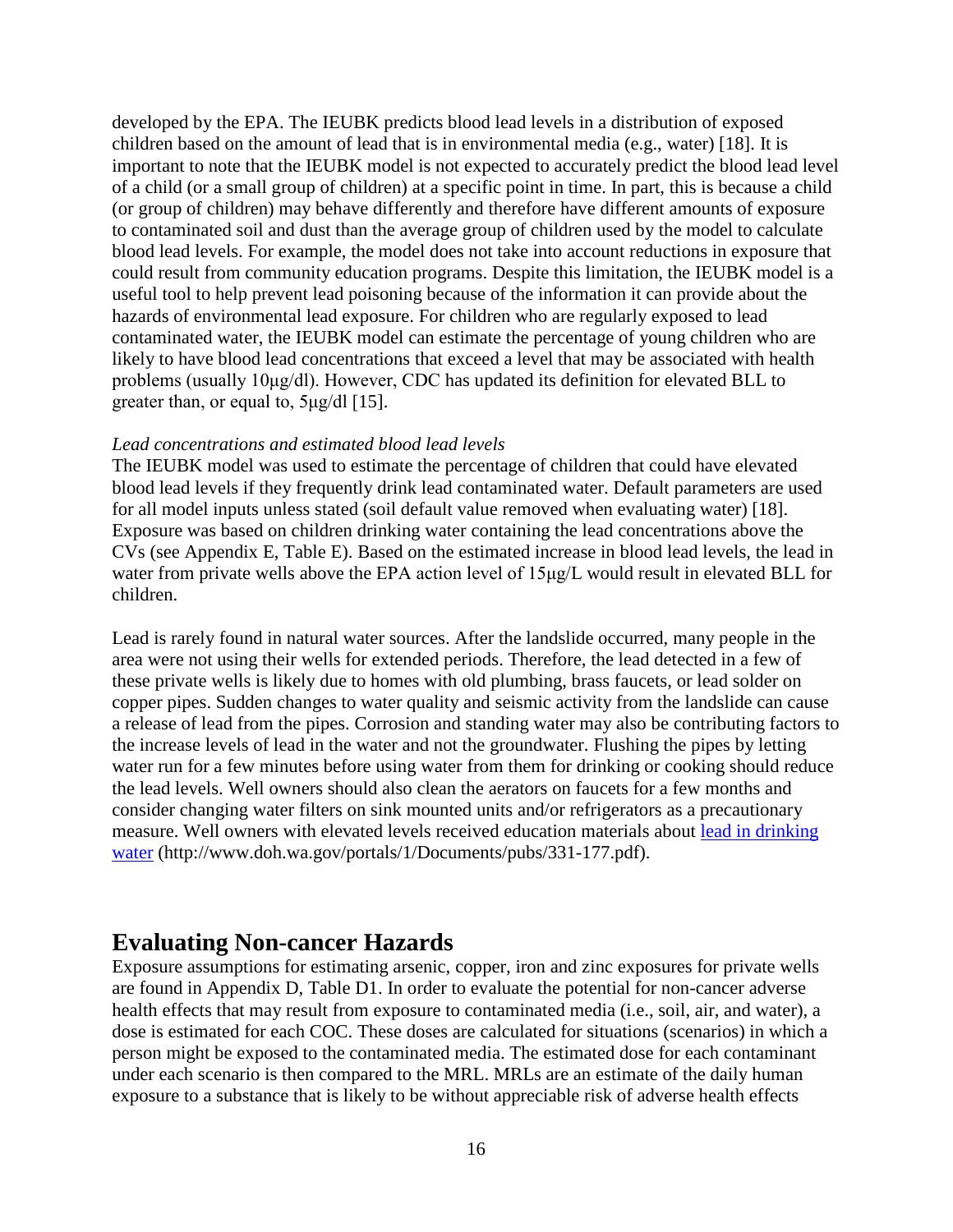during a specified duration of exposure. In the absence of MRLs, DOH uses EPA's RfD. RfDs are doses below which non-cancer adverse health effects are not expected to occur. MRLs and/or RfDs are derived from toxic effect levels obtained from human population and laboratory animal studies. These toxic effect levels can be either the lowest-observed adverse effect level (LOAEL) or the no-observed adverse effect level (NOAEL). In human or animal studies, the LOAEL is the lowest dose at which an adverse health effect is seen, while the NOAEL is the highest dose that does not result in any adverse health effects.

Because of uncertainty in these data, the toxic effect level is divided by "uncertainty factors" to produce the lower and more protective MRL or RfD. If a dose exceeds the MRL or RfD, it does not mean that adverse health effects will occur. When the MRL or RfD is exceeded, further toxicological evaluation is needed. The further evaluation includes comparing the site-specific estimated dose to doses from animal and human studies that showed either an effect level or a no effect level. This comparison, combined with other toxicological information, such as sensitive groups and chemical metabolism, is used to determine the risk of specific harmful effects. A MRL or RfD is exceeded whenever the hazard quotient (HQ) is greater than one (see Appendix D for the hazard quotient equation).

Estimated exposure doses, exposure assumptions, and hazard quotients are presented in Appendix C for arsenic, copper, iron, and zinc found in private wells water. Based on exposure estimates quantified in Appendix D, residents with levels exceeding CVs are likely to experience adverse non-cancer health effects from exposure to arsenic, copper, and iron.

#### <span id="page-16-0"></span>**Arsenic**

Arsenic was detected in 16 of the 22 private wells. However, only four samples had arsenic levels above the federal and state drinking water standard MCL of 10 ppb. A maximum concentration of 28.1 ppb was in one private well. The MCL is not based on human health but are set as close to the non-enforceable MCLG (zero) as possible, based on cost and best available treatment technologies for removing arsenic. The ATSDR chronic CREG for arsenic is 0.023 ppb. ATSDR has derived a chronic MRL of 0.0003 mg/kg/day for arsenic.

Estimated exposure doses for children and adults were calculated with resulting doses ranging from 0.00162 to 0.0000186 mg/kg/day (see Appendix D, Table D3). These exposure doses exceed the MRL. Three of the four samples above the MCL child dose range exceed the arsenic NOAEL of 0.0008 mg/kg/day. However, they did not exceed the LOAEL of 0.05 mg/kg/day for chronic exposure to arsenic. Additionally, previous sampling data from one of the private wells indicates higher levels of arsenic in that well. Since arsenic in groundwater can have seasonal variations, DOH expects exposures to arsenic will cause harmful non-cancer health effects in this private well.

#### <span id="page-16-1"></span>**Copper**

Copper was detected at a maximum concentration of 7,800 ppb in one private well. This maximum level of copper in the drinking water exceeds the ATSDR intermediate EMEG (100 ppb) for children. ATSDR has not derived an MRL for copper. The EPA HEAST has established an RfD for copper of 0.04 mg/kg/day.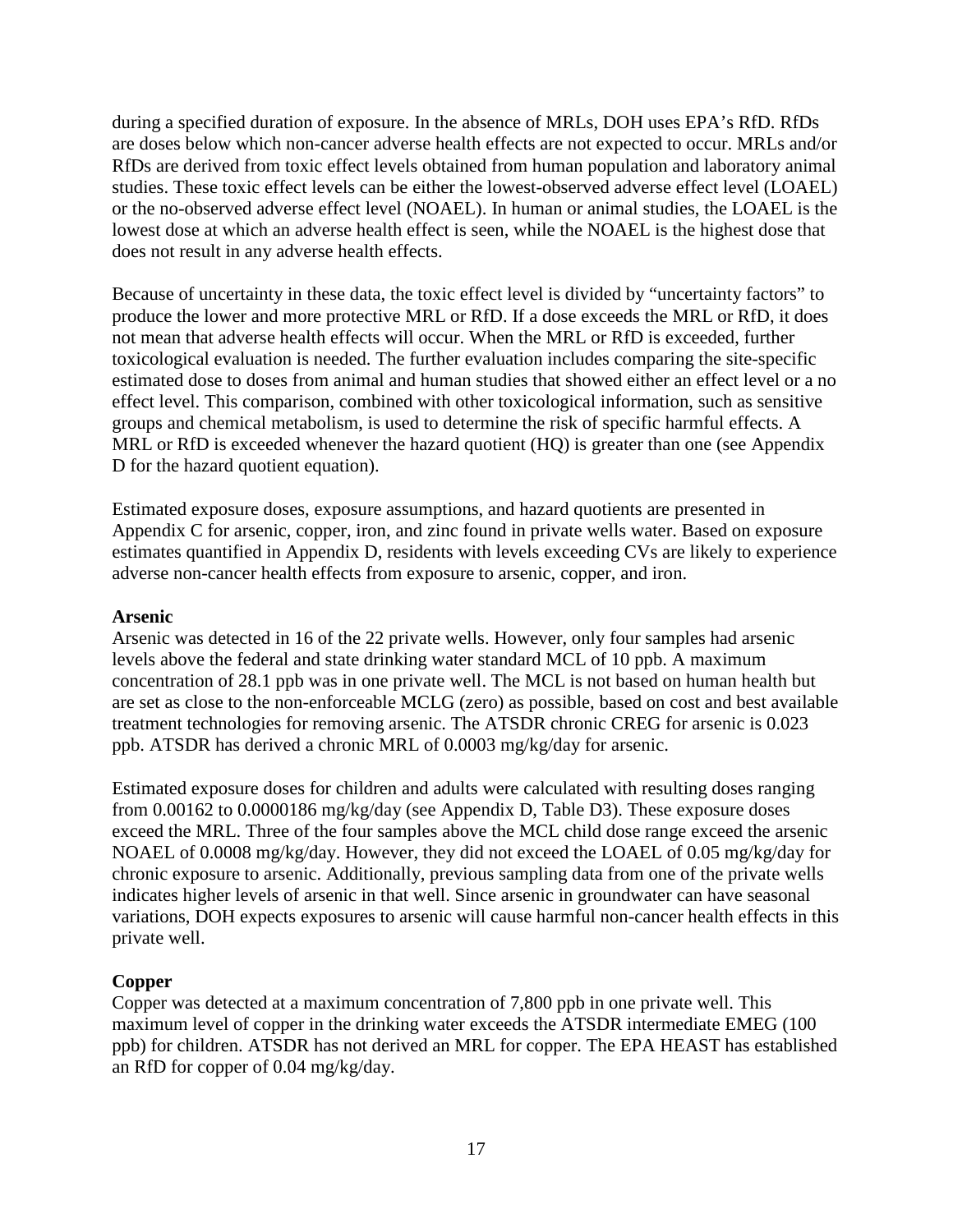Estimated exposure doses for children and adults were calculated with resulting doses ranging from 0.145 to 0.449 mg/kg/day (see Appendix D, Table D2). These exposure doses are exceeds the RfD and the NOAEL (0.0272 mg/kg/day) for acute (short term) exposure, and the NOAEL (0.042 mg/kg/day) for intermediate exposure to copper. Based on the results, DOH expects exposures to copper will cause harmful non-cancer health effects. However, field sampling notes indicate that the home has copper pipes. Therefore, the high level of copper detected in this private well is likely due to copper plumbing. Sudden changes to water quality and seismic activity from the landslide can cause a release of copper from the pipes. Corrosion and standing water may also be contributing factors. Flushing the pipes by letting water run for a few minutes before using water from them for drinking or cooking should reduce the copper levels. Well owners should also clean the aerators on faucets for a few months and consider changing water filters on sink mounted units and/or refrigerators as a precautionary measure. Well owners with elevated levels received education materials about [copper in drinking water](http://www.doh.wa.gov/portals/1/Documents/pubs/331-178.pdf) (http://www.doh.wa.gov/portals/1/Documents/pubs/331-178.pdf).

#### <span id="page-17-0"></span>**Iron**

Iron was detected at a maximum concentration of 106,000 ppb in one private well. This maximum level of iron in the drinking water exceeds the RSL (14,000 ppb) for children. ATSDR has not derived an MRL for iron. The EPA has established a provisional RfD for iron of 0.7mg/kg/day [9].

Estimated exposure doses for children and adults were calculated with resulting doses ranging from 1.98 to 6.1 mg/kg/day (see Appendix D, Table D2). These exposure doses exceed the provisional RfD for iron.

According to the National Academy of Sciences, the median daily intake of dietary iron is about 11–13 mg/day for children ages 1 to 8 years old [19]. The median daily intake equates to a dose of about 0.73 – 0.87 mg/kg/day for a child. According to the FDA, doses 200 mg or greater per event could poison or kill a child [20]. This equates to a dose of about 13.3 mg/kg/day for a child. An exposure dose for a child at the maximum level in the one private well is about 6.1 mg/kg/day. Field sampling notes indicate that the water sample was extremely turbid and the well was turned on once since the landslide. Therefore, the high level of iron likely occurred from corrosion of iron pipes. Flushing the pipes by letting water run for a few minutes before using water from them for drinking or cooking should reduce the iron levels. Non-cancer adverse health effects are not likely to result from exposure to iron in the private well, and it will not be evaluated any further.

#### <span id="page-17-1"></span>**Zinc**

Zinc was detected at a maximum concentration of 4,190 ppb in one private well. This maximum level of zinc in the drinking water exceeds the EMEG (3,000 ppb) for children. ATSDR has derived an MRL and EPA has established an RfD for zinc of 0.3 mg/kg/day.

Estimated exposure doses for children and adults were calculated with resulting doses ranging from 0.098 to 0.241 mg/kg/day (see Appendix D, Table D2). These exposure doses are less than the MRL and RfD. Therefore, DOH does not expect that exposures to zinc will cause harmful non-cancer health effects.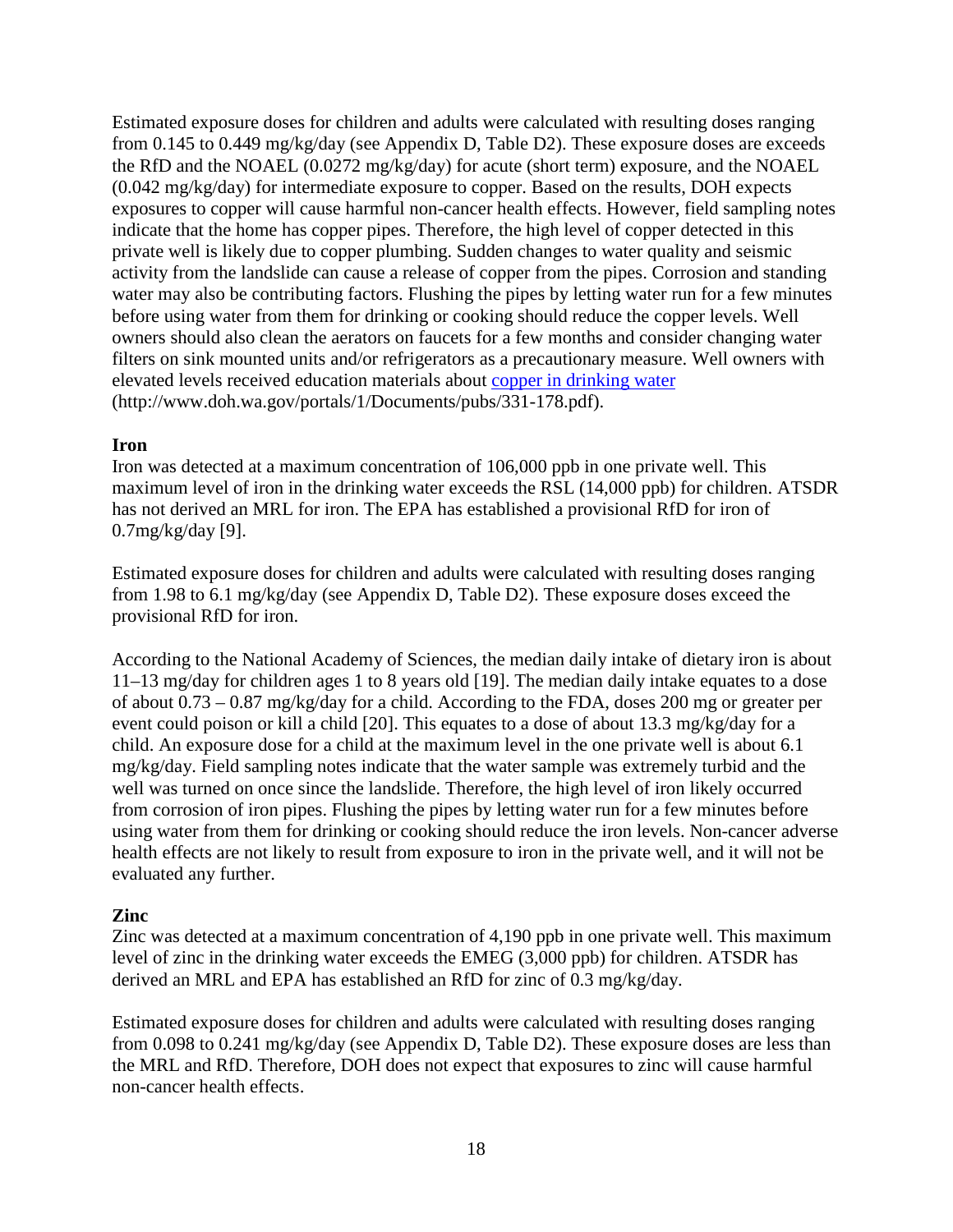# <span id="page-18-0"></span>**Evaluating Cancer Hazards**

Some chemicals have the ability to cause cancer. Cancer risk is estimated by calculating a dose similar to those used for evaluating non-cancer hazards and multiplying it by a cancer potency factor, also known as the cancer slope factor. Some cancer potency factors are derived from human population data. Others are derived from laboratory animal studies involving doses much higher than are encountered in the environment. Use of animal data requires extrapolation of the cancer potency obtained from these high dose studies down to real-world exposures. This process involves much uncertainty.

Current regulatory practice assumes there is no "safe dose" of a carcinogen and that any dose of a carcinogen will result in some additional cancer risk. Therefore, estimated cancer risk estimates are not yes/no answers, but measures of chance (probability). Such measures, however uncertain, are useful in determining the magnitude of a cancer threat because any level of a carcinogenic contaminant carries an associated risk. The validity of the "no safe dose" assumption for all cancer-causing chemicals is not clear. Some evidence suggests that certain chemicals considered to be carcinogenic must exceed a threshold of tolerance before initiating cancer. For such chemicals, risk estimates are not appropriate. Recent guidelines on cancer risk from EPA reflect the potential that thresholds for some carcinogenesis exist. However, EPA still assumes no threshold unless sufficient data indicate otherwise [21].

This document describes estimated cancer risk that is attributable to site-related contaminants in

qualitative terms like low, very low, slight, and no significant increase in estimated cancer risk. These terms can be better understood by considering the population size required for such an estimate to result in a single cancer case. For example, a low increase in cancer risk indicates an estimate in the range of one cancer case per ten thousand persons exposed over a lifetime. A very low estimate might result in one cancer case per several tens of thousands exposed over a lifetime, and a slight estimate would require an exposed population of several hundreds of thousands to result in a single case. DOH considers estimated cancer risk insignificant when the estimate results in less than one cancer per one million exposed over a

| <b>Estimated Cancer Risk</b>                                                                                                                                                                                              |                           |                |  |
|---------------------------------------------------------------------------------------------------------------------------------------------------------------------------------------------------------------------------|---------------------------|----------------|--|
| Estimated cancer risk does not reach zero no<br>matter how low the level of exposure to a<br>carcinogen. Terms used to describe this risk<br>are defined below as the number of excess<br>cancers expected in a lifetime: |                           |                |  |
| Term                                                                                                                                                                                                                      | # of Excess Cancers       |                |  |
| moderate                                                                                                                                                                                                                  | is approximately equal to | 1 in 1,000     |  |
| low                                                                                                                                                                                                                       | is approximately equal to | 1 in 10,000    |  |
| very low                                                                                                                                                                                                                  | is approximately equal to | 1 in 100,000   |  |
| slight                                                                                                                                                                                                                    | is approximately equal to | 1 in 1,000,000 |  |
| insignificant                                                                                                                                                                                                             | is less than              | 1 in 1,000,000 |  |
|                                                                                                                                                                                                                           |                           |                |  |

lifetime. The reader should note that these estimates are for excess cancers that might result in addition to those normally expected in an unexposed population.

Cancer is a common illness and its occurrence in a population increases with the age of the population. There are many different forms of cancer resulting from a variety of causes; not all are fatal. Approximately 1 in 3 to 1 in 2 people living in the United States will develop cancer at some point in their lives [22].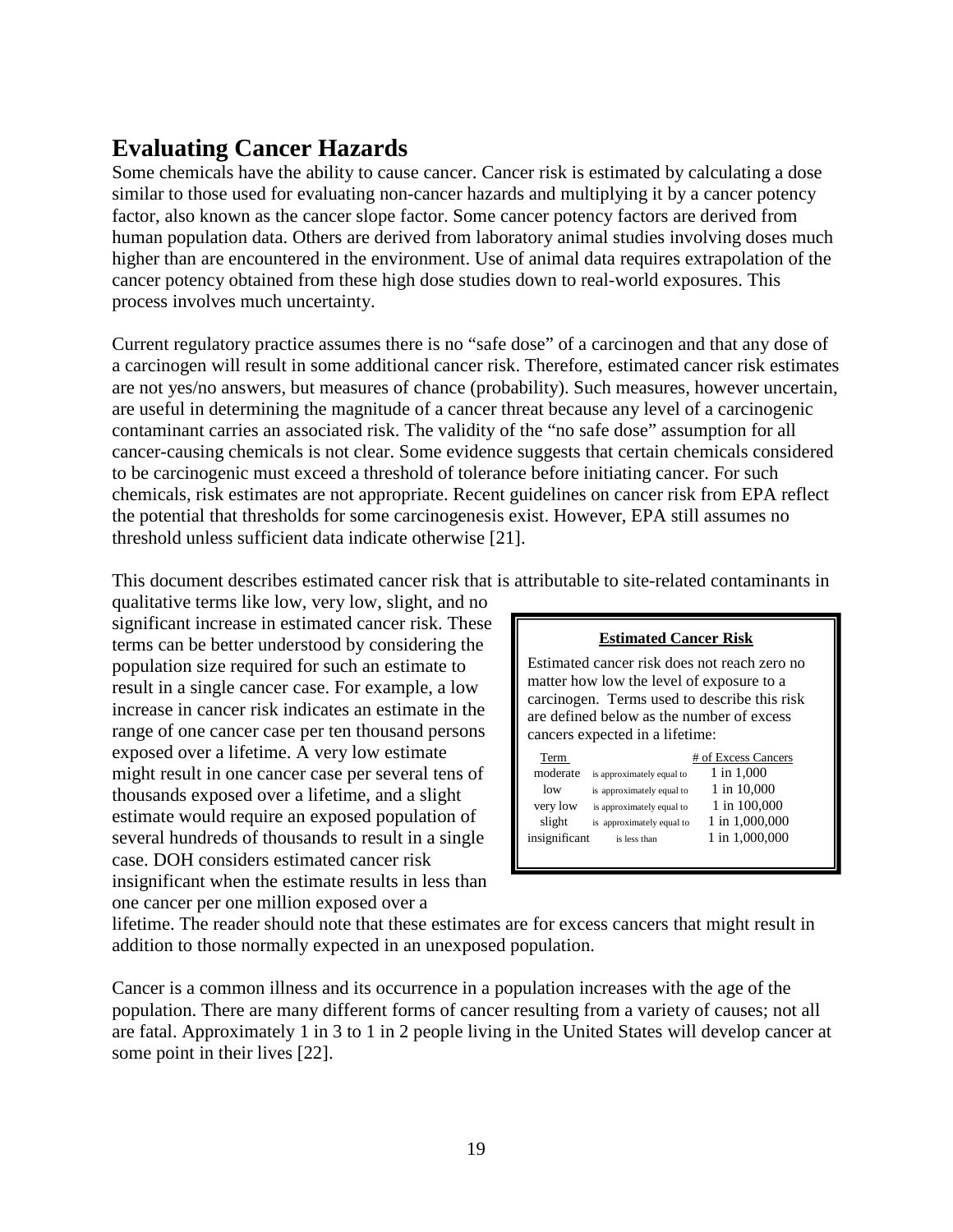DOH calculated estimated cancer risk based on exposure doses (Appendix D). Exposure to arsenic in drinking water below the MCL would increase a person's estimated cancer risk by about 6 excess cancers in a population of 100,000 to 6 excess cancers in a population of 10,000 similarly exposed people. Similarly, the range of exposure to arsenic in drinking water above the MCL would increase a person's estimated cancer risk by about 8 excess cancers in a population of 10,000 to 2 excess cancers in a population of 1,000 similarly exposed people (See Appendix D - Table D4).

### <span id="page-19-0"></span>**Uncertainty**

#### <span id="page-19-1"></span>**Carcinogenic Potential of Arsenic**

Although there is some uncertainty surrounding the magnitude of the carcinogenic potential of arsenic, there is a strong scientific basis for choosing a slope factor that is different from the value (1.5 per mg/kg-day) currently listed in the EPA integrated risk information system (IRIS) database [23]. Several recent reviews of the literature have evaluated bladder and lung cancer endpoints instead of skin cancer (which is the endpoint used for the current IRIS value):

- National Research Council (2001) [24]
- EPA Office of Drinking Water (2001) [25]
- Consumer Product Safety Commission (2003) [26]
- EPA Office of Pesticide Programs (2003) [27]
- California Office of Environmental Health Hazard Assessment (2004) [28]
- EPA IRIS Review Draft for the SAB (2005) [23]

Information provided in these reviews allows the calculation of slope factors for arsenic, which range from 0.4 to 23 per mg/kg-day (but mostly greater than 3.7 mg/kg-day). A previous EPA IRIS review draft presented a slope factor for combined lung and bladder cancer of 5.7 per mg/kg-day. The slope factor calculated by the National Research Council is about 21 per mg/kgday. These slope factors could be higher if the combined risk for all arsenic-associated cancers (bladder, lung, skin, kidney, liver, etc.) were evaluated. For this health consultation, DOH used a slope factor of 5.7 per mg/kg-day.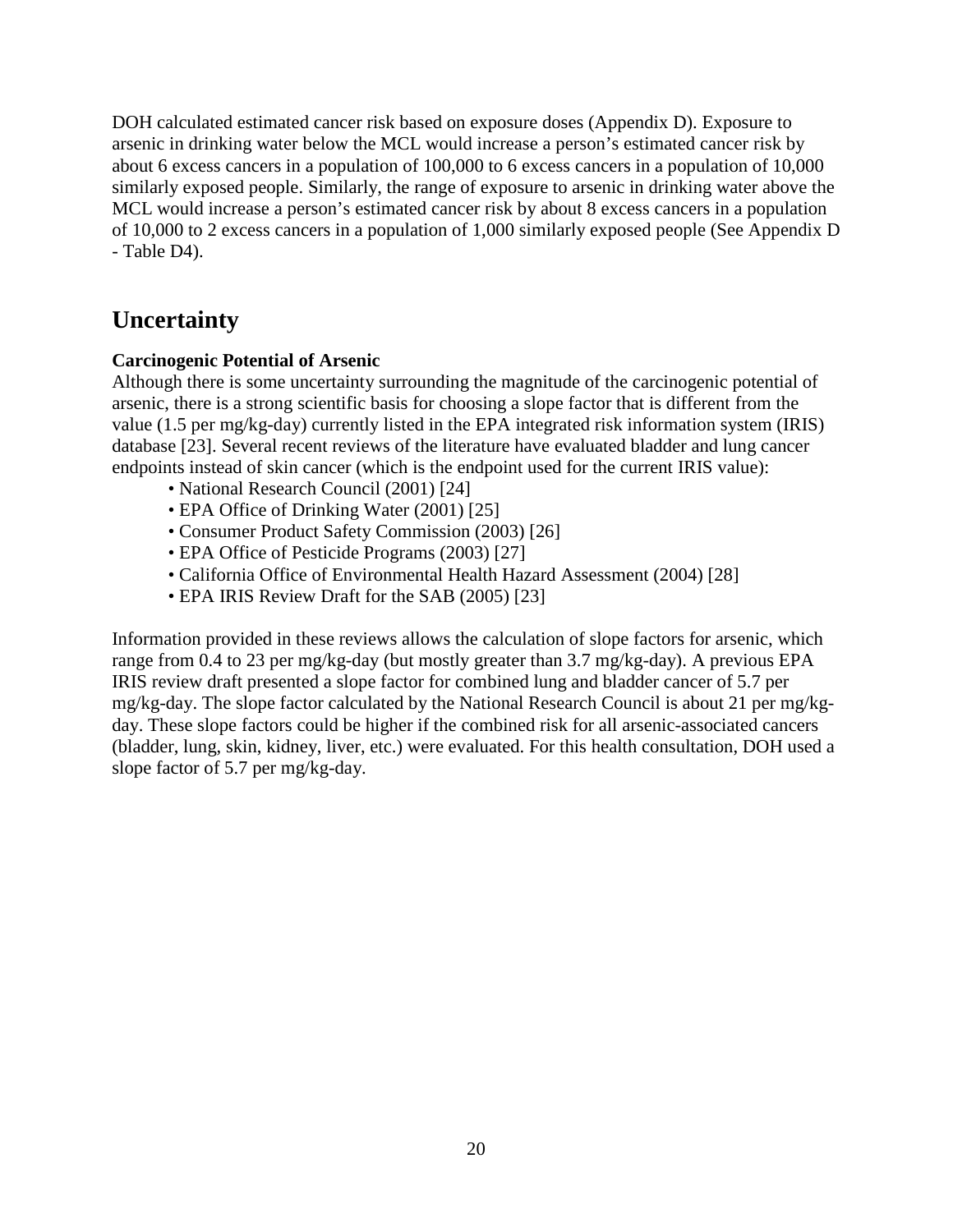# <span id="page-20-0"></span>**Children's Health Considerations**

The potential for exposure and subsequent adverse health effects often increases for younger children compared with older children or adults. ATSDR and DOH recognize that children are susceptible to developmental toxicity that can occur at levels much lower than those causing other types of toxicity. The following factors contribute to this vulnerability:

- Children are more likely to play outdoors in contaminated areas by disregarding signs and wandering onto restricted locations.
- Children often bring food into contaminated areas, resulting in hand-to-mouth activities.
- Children are smaller and receive higher doses of contaminant exposures per body weight.
- Children are shorter than adults; therefore, they have a higher possibility of breathing in dust and soil.
- Fetal and child exposure to contaminants can cause permanent damage during critical growth stages.

These unique vulnerabilities of infants and children demand special attention in communities that have contaminated water, food, soil, or air. Children's health was considered in the writing of this health consultation and the exposure scenarios treated children as the most sensitive population being exposed. The doses calculated for the copper, iron, lead, and zinc are not expected to result in adverse health effects for children because while detected they are not the true status of the groundwater but rather due to water standing in the pipes. However, arsenic levels can cause adverse health effects for children.

# <span id="page-20-1"></span>**Conclusions**

- Four private wells contain arsenic above the MCL. These levels could harm people's health if used for drinking or food preparation. Food preparation includes washing foods, cooking, or using well water as an ingredient. Maximum levels of arsenic in these private wells are above levels of concern, including the federal and state drinking water standard.
- Five wells tested positive for total coliform bacteria. Once these five wells have been disinfected, water from all 22 private wells does not pose a health threat if used for bathing and cleaning.
- DOH concludes that lead, copper, and iron in private wells water are not expected to harm people's health. Maximum levels of lead, copper, and iron in the private wells are due to corrosion and water standing in the pipes and not levels in groundwater. Levels should be reduced after flushing the pipes.
- Swimming in the river is not expected to harm people's health. The maximum level of chemical contaminants found in surface water is not expected to cause non-cancer health effects. The maximum level of chemical contaminants found in surface water is below level of contaminants of concern.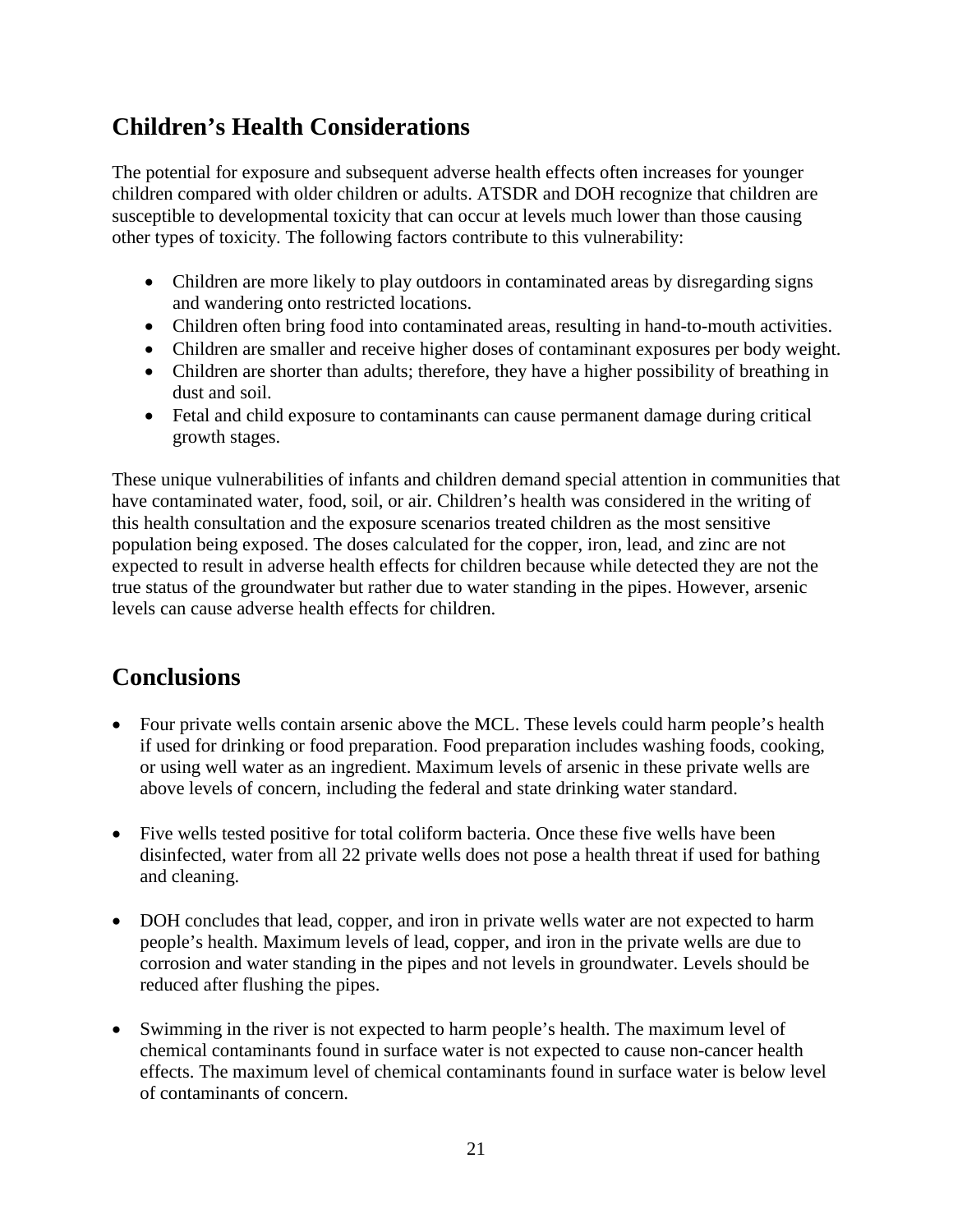### <span id="page-21-0"></span>**Recommendations**

- The owners of the four private wells with arsenic above the MCL should consider the following options for reducing exposure to arsenic: use bottled water or an alternate water supply. To determine if arsenic levels in your well are consistently above the MCL and whether an arsenic treatment system needs to be installed, sample your well quarterly or seasonally for one year.
- The owners of the five private wells that tested positive for total coliform bacteria should follow the procedures provided by Snohomish Health District for disinfecting their private wells. Please refer to the recommended procedures (Appendix F).
- Repeat sampling of the 22 private wells for the same list of contaminants within the next year to confirm the groundwater status.
- Private well owners should test their water periodically<sup>[b](#page-21-1)</sup> to evaluate the safety of the water supply. Because contaminant levels can vary seasonally, DOH recommends testing for arsenic and other contaminants in late summer and in the early spring to see if there are differences.
- Private well owners should not use water for drinking or food preparation if it contains more than 10µg/l of arsenic.
- Private well owners should not use water containing between  $10\mu g/l$  and  $50\mu g/l$  arsenic for drinking or food preparation over the long term.
- Immediately stop using well water for drinking and food preparation if it contains more than 50µg/l arsenic.
- Stop using well water for bathing and cleaning if the water contains more than  $500\mu g/d$  of arsenic.
- Contact the local health department or DOH for advice, if arsenic levels in well water are greater than 500µg/l.
- DOH strongly advises against the use of untreated surface water as a drinking water source anywhere in the state.

<span id="page-21-1"></span><sup>&</sup>lt;sup>b</sup> The Washington State Department of Health recommends that private well users test their well water every year for coliform bacteria and nitrate [1].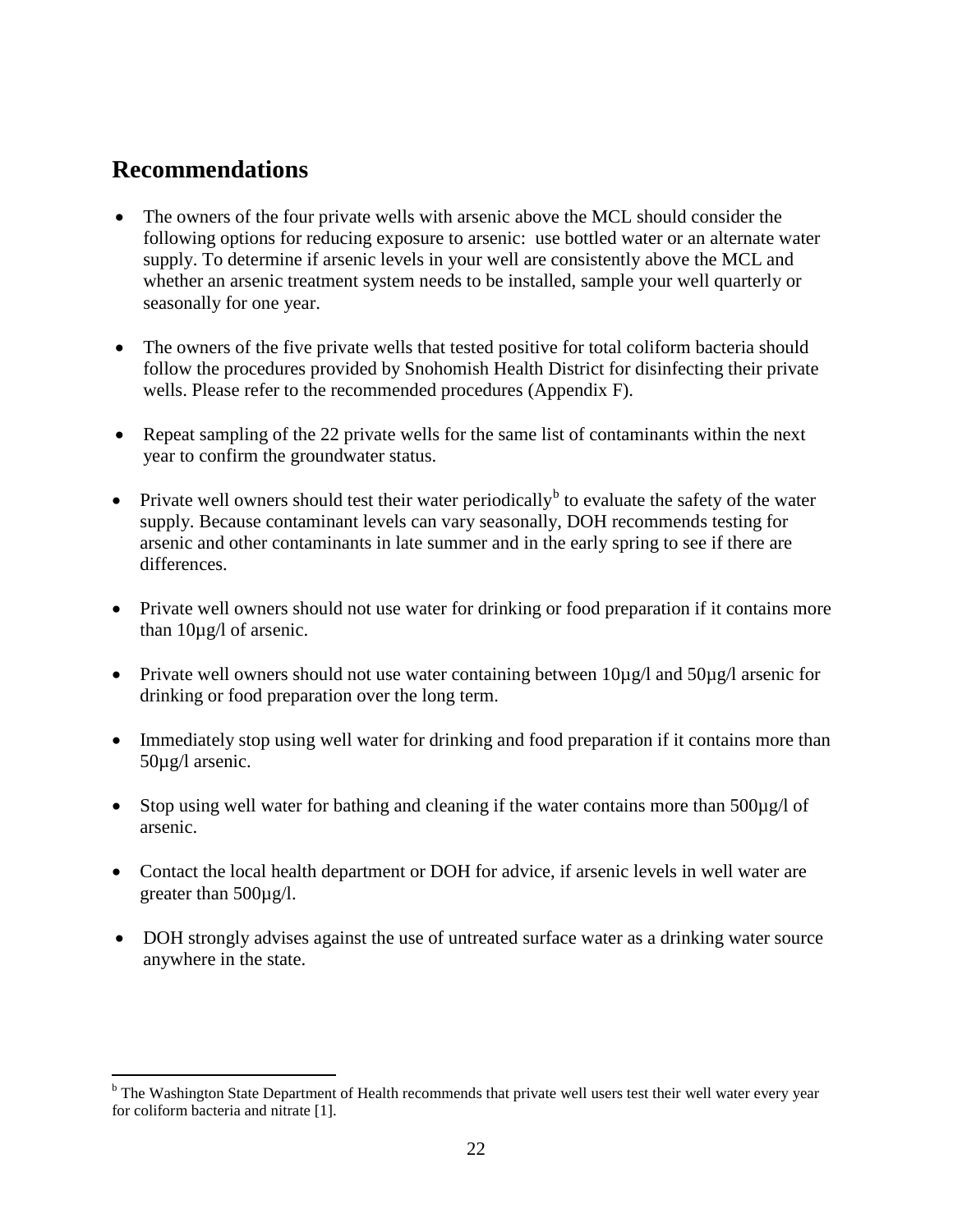## <span id="page-22-0"></span>**Public Health Action Plan**

Action Completed:

- 1. SHD informed the five well owners with positive coliform bacteria to disinfect and retest their wells immediately.
- 2. In July 2014, DOH sent a letter to each residents/owner of private well tested informing of their well water status, summarizing their results, and the process needed to make their water acceptable for drinking.

Actions Planned:

- 1. DOH will provide copies of this health consultation to SHD, private well owners, and Washington State Department of Ecology.
- 2. DOH will evaluate future data if or when the data becomes available.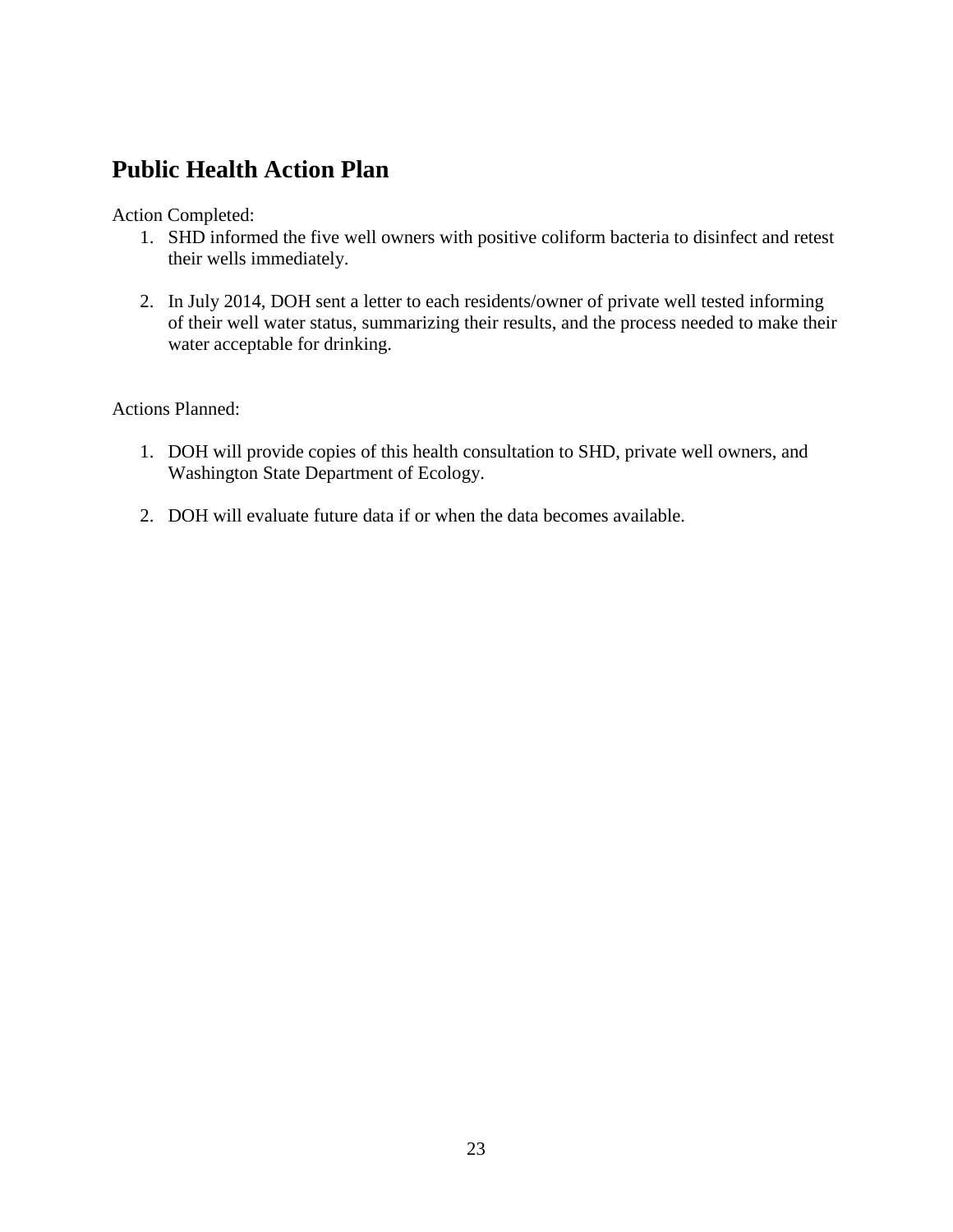## <span id="page-23-0"></span>**Report Preparation**

This health consultation for the SR 530 landslide Site was prepared by the Washington State Department of Health (DOH) under a cooperative agreement with the federal Agency for Toxic Substances and Disease Registry (ATSDR). It is in accordance with the approved agency methods, policies, and procedures existing at the date of publication. Editorial review was completed by the cooperative agreement partner. This report was supported by funds from a cooperative agreement with the Agency for Toxics Substances and Disease Registry, U.S. Department of Health and Human Services. This document has not been reviewed and cleared by ATSDR.

#### **Site Team**

#### **Author**

Lenford O'Garro Toxicologist, Health Assessor Washington State Department of Health Site Assessment and Toxicology Section Office of Environmental Health, Safety, and Toxicology

#### **State Reviewers**

Joanne Snarski, Principal Investigator Erin Govednik, Public Health Educator Marilyn Hanna, Administrative Personnel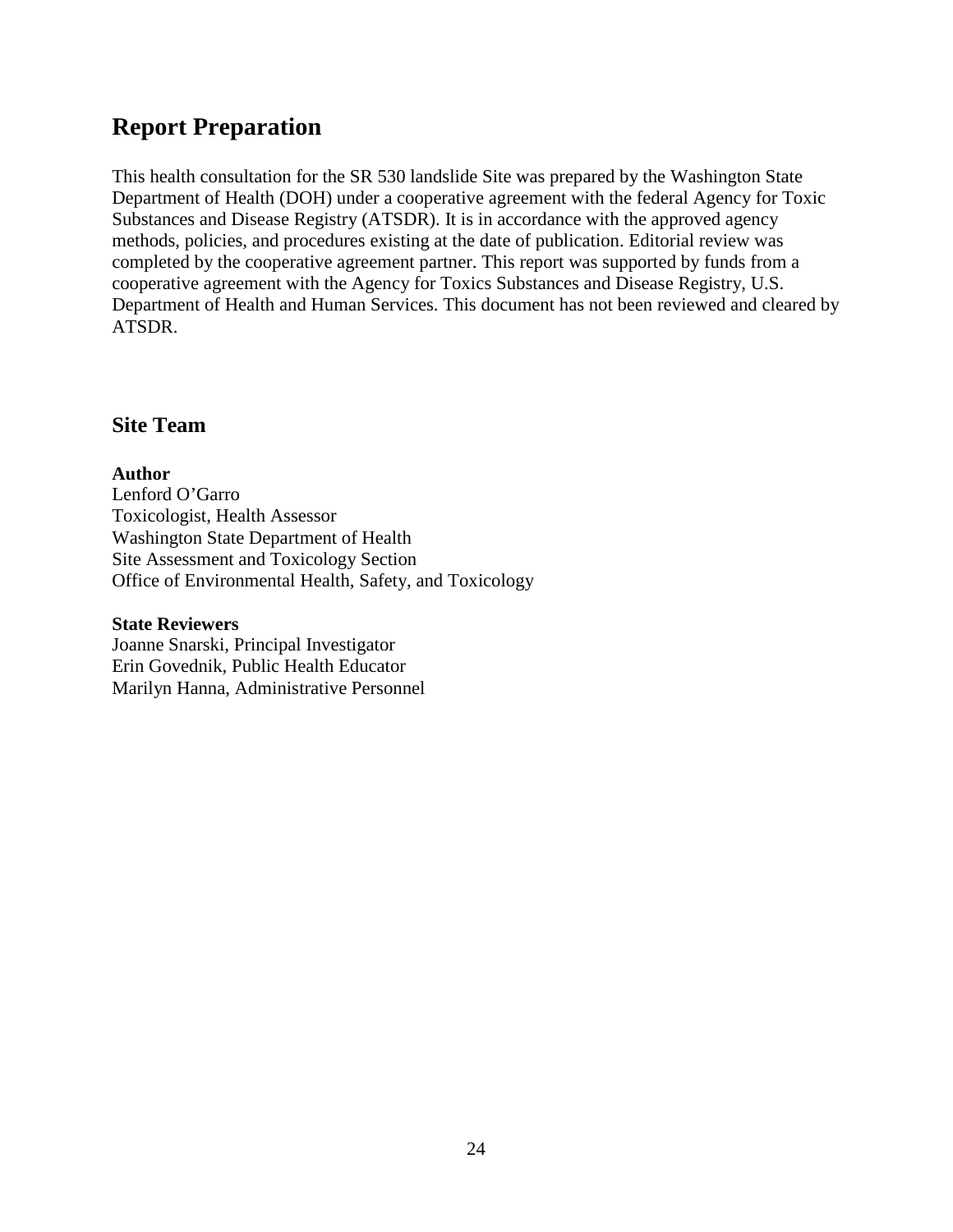## <span id="page-24-0"></span>**Appendix A**

#### **Consent Form for Residential, Private Well Sampling Post SR530 Landslide**

We would like to invite you to participate in an investigation to determine if your private drinking water well has contaminants that may have been introduced from the recent catastrophic landslide. Washington State Department of Health (DOH) is offering free, voluntary drinking water testing for residents living in the area adjacent to the State Route (SR) 530 landslide. Participation in this investigation will enable you to know the level of contaminants in your water and will enable the DOH to recommend public health actions that may be needed to reduce exposure these contaminants. DOH has contracted with PIONEER Technologies Corporation (PIONEER) to come to your home and collect drinking water samples from your tap or wellhead. Upon your consent, PIONEER will contact you to set up a time that is convenient to come to your home and collect a water sample.

#### **Benefits**

I understand that I will benefit from participating by learning whether there is chemical or bacterial contamination in my private well. If elevated levels of contaminants are found in my homes' water that present concerns to human health, I will receive information on how to reduce exposures to the elevated contaminants.

#### **Risks**

There are no foreseeable risks in participating in the drinking water sampling.

#### **Procedure/Tests:**

A representative from PIONEER will bring sample containers and collect water from your wellhead or tap. The preference is from the wellhead, prior to any treatment, but this is not possible on wells that do not have a tap near the wellhead. Tap water from the kitchen sink is the next best choice. However, tap water can also identify contaminants that may be coming from your water delivery system (e.g., the water pipes). Sampling is only scheduled and funded to include a 1-time sampling from each home that provides consent. Consent must be confirmed by no later than **May 30, 2014.**

#### **Participation**

I understand that my participation is **voluntary**. Furnishing any information is voluntary and even if I agree to participate and sign this form, I can stop my participation at any time without penalty. I understand that I must sign this form to participate.

#### **Results**

I understand every effort will be made to provide the results of my tests in writing to me within approximately one month. Results that are of immediate health concern will be reported to me as soon as they are known.

#### **Confidentiality**

Confidentiality will be protected to the fullest extent possible by law. Any reports produced from this information will give only group information and not identify specific individuals or locations.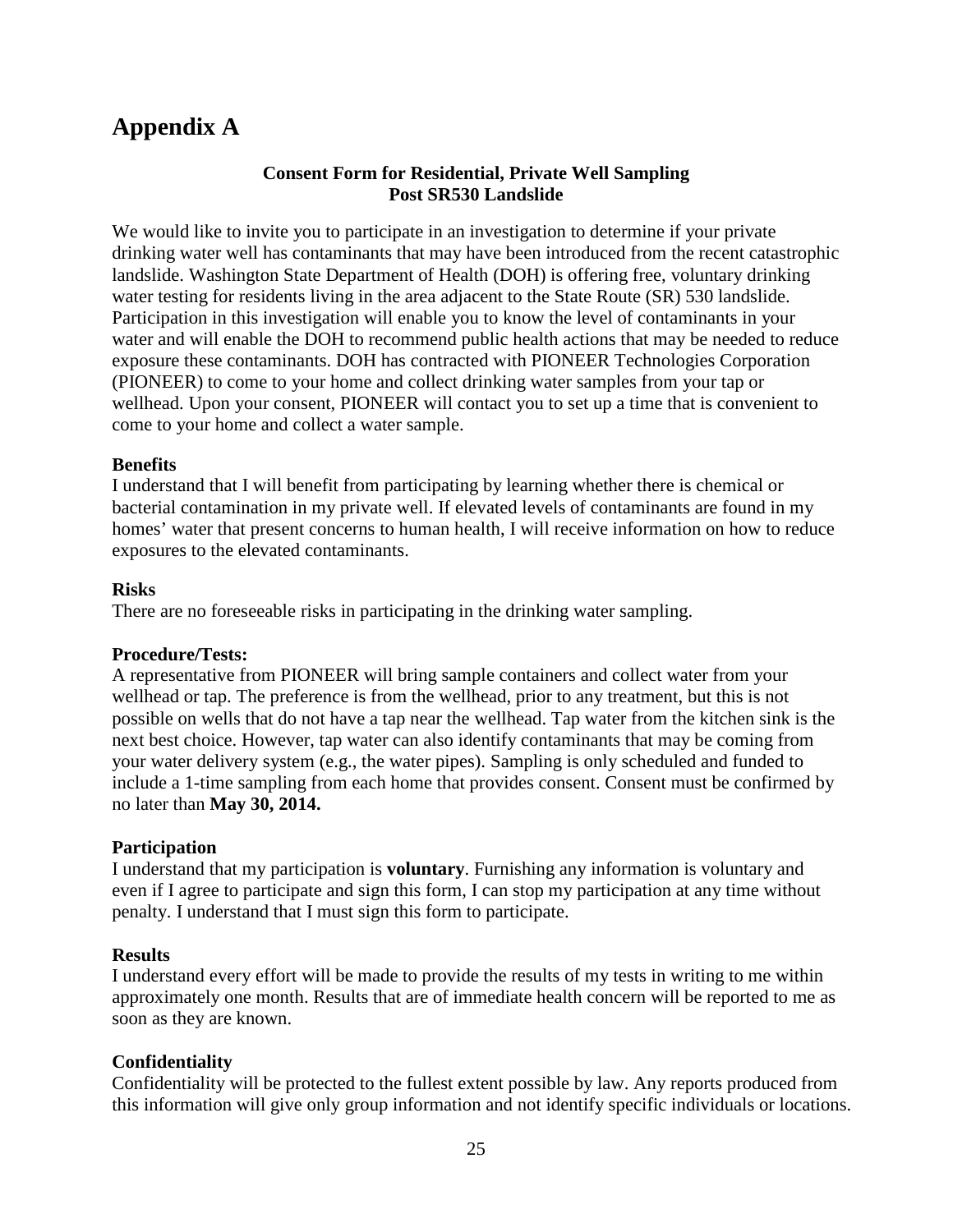I understand that if I participate, any forms containing my name or address will be kept in locked cabinets at DOH. Test results may be released only to other federal, state, and local public health and environmental agencies. These agencies must also protect this confidential information.

#### **Contact**

If I have any additional questions or if I feel I have been harmed by this information or the sampling, I may contact: Lenford O'Garro or Joanne Snarski of DOH at 1 (877) 485-7316.

#### **Consent**

The risks and benefits of this sampling have been explained to me. All of my questions have been satisfactorily answered. I hereby freely and voluntarily give my signed consent for participating in the testing described above.

|            | sampled for contaminants that may be present due to the SR530 landslide. |                                                           |             |  |
|------------|--------------------------------------------------------------------------|-----------------------------------------------------------|-------------|--|
| Signature: |                                                                          | <u> 1980 - John Stein, markin am de familie (f. 1980)</u> |             |  |
| Date:      |                                                                          |                                                           |             |  |
| Address:   | <b>Street</b>                                                            |                                                           |             |  |
|            | City                                                                     | <b>State</b>                                              | Zip code    |  |
|            | Mailing                                                                  |                                                           |             |  |
| Phone #:   |                                                                          |                                                           |             |  |
| Witness:   | (Print name)                                                             |                                                           | (Signature) |  |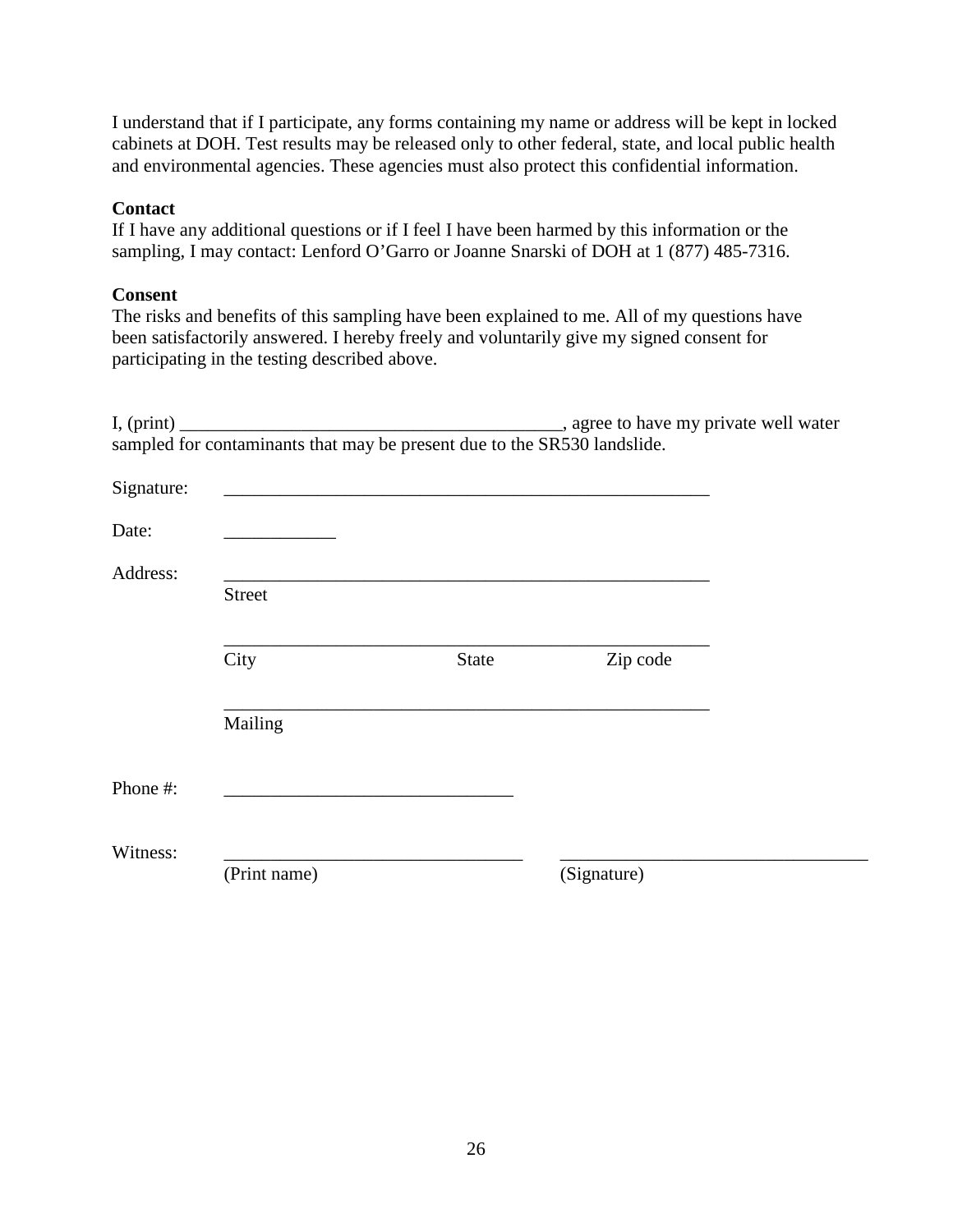# <span id="page-26-0"></span>**Appendix B**

### **Residential Well Questionnaire for Post SR530 Landslide Private Well Sampling**

| 1. Is your water system in working condition?                                                                                                                                                                     | $\Box$ Yes $\Box$ No |                      |  |
|-------------------------------------------------------------------------------------------------------------------------------------------------------------------------------------------------------------------|----------------------|----------------------|--|
| 2. Can water samples be collected at the wellhead, before any treatment?<br>If yes, the sample will be collected from the wellhead. If no, the sample will be collected<br>from the kitchen sink tap.             |                      | $\Box$ Yes $\Box$ No |  |
| 3. Has your well been tested before for contaminants?<br>If yes, please provide a copy to DOH or PIONEER.                                                                                                         | $\Box$ Yes $\Box$ No |                      |  |
| 4. Do you have a well log? A well log is an "as built" diagram of your well.<br>If yes, please provide a copy to DOH or PIONEER.<br>If no, do you know how deep your well is and/or the depth of the well screen? |                      |                      |  |
| 5. Do you treat your water regularly?<br>If yes, please describe the specific treatment you use:                                                                                                                  | $\Box$ Yes $\Box$ No |                      |  |
| 6. Have you done any additional treatment (e.g., chlorine) since the landslide?<br>If yes, please describe the treatment and date performed:                                                                      |                      | $\Box$ Yes $\Box$ No |  |
| 7. Can you describe the type and condition of pipes in your water distribution system? $\Box$ Yes $\Box$ No<br>If yes, please describe below:                                                                     |                      |                      |  |
| Signature                                                                                                                                                                                                         | <b>Print Name</b>    |                      |  |
| Address                                                                                                                                                                                                           | Date                 |                      |  |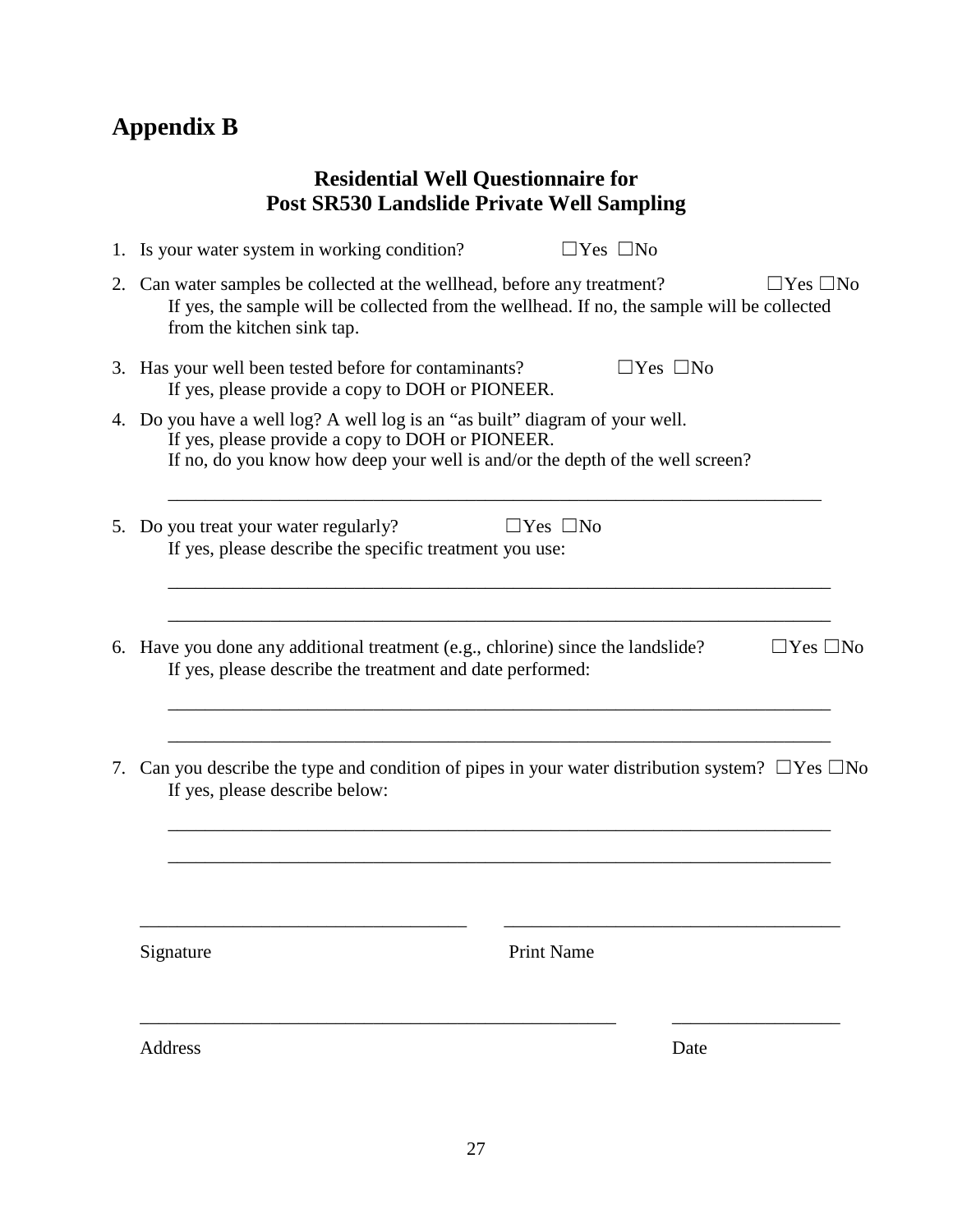# <span id="page-27-0"></span>**Appendix C**

| Category                          | <b>Parameter</b>                 | <b>Analytical Method</b> |
|-----------------------------------|----------------------------------|--------------------------|
|                                   | <b>Coliform Presence/Absence</b> | SM9223B                  |
| Bacteriological                   | Fecal coliform                   | SM9221E                  |
|                                   | E. Coli                          | SM9223B                  |
| Category                          | <b>Parameter</b>                 | <b>Analytical Method</b> |
|                                   | 1,1,1-Trichloroethane            | <b>USEPA 624</b>         |
|                                   | 1,1,2,2-Tetrachloroethane        | <b>USEPA 624</b>         |
|                                   | 1,1,2-Trichloroethane            | <b>USEPA 624</b>         |
|                                   | 1,1-Dichloroethane               | <b>USEPA 624</b>         |
|                                   | 1,1-Dichloroethene               | USEPA 624                |
|                                   | 1,2-Dichloroethane               | <b>USEPA 624</b>         |
|                                   | 1,2-Dichloropropane              | USEPA 624                |
|                                   | 2-Chloroethyl vinyl ether        | USEPA 624                |
|                                   | Acrolein                         | <b>USEPA 624</b>         |
|                                   | Acrylonitrile                    | <b>USEPA 624</b>         |
|                                   | Benzene                          | <b>USEPA 624</b>         |
|                                   | Bromodichloromethane             | <b>USEPA 624</b>         |
|                                   | <b>Bromoform</b>                 | <b>USEPA 624</b>         |
| <b>Volatile Organic Compounds</b> | <b>Bromomethane</b>              | <b>USEPA 624</b>         |
| (VOCs)                            | Carbon Tetrachloride             | USEPA 624                |
|                                   | Chlorobenzene                    | USEPA 624                |
|                                   | Chloroethane                     | <b>USEPA 624</b>         |
|                                   | Chloroform                       | <b>USEPA 624</b>         |
|                                   | Chloromethane                    | <b>USEPA 624</b>         |
|                                   | cis-1,3-Dichloropropene          | <b>USEPA 624</b>         |
|                                   | Dibromochloromethane             | <b>USEPA 624</b>         |
|                                   | Ethylbenzene                     | USEPA 624                |
|                                   | Methylene chloride               | <b>USEPA 624</b>         |
|                                   | Tetrachloroethene                | <b>USEPA 624</b>         |
|                                   | Toluene                          | <b>USEPA 624</b>         |
|                                   | trans-1,2-Dichloroethene         | <b>USEPA 624</b>         |
|                                   | trans-1,3-Dichloropropene        | <b>USEPA 624</b>         |
|                                   | Trichloroethene                  | <b>USEPA 624</b>         |
|                                   | Vinyl Chloride                   | <b>USEPA 624</b>         |
| <b>Category</b>                   | <b>Parameter</b>                 | <b>Analytical Method</b> |
|                                   | 1,2,4-Trichlorobenzene           | USEPA 625                |
|                                   | 1,2-Dichlorobenzene              | <b>USEPA 625</b>         |
|                                   | 1,2-Diphenyl hydrazine           | USEPA 625                |
|                                   | 1,3-Dichlorobenzene              | <b>USEPA 625</b>         |
| Semi-volatile Organic             | 1,4-Dichlorobenzene              | <b>USEPA 625</b>         |
| Compounds (SVOCs)                 | 2,4,6-Trichlorophenol            | <b>USEPA 625</b>         |
|                                   | 2,4-Dichlorophenol               | <b>USEPA 625</b>         |
|                                   | 2,4-Dimethylphenol               | <b>USEPA 625</b>         |
|                                   | 2,4-Dinitrophenol                | <b>USEPA 625</b>         |
|                                   | 2,4-Dinitrotoluene               | <b>USEPA 625</b>         |

Table D1: List of analyte tested for in surface water samples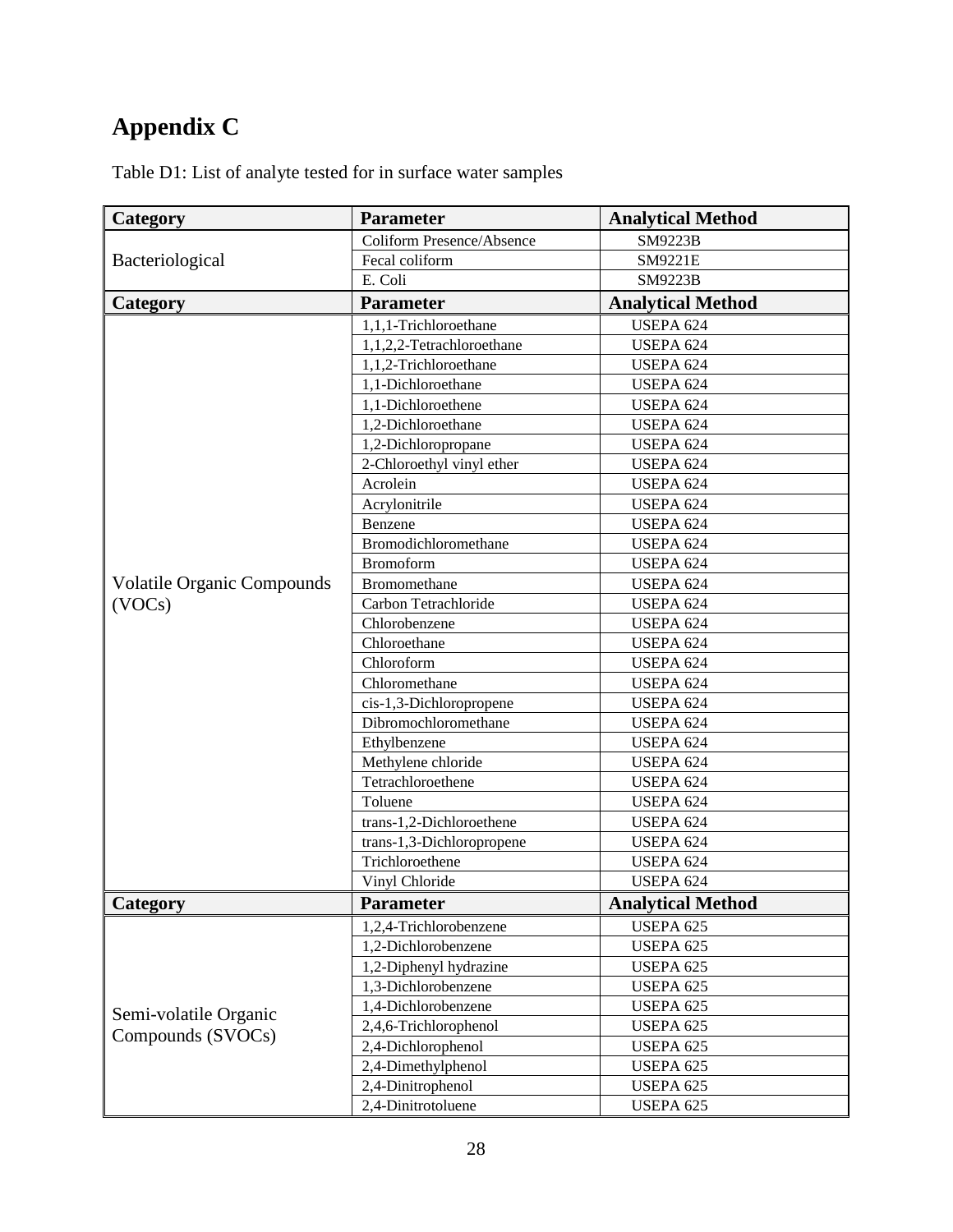|                            | 2,6-Dinitrotoluene              | <b>USEPA 625</b>         |
|----------------------------|---------------------------------|--------------------------|
|                            | 2-Chloronaphthalene             | <b>USEPA 625</b>         |
|                            | 2-Chlorophenol                  | <b>USEPA 625</b>         |
|                            | 2-Nitrophenol                   | <b>USEPA 625</b>         |
|                            | 3,3'-Dichlorobenzidine          | <b>USEPA 625</b>         |
|                            | 4,6-Dinitro-2-methylphenol      | <b>USEPA 625</b>         |
|                            | 4-Bromophenyl-phenylether       | <b>USEPA 625</b>         |
|                            | 4-Chloro-3-methylphenol         | <b>USEPA 625</b>         |
|                            | 4-Chlorophenyl-phenylether      | <b>USEPA 625</b>         |
|                            | 4-Nitrophenol                   | <b>USEPA 625</b>         |
|                            | Acenaphthene                    | <b>USEPA 625</b>         |
|                            | Acenaphthylene                  | <b>USEPA 625</b>         |
|                            | Anthracene                      | <b>USEPA 625</b>         |
|                            | Benzidine                       | <b>USEPA 625</b>         |
|                            | Benzo(ghi)perylene              | <b>USEPA 625</b>         |
|                            | Benzo[a]anthracene              | <b>USEPA 625</b>         |
|                            | Benzo[a]pyrene                  | <b>USEPA 625</b>         |
|                            | Benzo[b]fluoranthene            | <b>USEPA 625</b>         |
|                            | Benzo[k]fluoranthene            | <b>USEPA 625</b>         |
|                            | bis(2-Chloroethoxy)methane      | <b>USEPA 625</b>         |
|                            | bis(2-Chloroethyl)ether         | <b>USEPA 625</b>         |
|                            | bis(2-chloroisopropyl)ether     | USEPA <sub>625</sub>     |
|                            | bis(2-Ethylhexyl)phthalate      | <b>USEPA 625</b>         |
|                            | Butylbenzylphthalate            | <b>USEPA 625</b>         |
|                            | Chrysene                        | <b>USEPA 625</b>         |
|                            | Di-n-butylphthalate             | <b>USEPA 625</b>         |
|                            | Di-n-octylphthalate             | <b>USEPA 625</b>         |
|                            | Dibenz[a,h]anthracene           | <b>USEPA 625</b>         |
|                            | Diethylphthalate                | <b>USEPA 625</b>         |
|                            | Dimethylphthalate               | <b>USEPA 625</b>         |
|                            | Fluoranthene                    | <b>USEPA 625</b>         |
|                            | Fluorene                        | <b>USEPA 625</b>         |
|                            | Hexachlorobenzene               | <b>USEPA 625</b>         |
|                            | Hexachlorobutadiene             | <b>USEPA 625</b>         |
|                            | Hexachlorocyclopentadiene       | <b>USEPA 625</b>         |
|                            | Hexachloroethane                | <b>USEPA 625</b>         |
|                            | Indeno $[1,2,3$ -cd] pyrene     | USEPA 625                |
|                            | Isophorone                      | <b>USEPA 625</b>         |
|                            | n-Nitroso-di-n-propylamine      | <b>USEPA 625</b>         |
|                            | n-Nitrosodiphenylamine          | <b>USEPA 625</b>         |
|                            | Naphthalene                     | <b>USEPA 625</b>         |
|                            | Nitrobenzene                    | <b>USEPA 625</b>         |
|                            | Pentachlorophenol               | USEPA 625                |
|                            | Phenanthrene                    | <b>USEPA 625</b>         |
|                            | Phenol                          | <b>USEPA 625</b>         |
|                            | Pyrene                          | <b>USEPA 625</b>         |
| Category                   | <b>Parameter</b>                | <b>Analytical Method</b> |
|                            | alpha-BHC                       | USEPA 608                |
| Pesticides/Polychlorinated |                                 | USEPA 608                |
| Biphenyls (PCBs)           | gamma-BHC (Lindane)<br>beta-BHC |                          |
|                            |                                 | USEPA 608                |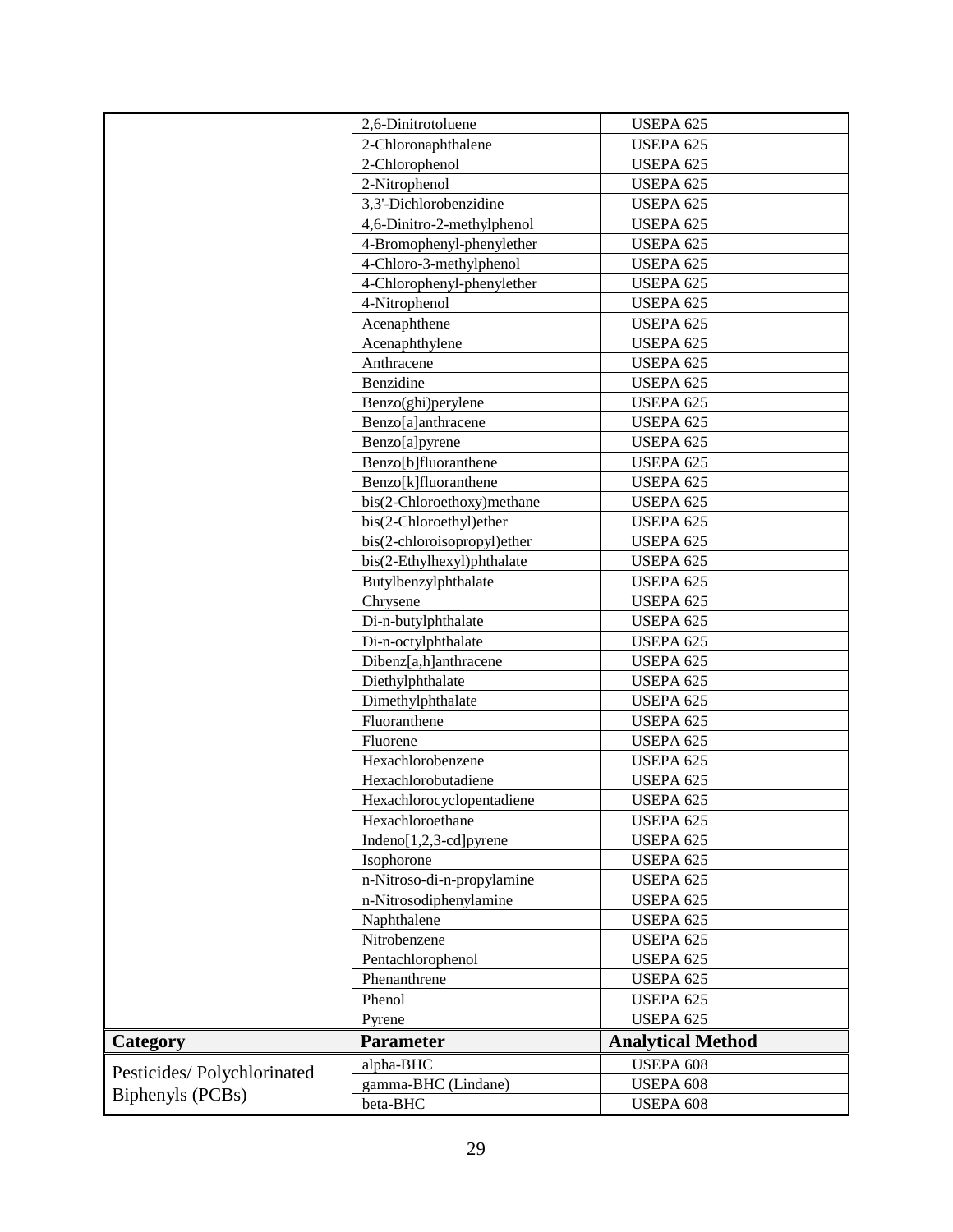|                                   | delta-BHC               | <b>USEPA 608</b>         |
|-----------------------------------|-------------------------|--------------------------|
|                                   | Heptachlor              | <b>USEPA 608</b>         |
|                                   | Aldrin                  | <b>USEPA 608</b>         |
|                                   | Heptachlor epoxide      | <b>USEPA 608</b>         |
|                                   | $4,4-DDE$               | <b>USEPA 608</b>         |
|                                   | Endosulfan I            | <b>USEPA 608</b>         |
|                                   | Dieldrin                | <b>USEPA 608</b>         |
|                                   | Endrin                  | <b>USEPA 608</b>         |
|                                   | $4,4$ -DDD              | <b>USEPA 608</b>         |
|                                   | Endosulfan II           | <b>USEPA 608</b>         |
|                                   | 4,4-DDT                 | <b>USEPA 608</b>         |
|                                   | Endrin aldehyde         | <b>USEPA 608</b>         |
|                                   | Endosulfan sulfate      | <b>USEPA 608</b>         |
|                                   | Aroclor 1016 (PCB-1016) | <b>USEPA 608</b>         |
|                                   | Aroclor 1221 (PCB-1221) | <b>USEPA 608</b>         |
|                                   | Aroclor 1232 (PCB-1232) | <b>USEPA 608</b>         |
|                                   | Aroclor 1242 (PCB-1242) | <b>USEPA 608</b>         |
|                                   | Aroclor 1248 (PCB-1248) | <b>USEPA 608</b>         |
|                                   | Aroclor 1254 (PCB-1254) | <b>USEPA 608</b>         |
|                                   | Aroclor 1260 (PCB-1260) | <b>USEPA 608</b>         |
|                                   | Chlordane               | <b>USEPA 608</b>         |
|                                   | Toxaphene               | <b>USEPA 608</b>         |
| Category                          | <b>Parameter</b>        | <b>Analytical Method</b> |
|                                   | Antimony                | <b>USEPA 200.8</b>       |
|                                   | Arsenic                 | <b>USEPA 200.8</b>       |
|                                   | Beryllium               | <b>USEPA 200.8</b>       |
|                                   | Cadmium                 | <b>USEPA 200.8</b>       |
|                                   | Chromium                | <b>USEPA 200.8</b>       |
|                                   | Copper                  | <b>USEPA 200.8</b>       |
|                                   | Lead                    | <b>USEPA 200.8</b>       |
| <b>Total and Dissolved Metals</b> | Mercury                 | <b>USEPA 245.7</b>       |
| Other constituents                | Nickel                  | <b>USEPA 200.8</b>       |
|                                   | Selenium                | <b>USEPA 200.8</b>       |
|                                   | Silver                  | <b>USEPA 200.8</b>       |
|                                   | Thallium                | <b>USEPA 200.8</b>       |
|                                   | Zinc                    | <b>USEPA 200.8</b>       |
|                                   | <b>Total Cyanide</b>    | EPA 335.4                |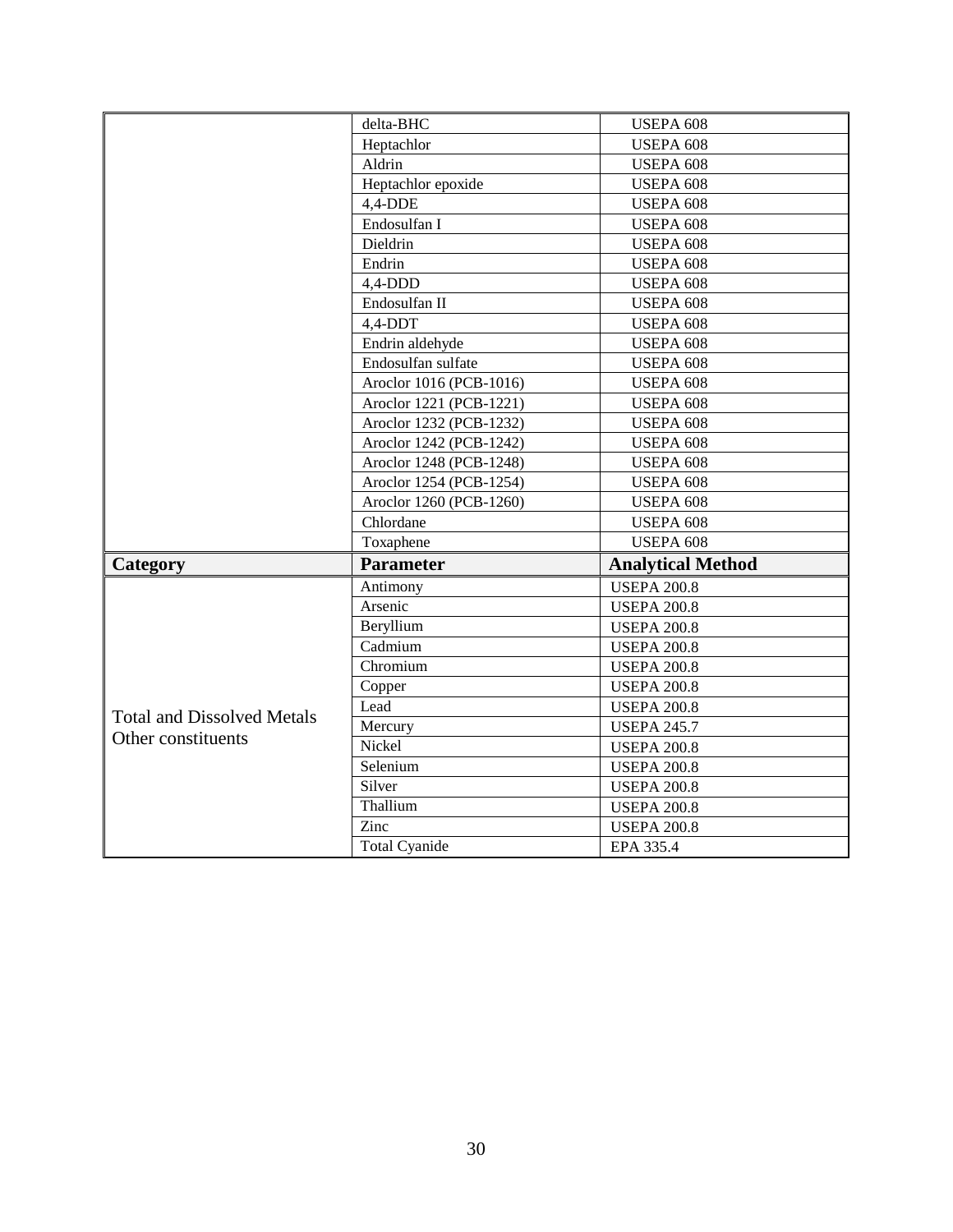**Parameter Parameter Analytical Method** Bacteriological | Coliform Presence/Absence | SM9223B **Parameter Parameter Analytical Method** Inorganic Compounds (IOCs) and Physical Parameters Antimony USEPA 200.8 Arsenic USEPA 200.8 Barium USEPA 200.8 Beryllium USEPA 200.8 Cadmium USEPA 200.8 Chloride USEPA 300.0 Chromium USEPA 200.8 Copper USEPA 200.8 Cyanide USEPA 335.4 Fluoride USEPA 300.0 Iron USEPA 200.7 Lead USEPA 200.8 Manganese USEPA 200.8 Mercury USEPA 200.8 Nickel USEPA 200.8 Nitrate USEPA 300.0 Nitrite USEPA 300.0 Selenium USEPA 200.8 Silver USEPA 200.8 Sodium USEPA 200.7 Sulfate USEPA 300.0 Thallium USEPA 200.8 Zinc USEPA 200.8 Color USEPA 110.2 Conductivity USEPA 120.1 Total Dissolved Solids (TDS) USEPA 160.1 **Parameter Parameter Analytical Method** Volatile Organic Compounds (VOCs) 1,1,1-Trichloroethane USEPA 524.2 1,1,2-Trichloroethane USEPA 524.2 1,1-Dichloroethene USEPA 524.2 1,2,4-Trichlorobenzene USEPA 524.2 1,2-Dichlorobenzene USEPA 524.2 1,2-Dichloroethane USEPA 524.2 1,2-Dichloropropane USEPA 524.2 1,4-Dichlorobenzene USEPA 524.2 Benzene USEPA 524.2 Carbon Tetrachloride USEPA 524.2 Chlorobenzene USEPA 524.2 cis-1,2-dichloroethene USEPA 524.2 Ethylbenzene USEPA 524.2 m+p-Xylene USEPA 524.2 Methylene chloride USEPA 524.2 o-Xylene USEPA 524.2 Styrene USEPA 524.2 Tetrachloroethene USEPA 524.2

Table D2: List of analyte tested for in surface water samples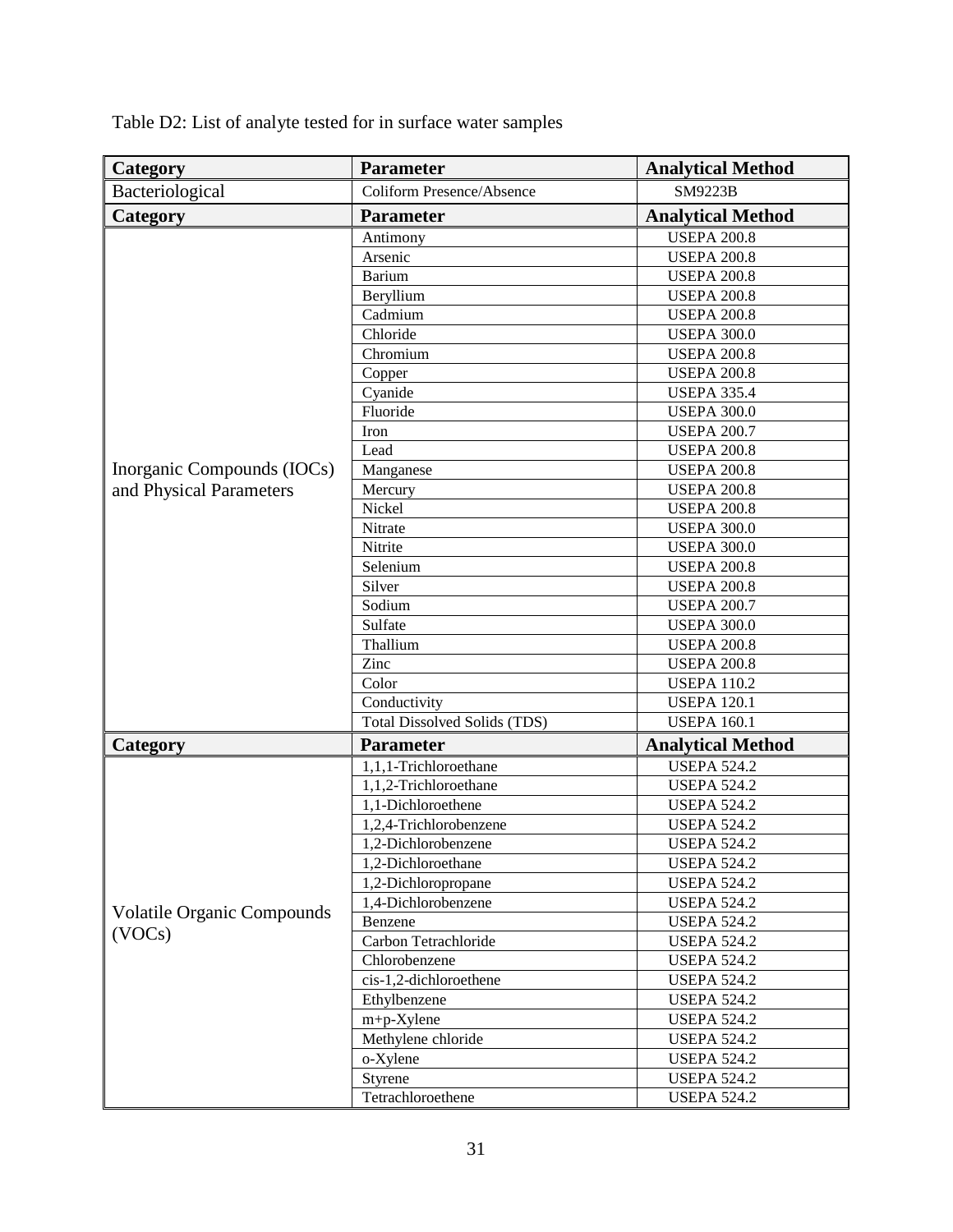|                                    | Toluene                            | <b>USEPA 524.2</b>       |
|------------------------------------|------------------------------------|--------------------------|
|                                    | trans-1,2-Dichloroethene           | <b>USEPA 524.2</b>       |
|                                    | Trichloroethene                    | <b>USEPA 524.2</b>       |
|                                    | Vinyl Chloride                     | <b>USEPA 524.2</b>       |
| Category                           | <b>Parameter</b>                   | <b>Analytical Method</b> |
|                                    | Chlordane                          | <b>USEPA 505</b>         |
|                                    | Endrin                             | <b>USEPA 505</b>         |
|                                    | Heptachlor                         | <b>USEPA 505</b>         |
|                                    | Heptachlor epoxide                 | <b>USEPA 505</b>         |
|                                    | Lindane                            | <b>USEPA 505</b>         |
|                                    | Methoxychlor                       | <b>USEPA 505</b>         |
|                                    | PCBs (as total aroclors)           | <b>USEPA 505</b>         |
|                                    | Toxaphene                          | <b>USEPA 505</b>         |
|                                    | $2,4,5$ -TP (Silvex)               | <b>USEPA 515.3</b>       |
|                                    | $2,4-D$                            | <b>USEPA 515.3</b>       |
|                                    | Dalapon                            | <b>USEPA 515.3</b>       |
|                                    | Dinoseb                            | <b>USEPA 515.3</b>       |
|                                    | Pentachlorophenol                  | <b>USEPA 515.3</b>       |
| <b>Synthetic Organic Compounds</b> | Picloram                           | <b>USEPA 515.3</b>       |
|                                    | Alachlor                           | <b>USEPA 525.2</b>       |
| (SOCs)                             | Atrazine                           | <b>USEPA 525.2</b>       |
|                                    | Benzo(a)pyrene                     | <b>USEPA 525.2</b>       |
|                                    | Di(2-ethylhexyl)adipate            | <b>USEPA 525.2</b>       |
|                                    | Di(2-ethylhexyl)phthalate          | <b>USEPA 525.2</b>       |
|                                    | Hexachlorobenzene                  | <b>USEPA 525.2</b>       |
|                                    | Hexachlorocyclopentadiene          | <b>USEPA 525.2</b>       |
|                                    | Simazine                           | <b>USEPA 525.2</b>       |
|                                    | Carbofuran                         | <b>USEPA 531.2</b>       |
|                                    | Oxamyl                             | <b>USEPA 531.2</b>       |
|                                    | 1,2-Dibromo-3-chloropropane (DBCP) | <b>USEPA 504.1</b>       |
|                                    | 1,2-Dibromoethane (EDB)            | <b>USEPA 504.1</b>       |
|                                    | Glyphosate                         | <b>USEPA 547</b>         |
|                                    | Endothall                          | <b>USEPA 548.1</b>       |
|                                    | Diquat                             | <b>USEPA 549.2</b>       |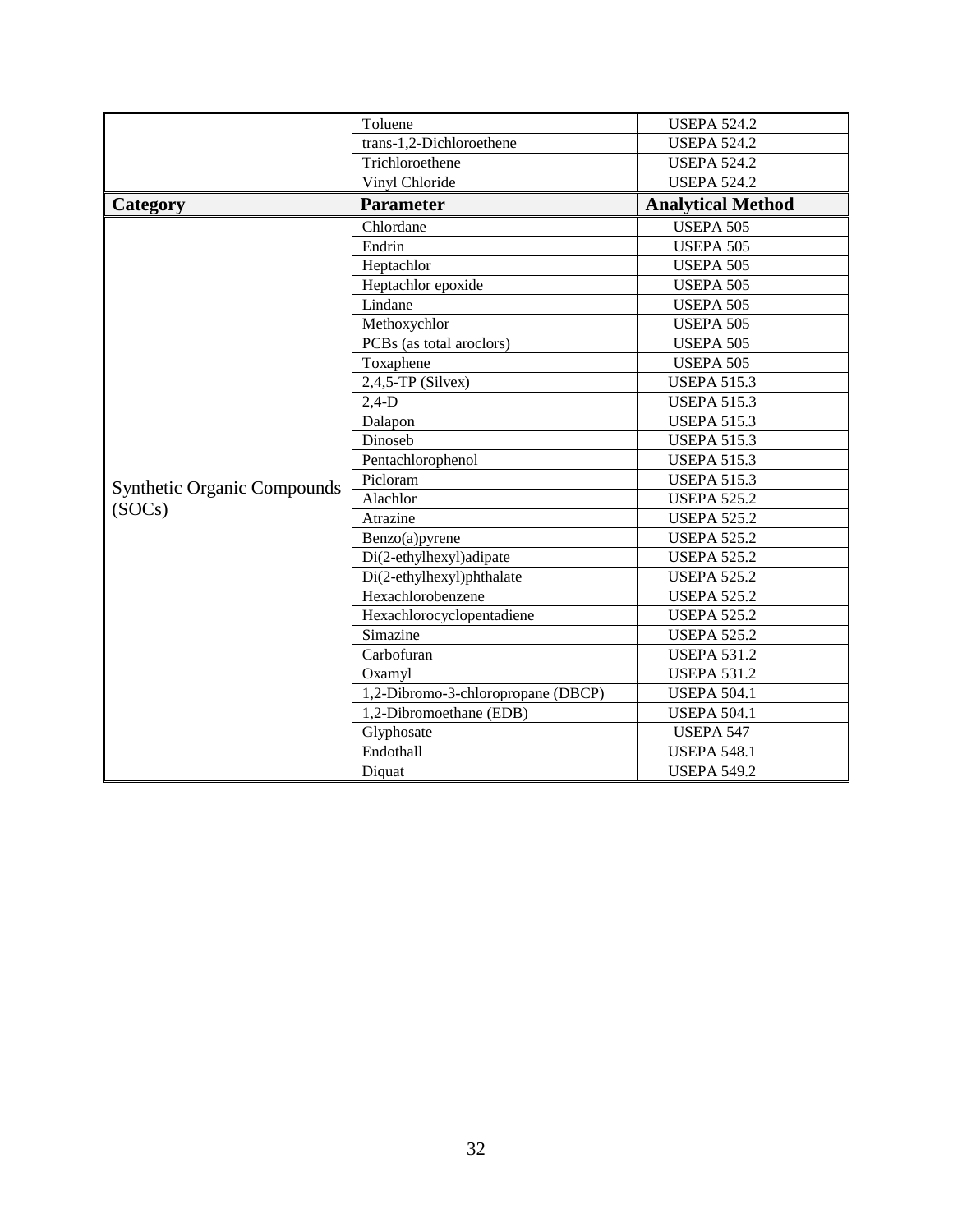# <span id="page-32-0"></span>**Appendix D**

This section provides calculated exposure doses and assumptions used for exposure to chemicals in drinking water near the SR530 Landslide. Three different exposure scenarios were developed to model exposures that might occur. These scenarios were devised to represent exposures to a child (0-5 years), an older child, and an adult. The following exposure parameters and dose equations were used to estimate exposure doses from direct contact with chemicals in water.

#### **Exposure to inorganic contaminants in water via ingestion**

#### **Ingestion Route**

Dose  $_{(non\text{-}cancer \,(mg/kg\text{-}day))} = \underline{Cw \times CFx \, IR} \times EF \times ED$  $BW \times AT_{non-cancer}$ 

Dose  $_{(cancer (mg/kg-day))} = \underline{Cw \times CF \times IR \times EF \times ED}$  $BW \times AT_{\text{cancer}}$ 

Cancer Risk =  $Cw \times IR \times EF \times ED \times CPF$  $BW \times AT_{cancer}$ 

**Table D1.** Exposure assumptions used to estimate private well drinking water dose exposure from near SR530 Landslide, Snohomish County, Washington.

| <b>Parameter</b>                          | <b>Value</b>  | Unit         | <b>Comments</b>                                                                    |
|-------------------------------------------|---------------|--------------|------------------------------------------------------------------------------------|
| Concentration (Cw)                        | Variable      | $\mu$ g/L    | Maximum detected value                                                             |
| Conversion Factor (CF)                    | 0.001         | $\mu$ g/mg   | Converts contaminant concentration from<br>micrograms( $\mu$ g) to milligrams (mg) |
| Ingestion Rate (IR) - adult               | 1.4           |              |                                                                                    |
| Ingestion Rate (IR) - older child         | 1.0           | L/day        | Exposure Factors Handbook [29]                                                     |
| Ingestion Rate (IR) - child               | 0.9           |              |                                                                                    |
| <b>Exposure Frequency (EF)</b>            | 350           | days/year    | Two week vacation                                                                  |
| <b>Exposure Duration (ED)</b>             | 30(5, 10, 15) | years        | Number of years at one residence (child,<br>older child, adult years)              |
| Body Weight (BW) - adult                  | 72            |              | Adult mean body weight                                                             |
| Body Weight (BW) - older child            | 41            | kg           | Older child mean body weight                                                       |
| Body Weight (BW) - child                  | 15            |              | 0-5 year-old child average body weight                                             |
| Averaging Time <sub>non-cancer</sub> (AT) | Variable      | days         | <b>Equal to Exposure Duration</b>                                                  |
| Averaging Time <sub>cancer</sub> (AT)     | 27375         | days         | 75 years                                                                           |
| Cancer Potency Factor (CPF)               | 5.7           | $mg/kg$ -day | Souce: EPA                                                                         |

kg - kilogram

µg/L - microgram per liter

µg/mg - microgram per milligram

L/day - liter per day

mg/kg/day - milligrams per kilogram body-weight per day

EPA - Environmental Protection Agency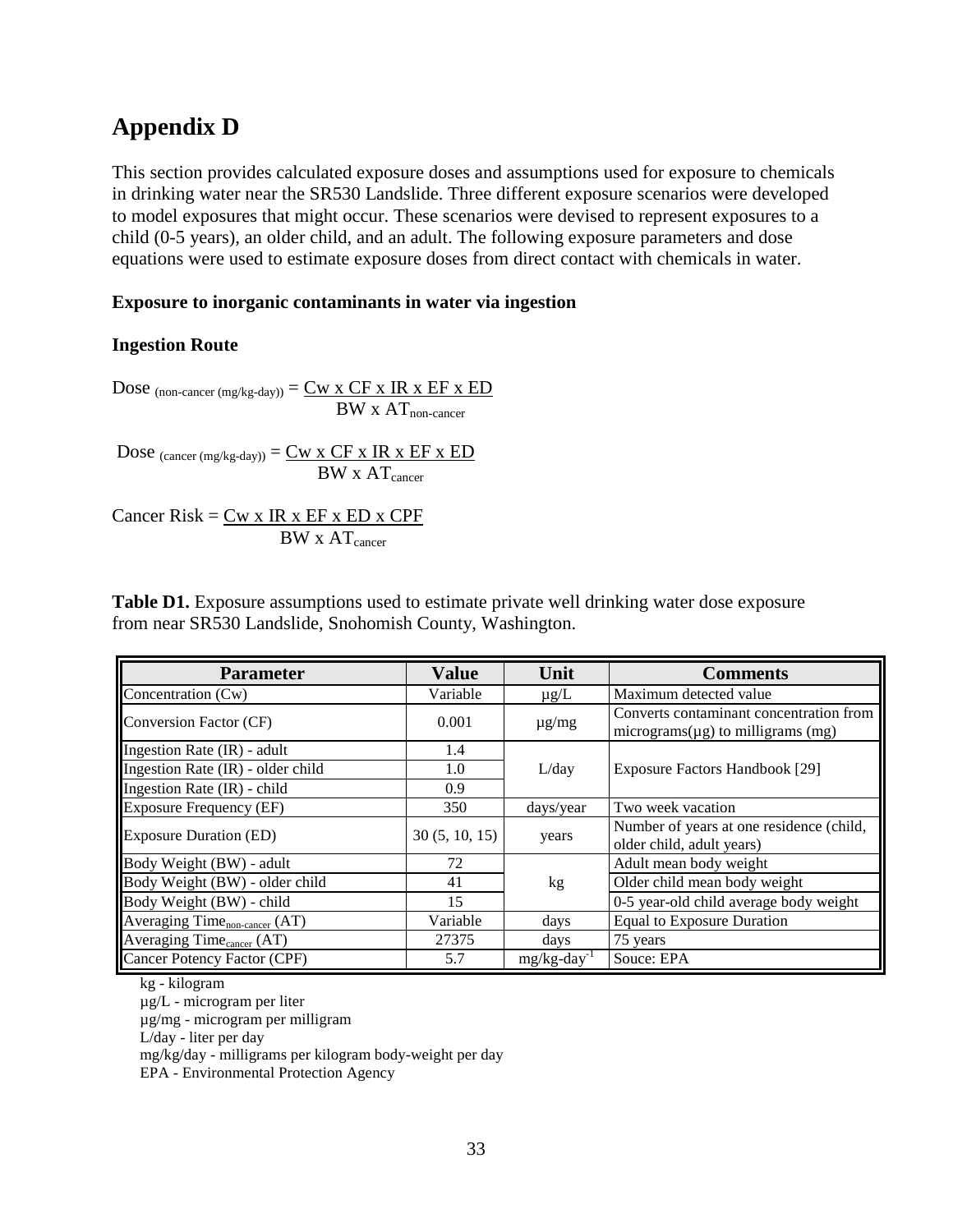#### **Private Well Drinking Water Exposure Route –Non-cancer**

**Table D2.** Non-cancer hazard calculations resulting from exposure to copper, iron, and zinc in private well drinking water near SR530 Landslide, Snohomish County, Washington

| <b>Contaminant</b> | <b>Maximum</b><br><b>Concentration</b><br>(ppb) | <b>Scenarios</b> | <b>Estimated Dose</b><br>(mg/kg/day)<br>Ingestion | <b>MRL</b><br>(mg/kg/day) | <b>Estimated Dose/</b><br><b>MRL</b> |
|--------------------|-------------------------------------------------|------------------|---------------------------------------------------|---------------------------|--------------------------------------|
| Copper             | 7,800                                           | Child            | 4.49E-1                                           | $4.0E-2*$                 | 11.23                                |
|                    |                                                 | Older Child      | $1.82E-1$                                         |                           | 4.55                                 |
|                    |                                                 | Adult            | $1.45E-1$                                         |                           | 3.63                                 |
| <b>Iron</b>        | 106,000                                         | Child            | 6.10                                              | $7.0E-1**$                | 8.71                                 |
|                    |                                                 | Older Child      | 2.48                                              |                           | 3.54                                 |
|                    |                                                 | Adult            | 1.98                                              |                           | 2.83                                 |
| Zinc               | 4,190                                           | Child            | $2.41E-1$                                         | $3.0E-1$                  | 0.80                                 |
|                    |                                                 | Older Child      | 9.80E-2                                           |                           | 0.33                                 |
|                    |                                                 | Adult            | 7.81E-2                                           |                           | 0.26                                 |

ppb -parts per billion

MRL- ATSDR Minimal Risk Level

\*RfD - EPA oral reference dose (Heath Effects Assessment Summary Tables)

\*\*RfD - EPA oral reference dose (Provisional Peer Reviewed Toxicity Values)

mg/kg/day - milligrams per kilogram body-weight per day

**Table D3.** Non-cancer hazard calculations resulting from exposure to arsenic in private well drinking water near SR530 Landslide, Snohomish County, Washington

| Contaminant | <b>Concentration</b><br>Range<br>(ppb) | <b>Scenarios</b> | <b>Estimated Dose</b><br>(mg/kg/day)<br>Ingestion | <b>MRL</b><br>(mg/kg/day) | <b>Estimated</b><br>Dose/<br><b>MRL</b> | <b>Doses</b><br><b>Exceed</b><br><b>NOAEL?</b><br>(0.0008)<br>mg/kg/day) | <b>Doses</b><br><b>Exceed</b><br>LOAEL?<br>(0.05)<br>mg/kg/day) |
|-------------|----------------------------------------|------------------|---------------------------------------------------|---------------------------|-----------------------------------------|--------------------------------------------------------------------------|-----------------------------------------------------------------|
| Arsenic     | $1.0 - 10.0*$                          | Child            | $5.75E - 5 - 5.75E - 4$                           | $3.0E-4$                  | $0.19 - 1.92$                           | $No - No$                                                                | N <sub>0</sub>                                                  |
|             |                                        |                  | Older Child $2.34E-5 - 2.34E-4$                   |                           | $0.08 - 0.78$                           | $No - No$                                                                | N <sub>0</sub>                                                  |
|             |                                        | Adult            | $1.86E - 5 - 1.86E - 4$                           |                           | $0.06 - 0.62$                           | $No - No$                                                                | N <sub>0</sub>                                                  |
|             | $12.4 - 28.1$                          | Child            | $7.13E-4 - 1.62E-3$                               |                           | $2.38 - 5.40$                           | $No - Yes$                                                               | N <sub>0</sub>                                                  |
|             |                                        |                  | Older Child $2.90E-4 - 6.57E-4$                   |                           | $0.97 - 2.19$                           | $No - No$                                                                | N <sub>0</sub>                                                  |
|             |                                        | Adult            | $2.31E-4 - 5.24E-4$                               |                           | $0.77 - 1.75$                           | $No - No$                                                                | N <sub>0</sub>                                                  |

ppb -parts per billion

MRL- ATSDR Minimal Risk Level

mg/kg/day - milligrams per kilogram body-weight per day

\* Range below the MCL

Hazard Quotient formula:

 $HQ = Estimated$  Dose (mg/kg-day) MRL (mg/kg-day)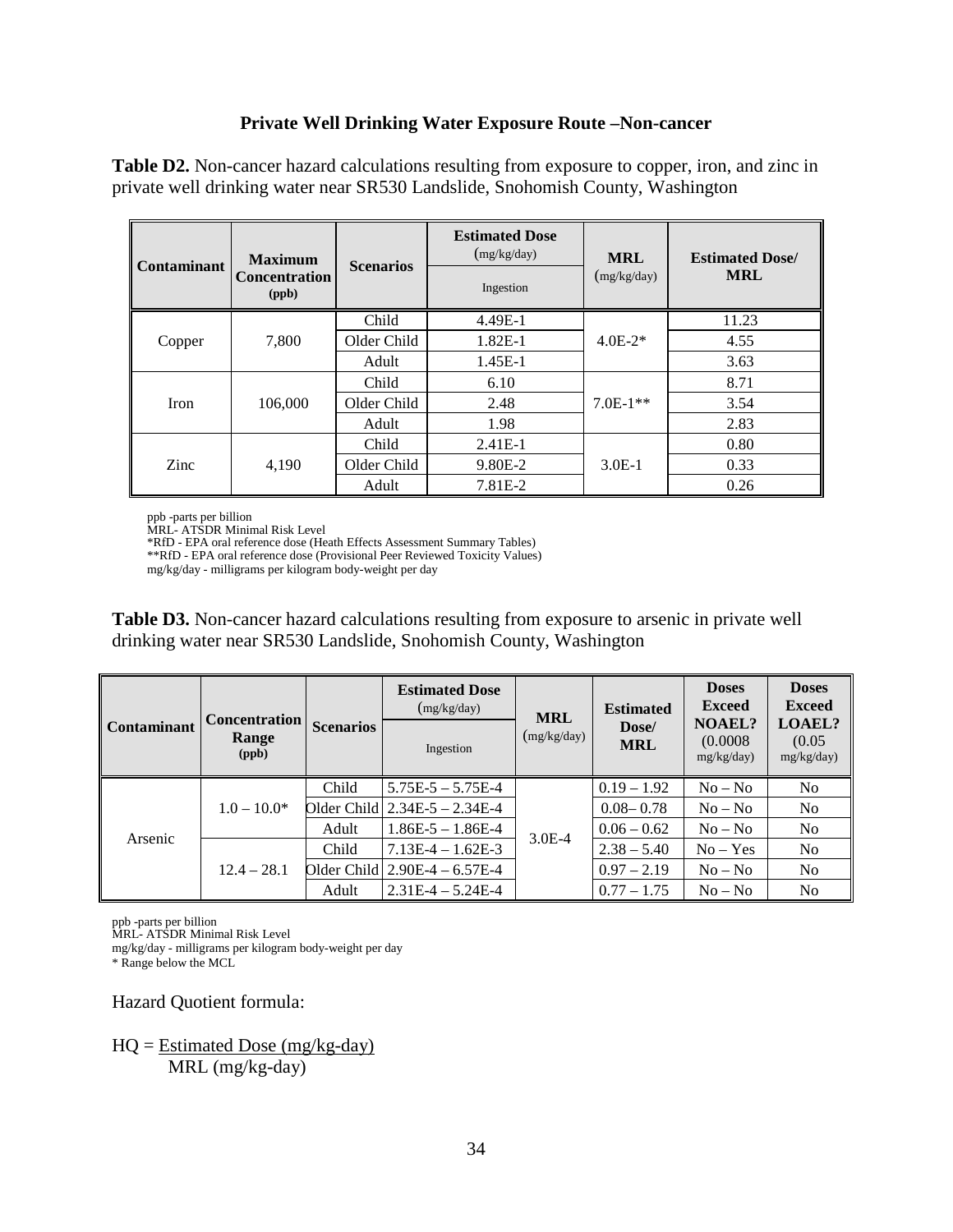#### **Private Wells Drinking Water Exposure Route – Cancer**

**Table D4**. Cancer hazard calculations resulting from exposure to arsenic in private well drinking water near SR530 Landslide, Snohomish County, Washington.

|                                            | <b>Concentration</b> | <b>EPA</b><br><b>Cancer</b><br>Group | <b>Scenarios</b> | Cancer<br><b>Potency</b><br>Factor<br>$(mg/kg-day)^{-1}$ | <b>Increased Cancer</b><br><b>Risk Range</b> |
|--------------------------------------------|----------------------|--------------------------------------|------------------|----------------------------------------------------------|----------------------------------------------|
| Contaminant                                | Range<br>(ppb)       |                                      |                  |                                                          | Ingestion                                    |
| Arsenic                                    | $1.0 - 10.0*$        |                                      | Child            |                                                          | $2.19E - 5 - 2.19E - 4$                      |
|                                            |                      |                                      | Older Child      |                                                          | $1.78E - 5 - 1.78E - 4$                      |
|                                            |                      | A                                    | Adult            | 5.7                                                      | $2.13E-5 - 2.13E-4$                          |
|                                            |                      |                                      | Child            |                                                          | $2.71E-4 - 6.14E-4$                          |
|                                            | $12.4 - 28.1$        |                                      | Older Child      |                                                          | $2.20E-4 - 4.99E-4$                          |
|                                            |                      |                                      | Adult            |                                                          | $2.64E-4 - 5.97E-4$                          |
| Range of the Sum of Cancer Risks below MCL |                      |                                      |                  |                                                          | $6.10E - 5 - 6.10E - 4$                      |
| Range of the Sum of Cancer Risks above MCL |                      |                                      |                  |                                                          | $7.55E-4-1.71E-3$                            |

ppb – parts per billion

mg/kg/day - milligrams per kilogram body-weight per day

\* Range below the MCL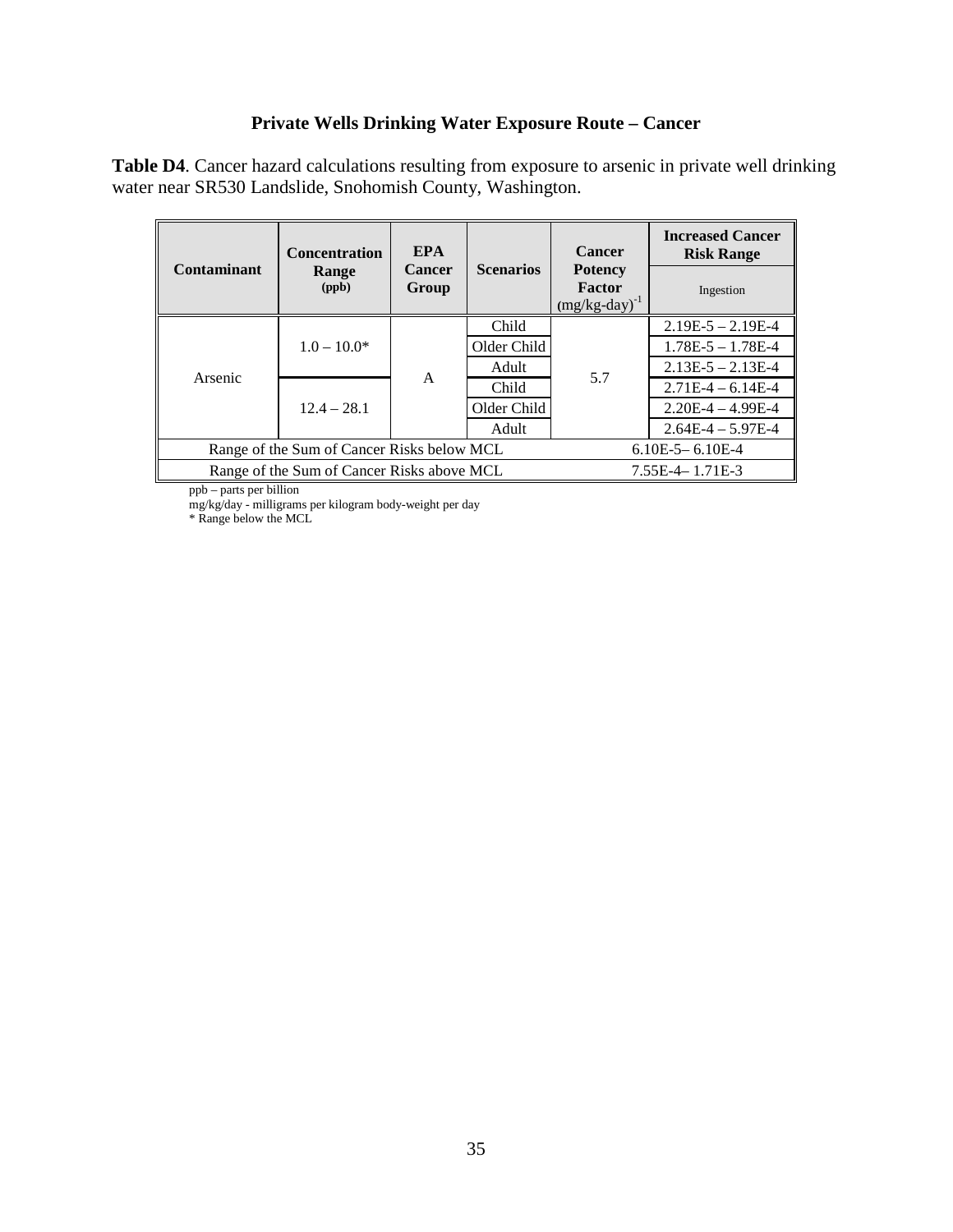# **Appendix E**

#### <span id="page-35-0"></span>**Lead Exposure scenario used in the IEUBK model**

This section provides inputs for the IEUBK model. The following inputs to the model were used to account for lead exposures in private drinking water wells, at SR530 near the landslide area, Oso, Washington.

Changes to the model:

Lead concentration in private wells at an exposure unit on the site. (**Range of Maximum lead concentration in water above comparison value** (20 ppb – 66 ppb). The EPA's target cleanup goal of is no more than 5% of the community (0-84 months) with BLLs above 10µg/dL. CDC has updated its definition for elevated BLL to greater than, or equal to, **5μg/dl**. Therefore, the target blood lead reference value (cutoff) was adjusted to 5µg/dL in the model.

**Table E1.** Blood lead concentration values at different age ranges for children under the age of seven exposed to the maximum lead concentration in well water near Oso, Washington.

| <b>IEUBK</b> Output                         |               |                     |  |  |
|---------------------------------------------|---------------|---------------------|--|--|
| Water concentration Range (20 ppb – 66 ppb) |               |                     |  |  |
| Age range                                   | <b>GM PbB</b> | Percent $>$ 5 µg/dL |  |  |
| (months)                                    | range         | range               |  |  |
| $0 - 84$                                    | $2.1 - 5.4$   | $3.4 - 57.2$        |  |  |
| $0 - 12$                                    | $1.7 - 3.6$   | $1.0 - 24.2$        |  |  |
| $12 - 24$                                   | $2.4 - 6.1$   | $5.8 - 66.0$        |  |  |
| 24-36                                       | $2.3 - 6.0$   | $5.2 - 65.6$        |  |  |
| 36-48                                       | $2.2 - 5.9$   | $4.3 - 63.1$        |  |  |
| $48 - 60$                                   | $2.1 - 5.7$   | $3.6 - 61.4$        |  |  |
| 60-72                                       | $2.1 - 5.6$   | $3.1 - 59.9$        |  |  |
| 72-84                                       | $2.0 - 5.4$   | $2.5 - 55.9$        |  |  |

GM PbB: Blood lead geometric mean

EPA's target cleanup goal is no more than 5 % of the community (0-84 months) with BLLs above 5µg/dL.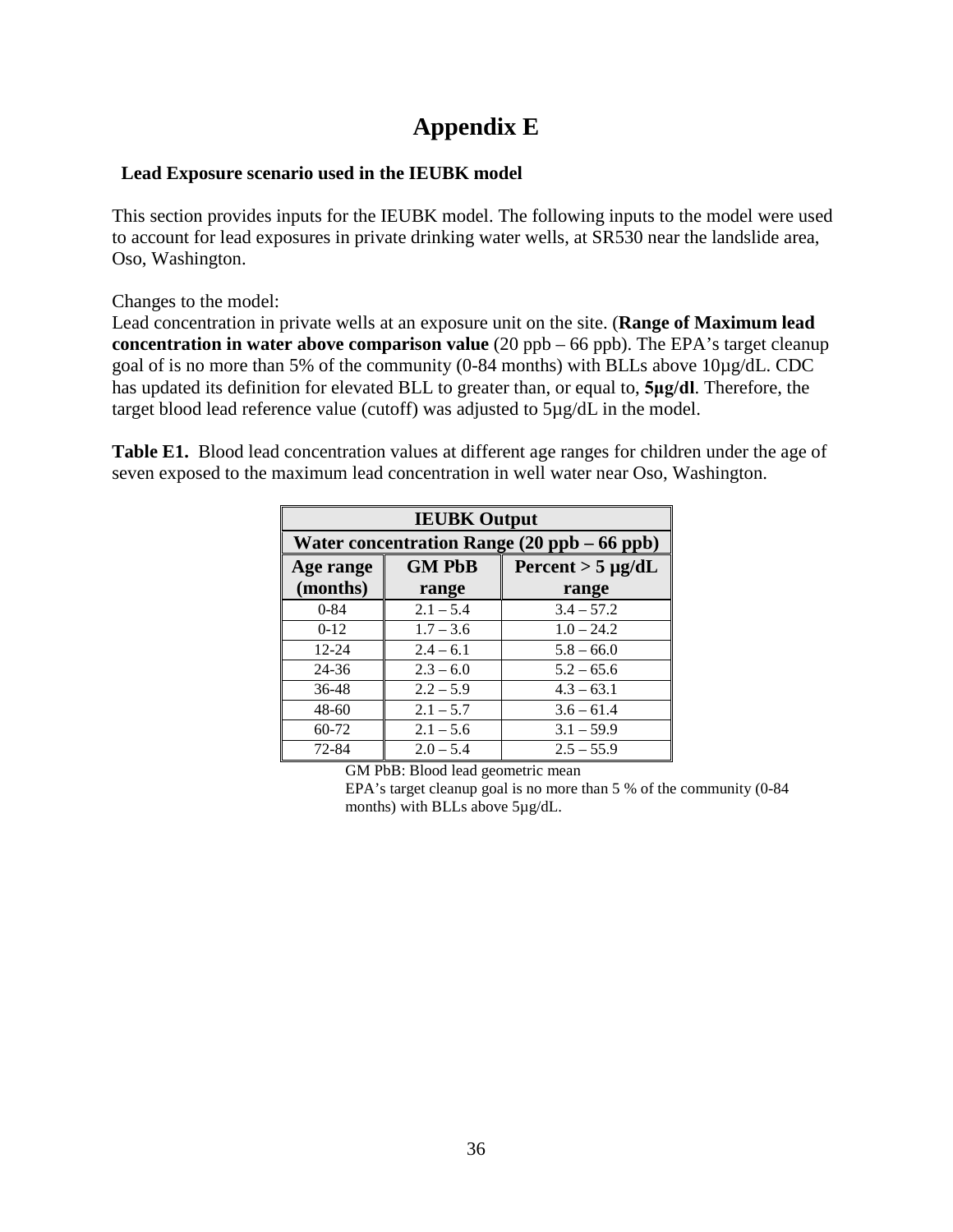### <span id="page-36-0"></span>**Appendix F - RECOMMENDED PROCEDURE FOR DISINFECTION OF WELLS**

*Prior to Disinfection:* Inspect the well for structural integrity. The well should have a tight-fitting concrete or steel cover. The casing usually should extend to the bottom of the well. All cracks and openings which might allow contamination to enter the well should be sealed.

*Disinfection of a Well:* The disinfectant used in this procedure is produced by adding liquid chlorine bleach to your well water. Typically, liquid chlorine bleach is available in 5 1/4% to 6 1/2% strengths. Do not use bleach with "additives" such as "fresh scent".

- 1. Roughly calculate the volume of water in the well. (7.5 gallons per cubic foot) 6 inch diameter wells  $= 1.5$  gallons per foot of water in the well 36 inch diameter wells = 53 gallons per foot of water in the well
- 2. Add 1 gallon of liquid bleach to each 1000 gallons of water in the well or use the following table. (Adding a bit too much bleach is not a problem.)

|                                   | <b>6 Inch Wells</b>               | 36 Inch Wells                     |                    |  |
|-----------------------------------|-----------------------------------|-----------------------------------|--------------------|--|
| Depth of water / Ounces of Bleach |                                   | Depth of water / Ounces of Bleach |                    |  |
| 10 ft. $/$ 2 oz.                  | $100 \text{ ft} / 19 \text{ oz}.$ | 1 ft. $/7$ oz.                    | $5$ ft. $/$ 33 oz. |  |
| $25 \text{ ft}$ . / 5 oz.         | 150 ft $/$ 28 oz.                 | $2$ ft. $/$ 13 oz.                | 10 ft. $/$ 66 oz.  |  |
| 50 ft. $/ 10$ oz.                 | $200$ ft. $/$ 38 oz.              | $3 \text{ ft} / 20 \text{ oz}.$   | 15 ft. $/ 100$ oz. |  |
| 75 ft ./ 14 oz.                   |                                   | $4$ ft. $/$ 27 oz.                |                    |  |

Note: Should your water system have a large amount of storage (more than one or two pressure tanks) additional chlorine must be added to the system at a rate of 1 gallon of bleach for every 1000 gallons of storage.

- 3. Pour the required quantity of bleach into the well. This may be simplified and more effective by mixing the bleach in a clean container with approximately 2 parts water for each 1 part of bleach.
- 4. Mix the bleach and well water thoroughly. One way to do this is to run water from a nearby faucet and hose directly back down into the well. Circulate this water until you smell the chlorine running from the hose and make certain to wash down the inside surfaces of the well with the chlorinated well water.
- 5. Draw water out of every faucet in the system until you can smell a strong chlorine odor in the water.
- 6. Allow chlorinated water to stand in the well and all the pipes in the system for not less than 12 hours.
- 7. Clear the well of the chlorine by running the water though an outside faucet. Do not do this flushing procedure into plumbing connected to your septic tank.

After following this procedure and allowing the water to become completely free of chlorine, a coliform bacteria sample should be taken. Generally the chlorine will disappear in 7 days for a drilled well and 14 days for a dug well. If this additional testing still indicates the presence of coliform bacteria, the above disinfection procedure may need to be repeated.

*Bacteriological Quality Monitoring:* The best way to insure continued presence of satisfactory water is to regularly sample and test the water for the coliform bacteria. The following is a recommended schedule for sampling:

- Drilled wells One sample per twelve months
- Dug wells One sample per three months

If testing indicates that an intermittent or ongoing contamination problem exists, you should attempt to identify the source of the problem and take corrective action. Contact this office if you have any questions.





ENVIRONMENTAL HEALTH DIVISION Water & Wastewater Section 3020 Rucker Avenue, Suite 104<br>Everett, WA 98201-3900

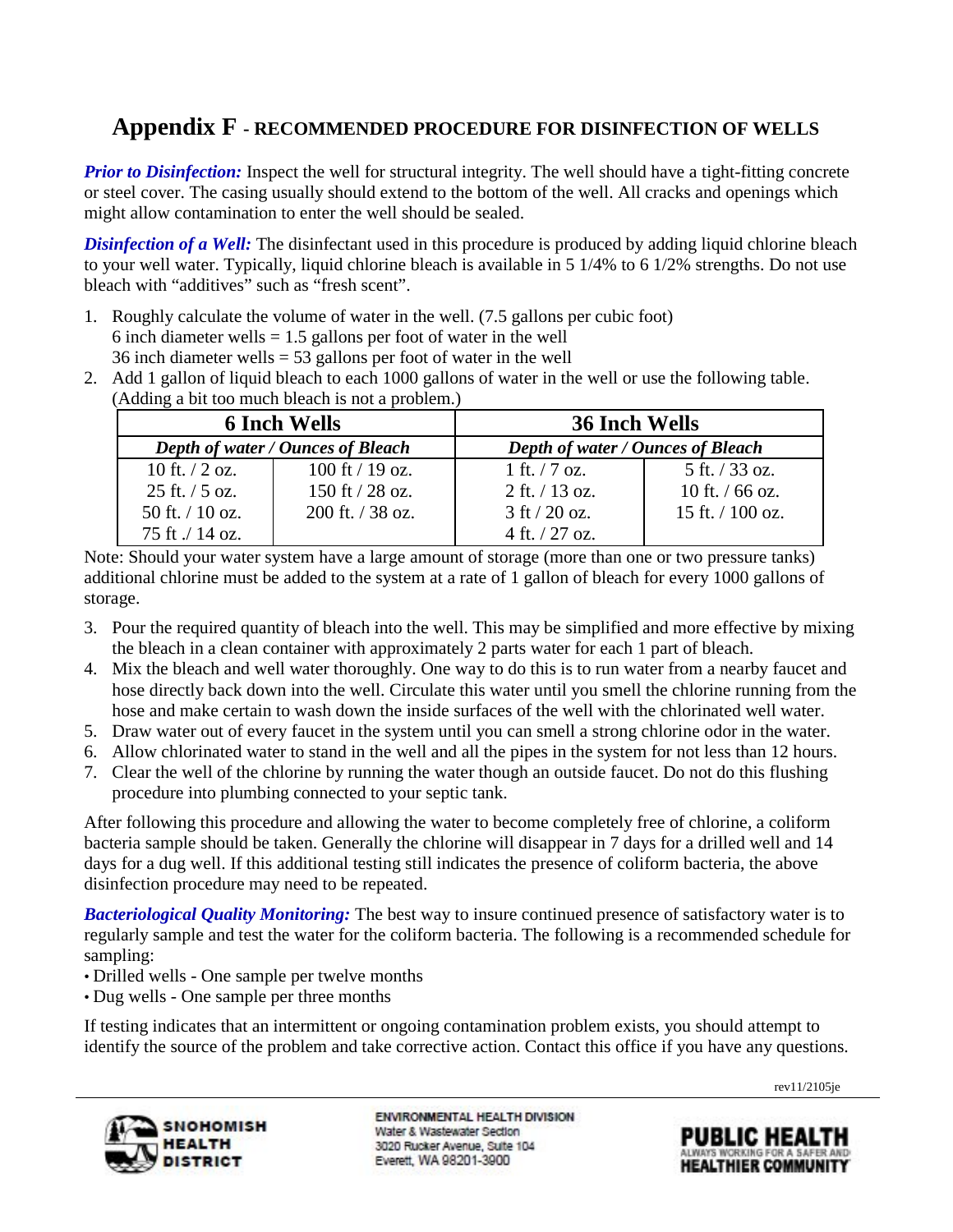# <span id="page-37-0"></span>**Glossary**

| Acute                                                                                                                                                                                                                                                                                                                                                                                                   | Occurring over a short time [compare with <b>chronic</b> ].                                                                                                                                                                                                                                                                                                                             |
|---------------------------------------------------------------------------------------------------------------------------------------------------------------------------------------------------------------------------------------------------------------------------------------------------------------------------------------------------------------------------------------------------------|-----------------------------------------------------------------------------------------------------------------------------------------------------------------------------------------------------------------------------------------------------------------------------------------------------------------------------------------------------------------------------------------|
| The principal federal public health agency involved with hazardous<br><b>Agency for</b><br><b>Toxic</b><br>waste issues, responsible for preventing or reducing the harmful effects<br>of exposure to hazardous substances on human health and quality of<br><b>Substances and</b><br>life. ATSDR is part of the U.S. Department of Health and Human<br><b>Disease Registry</b><br>Services.<br>(ATSDR) |                                                                                                                                                                                                                                                                                                                                                                                         |
| <b>Aquifer</b>                                                                                                                                                                                                                                                                                                                                                                                          | An underground formation composed of materials such as sand, soil, or<br>gravel that can store and/or supply groundwater to wells and springs.                                                                                                                                                                                                                                          |
| <b>Cancer Risk</b><br><b>Evaluation</b><br>Guide (CREG)                                                                                                                                                                                                                                                                                                                                                 | The concentration of a chemical in air, soil, or water that is expected to<br>cause no more than one excess cancer in a million persons exposed<br>over a lifetime. The CREG is a <i>comparison value</i> used to select<br>contaminants of potential health concern and is based on the <i>cancer</i><br>slope factor (CSF).                                                           |
| A number assigned to a cancer causing chemical that is used to<br><b>Cancer Slope</b><br>estimate its ability to cause cancer in humans.<br><b>Factor (CSF)</b>                                                                                                                                                                                                                                         |                                                                                                                                                                                                                                                                                                                                                                                         |
| Carcinogen                                                                                                                                                                                                                                                                                                                                                                                              | Any substance that causes cancer.                                                                                                                                                                                                                                                                                                                                                       |
| <b>Chronic</b>                                                                                                                                                                                                                                                                                                                                                                                          | Occurring over a long time (more than 1 year) [compare with <b>acute</b> ].                                                                                                                                                                                                                                                                                                             |
| <b>CERCLA</b>                                                                                                                                                                                                                                                                                                                                                                                           | Comprehensive Environmental Response Compensation and Liability<br>Act.                                                                                                                                                                                                                                                                                                                 |
| Comparison<br>Value (CV)                                                                                                                                                                                                                                                                                                                                                                                | Calculated concentration of a substance in air, water, food, or soil that<br>is unlikely to cause harmful (adverse) health effects in exposed people.<br>The CV is used as a screening level during the public health<br>assessment process. Substances found in amounts greater than their<br>CVs might be selected for further evaluation in the public health<br>assessment process. |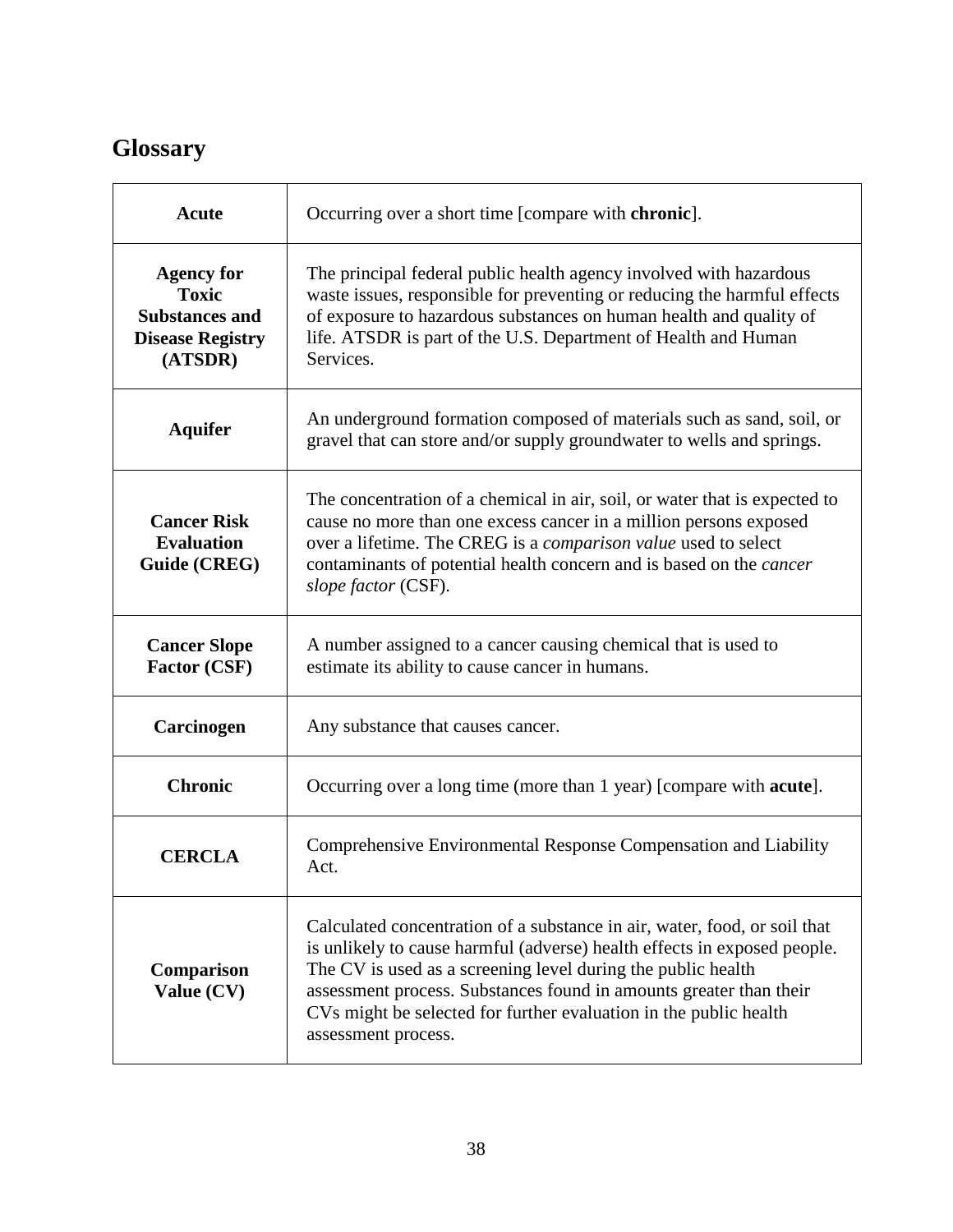| <b>Contaminant</b>                                                        | A substance that is either present in an environment where it does not<br>belong or is present at levels that might cause harmful (adverse) health<br>effects.                                                                                                                                                                                                                                                                                                                                                                                                                                                            |
|---------------------------------------------------------------------------|---------------------------------------------------------------------------------------------------------------------------------------------------------------------------------------------------------------------------------------------------------------------------------------------------------------------------------------------------------------------------------------------------------------------------------------------------------------------------------------------------------------------------------------------------------------------------------------------------------------------------|
| <b>Dermal Contact</b>                                                     | Contact with (touching) the skin [see <b>route of exposure</b> ].                                                                                                                                                                                                                                                                                                                                                                                                                                                                                                                                                         |
| <b>Dose</b><br>(for chemicals<br>that are not<br>radioactive)             | The amount of a substance to which a person is exposed over some<br>time period. Dose is a measurement of exposure. Dose is often<br>expressed as milligram (amount) per kilogram (a measure of body<br>weight) per day (a measure of time) when people eat or drink<br>contaminated water, food, or soil. In general, the greater the dose, the<br>greater the likelihood of an effect. An "exposure dose" is how much of<br>a substance is encountered in the environment. An "absorbed dose" is<br>the amount of a substance that actually got into the body through the<br>eyes, skin, stomach, intestines, or lungs. |
| <b>Environmental</b><br><b>Media</b><br><b>Evaluation</b><br>Guide (EMEG) | A concentration in air, soil, or water below which adverse non-cancer<br>health effects are not expected to occur. The EMEG is a comparison<br>value used to select contaminants of potential health concern and is<br>based on ATSDR's minimal risk level (MRL).                                                                                                                                                                                                                                                                                                                                                         |
| <b>Environmental</b><br><b>Protection</b><br><b>Agency (EPA)</b>          | United States Environmental Protection Agency.                                                                                                                                                                                                                                                                                                                                                                                                                                                                                                                                                                            |
| <b>Epidemiology</b>                                                       | The study of the occurrence and causes of health effects in human<br>populations. An epidemiological study often compares two groups of<br>people who are alike except for one factor, such as exposure to a<br>chemical or the presence of a health effect. The investigators try to<br>determine if any factor (i.e., age, sex, occupation, economic status) is<br>associated with the health effect.                                                                                                                                                                                                                   |
| <b>Exposure</b>                                                           | Contact with a substance by swallowing, breathing, or touching the<br>skin or eyes. Exposure may be short-term [see <b>acute exposure</b> ], of<br>intermediate duration, or long-term [see chronic exposure].                                                                                                                                                                                                                                                                                                                                                                                                            |
| Groundwater                                                               | Water beneath the earth's surface in the spaces between soil particles<br>and between rock surfaces [compare with surface water].                                                                                                                                                                                                                                                                                                                                                                                                                                                                                         |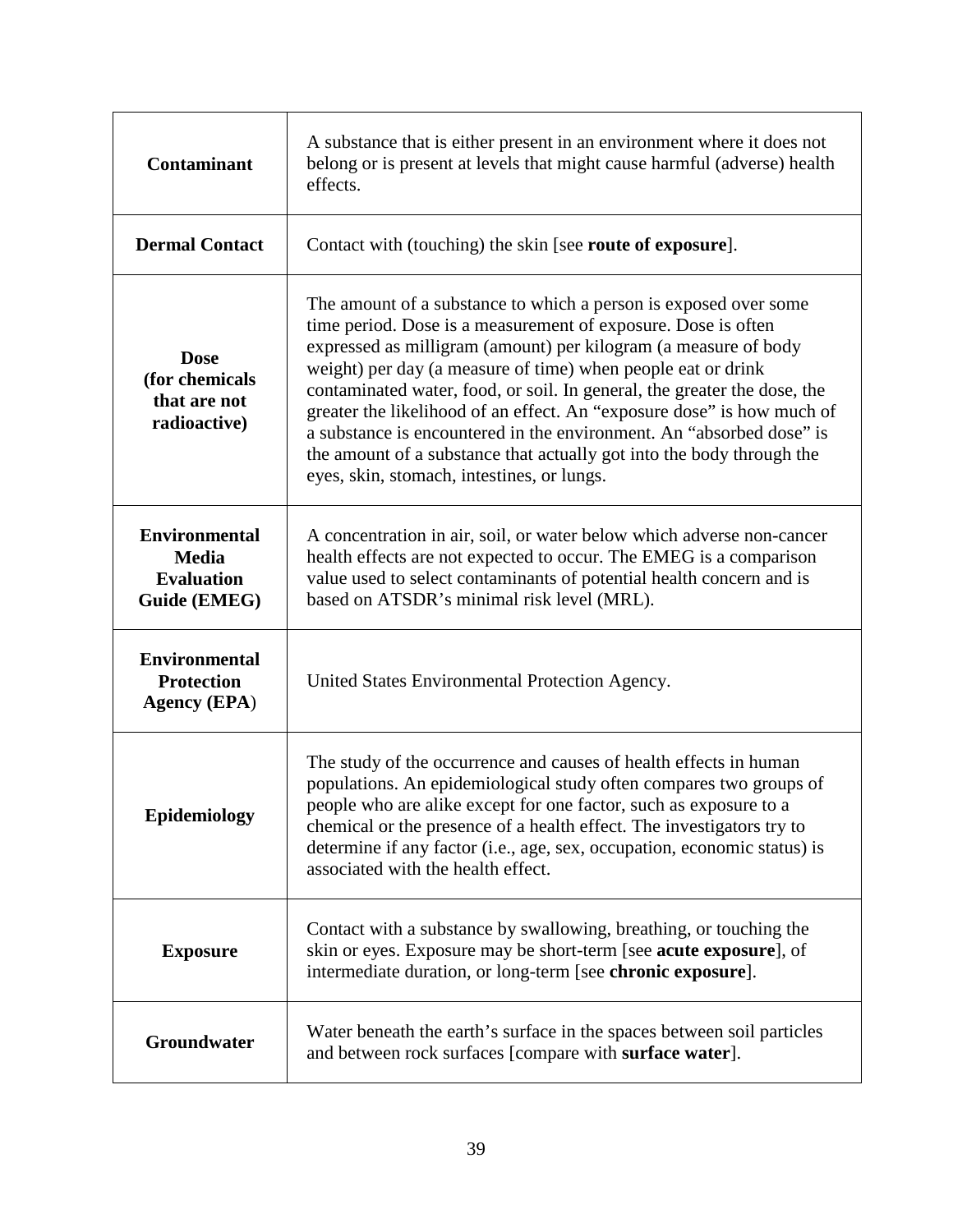| <b>Hazardous</b><br><b>Substance</b>                                | Any material that poses a threat to public health and/or the<br>environment. Typical hazardous substances are materials that are toxic,<br>corrosive, ignitable, explosive, or chemically reactive.                                                                                           |
|---------------------------------------------------------------------|-----------------------------------------------------------------------------------------------------------------------------------------------------------------------------------------------------------------------------------------------------------------------------------------------|
| <b>Indeterminate</b><br><b>Public Health</b><br><b>Hazard</b>       | The category used in ATSDR's public health assessment documents<br>when a professional judgment about the level of health hazard cannot<br>be made because information critical to such a decision is lacking.                                                                                |
| <b>Ingestion</b>                                                    | The act of swallowing something through eating, drinking, or<br>mouthing objects. A hazardous substance can enter the body this way<br>[see route of exposure].                                                                                                                               |
| <b>Ingestion Rate</b><br>$(\mathbf{IR})$                            | The amount of an environmental medium that could be ingested<br>typically on a daily basis. Units for IR are usually liter per day (1/day)<br>for water and milligrams per day (mg/day) for soil.                                                                                             |
| <b>Inhalation</b>                                                   | The act of breathing. A hazardous substance can enter the body this<br>way [see route of exposure].                                                                                                                                                                                           |
| Inorganic                                                           | Compounds composed of mineral materials, including elemental salts<br>and metals such as iron, aluminum, mercury, and zinc.                                                                                                                                                                   |
| Lowest<br><b>Observed</b><br><b>Adverse Effect</b><br>Level (LOAEL) | The lowest tested dose of a substance that has been reported to cause<br>harmful (adverse) health effects in people or animals.                                                                                                                                                               |
| <b>Maximum</b><br><b>Contaminant</b><br>Level (MCL)                 | A drinking water regulation established by the federal Safe Drinking<br>Water Act. It is the maximum permissible concentration of a<br>contaminant in water that is delivered to the free flowing outlet of the<br>ultimate user of a public water system. MCLs are enforceable<br>standards. |
| <b>Media</b>                                                        | Soil, water, air, plants, animals, or any other part of the environment<br>that can contain contaminants.                                                                                                                                                                                     |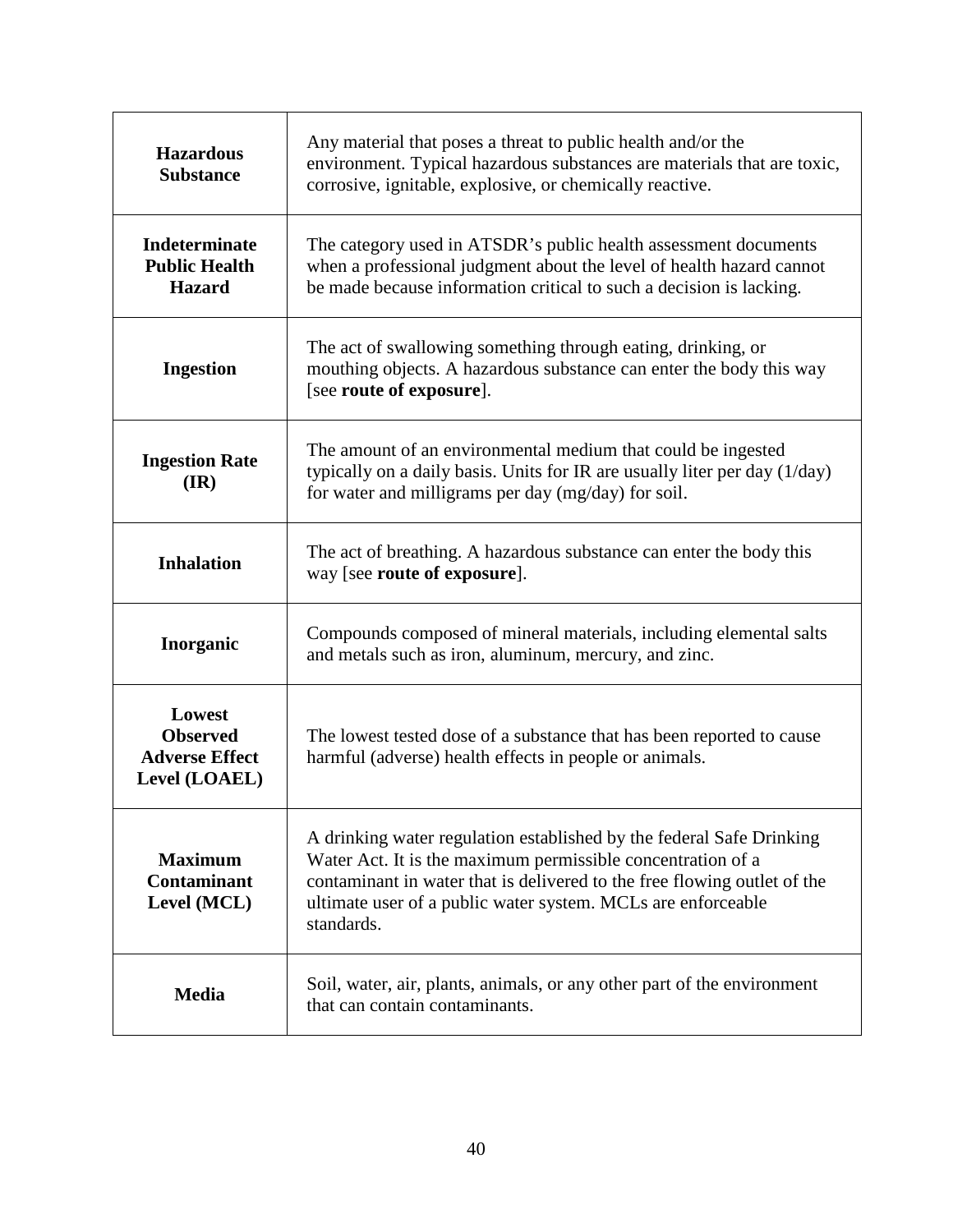| <b>Minimal Risk</b><br>Level (MRL)                           | An ATSDR estimate of daily human exposure to a hazardous<br>substance at or below which that substance is unlikely to pose a<br>measurable risk of harmful (adverse), noncancerous effects. MRLs are<br>calculated for a route of exposure (inhalation or oral) over a specified<br>time period (acute, intermediate, or chronic). MRLs should not be used<br>as predictors of harmful (adverse) health effects [see reference dose]. |
|--------------------------------------------------------------|---------------------------------------------------------------------------------------------------------------------------------------------------------------------------------------------------------------------------------------------------------------------------------------------------------------------------------------------------------------------------------------------------------------------------------------|
| <b>Model Toxics</b><br><b>Control Act</b><br>(MTCA)          | The hazardous waste cleanup law for Washington State.                                                                                                                                                                                                                                                                                                                                                                                 |
| <b>Monitoring</b><br><b>Wells</b>                            | Special wells drilled at locations on or off a hazardous waste site so<br>water can be sampled at selected depths and studied to determine the<br>movement of groundwater and the amount, distribution, and type of<br>contaminant.                                                                                                                                                                                                   |
| <b>No Apparent</b><br><b>Public Health</b><br><b>Hazard</b>  | A category used in ATSDR's public health assessments for sites where<br>human exposure to contaminated media might be occurring, might<br>have occurred in the past, or might occur in the future, but where the<br>exposure is not expected to cause any harmful health effects.                                                                                                                                                     |
| <b>No Observed</b><br><b>Adverse Effect</b><br>Level (NOAEL) | The highest tested dose of a substance that has been reported to have<br>no harmful (adverse) health effects on people or animals.                                                                                                                                                                                                                                                                                                    |
| <b>No Public</b><br><b>Health Hazard</b>                     | A category used in ATSDR's public health assessment documents for<br>sites where people have never and will never come into contact with<br>harmful amounts of site-related substances.                                                                                                                                                                                                                                               |
| <b>Oral Reference</b><br>Dose (RfD)                          | An amount of chemical ingested into the body (i.e., dose) below which<br>health effects are not expected. RfDs are published by EPA.                                                                                                                                                                                                                                                                                                  |
| Organic                                                      | Compounds composed of carbon, including materials such as solvents,<br>oils, and pesticides that are not easily dissolved in water.                                                                                                                                                                                                                                                                                                   |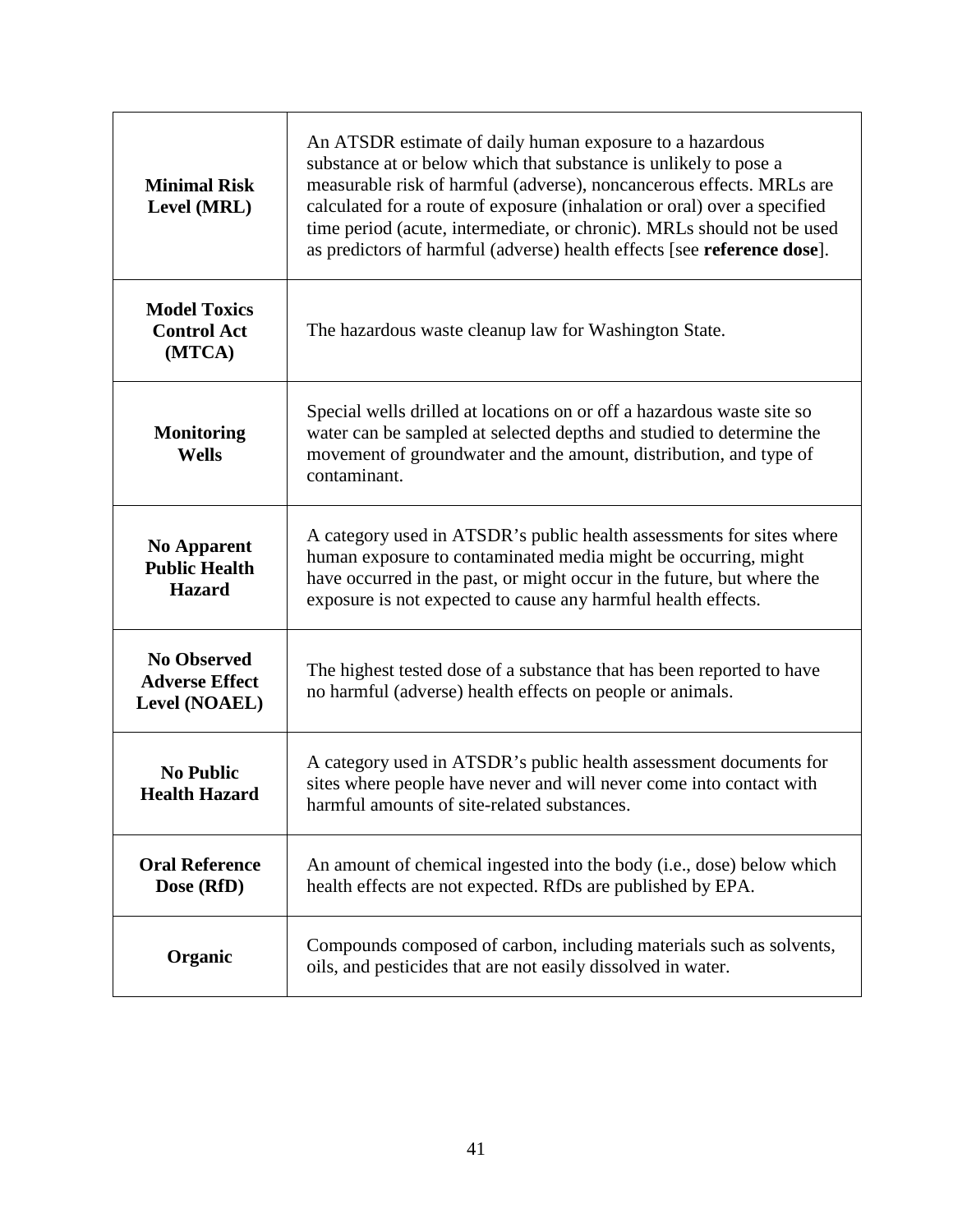| <b>Parts Per Billion</b><br>(ppb)/Parts Per<br><b>Million</b> (ppm)        | Units commonly used to express low concentrations of contaminants.<br>For example, 1 ounce of trichloroethylene (TCE) in 1 million ounces<br>of water is 1 ppm. 1 ounce of TCE in 1 billion ounces of water is 1<br>ppb. If one drop of TCE is mixed in a competition size swimming pool,<br>the water will contain about 1 ppb of TCE. |
|----------------------------------------------------------------------------|-----------------------------------------------------------------------------------------------------------------------------------------------------------------------------------------------------------------------------------------------------------------------------------------------------------------------------------------|
| <b>Reference Dose</b><br><b>Media</b><br><b>Evaluation</b><br>Guide (RMEG) | A concentration in air, soil, or water below which adverse non-cancer<br>health effects are not expected to occur. The EMEG is a <i>comparison</i><br><i>value</i> used to select contaminants of potential health concern and is<br>based on EPA's oral reference dose (RfD).                                                          |
| <b>Route of</b><br><b>Exposure</b>                                         | The way people come into contact with a hazardous substance. Three<br>routes of exposure are breathing [see <b>inhalation</b> ], eating or drinking<br>[see ingestion], or contact with the skin [see dermal contact].                                                                                                                  |
| <b>Surface Water</b>                                                       | Water on the surface of the earth, such as in lakes, rivers, streams,<br>ponds, and springs [compare with groundwater].                                                                                                                                                                                                                 |
| <b>Volatile Organic</b><br>Compound<br>(VOC)                               | Organic compounds that evaporate readily into the air. VOCs include<br>substances such as benzene, toluene, methylene chloride, and methyl<br>chloroform.                                                                                                                                                                               |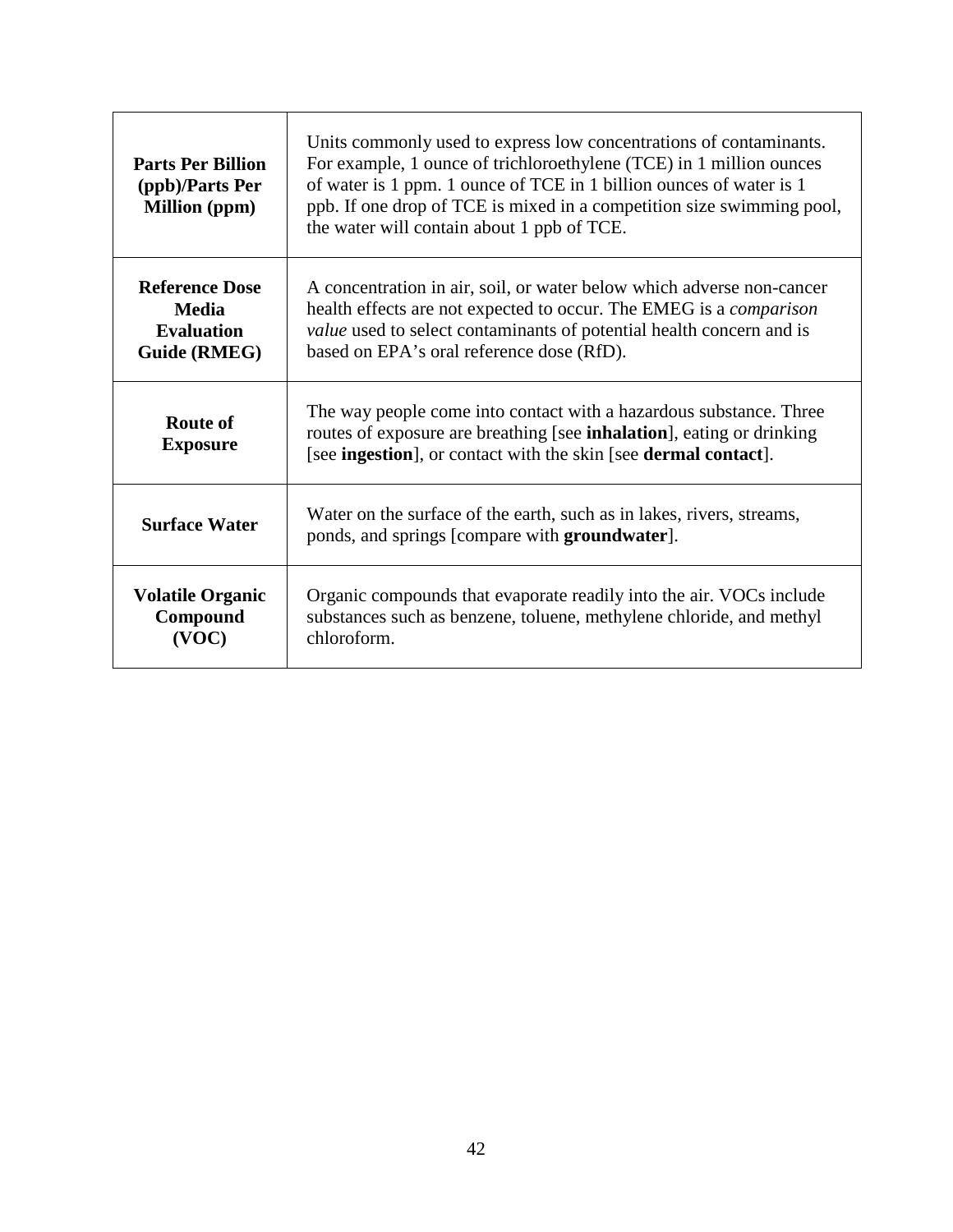### <span id="page-42-0"></span>**References**

- 1. Washington State Department of Health. Private Well Water, Coliform Bacteria and Nitrate Information for Private Well Users. 2012. Ref Type: Pamphlet
- 2. U.S. Environmental Protection Agency. Drinking Water Contaminant Candidate List and Regulatory Determinations; Sodium in Drinking Water. Available at internet <http://www.epa.gov/safewater/ccl/sodium.html>
- 3. Dietary Reference Intakes for Water, Potassium, Sodium, Chloride, and Sulfate (2004) National Academy of Sciences. Institute of Medicine. Food and Nutrition Board.
- 4. Toxics Cleanup Program, Department of Ecology: Natural background soil metals concentrations in Washington State Publication No. 94-115.Olympia: Washington State Department of Ecology: October 1994.
- 5. Washington State Department of Health. Arsenic Detections in Washington Public Water Supplies 2007 Sep 27.
- 6. Agency for Toxic Substances and Disease Registry (ATSDR). Toxicological profile for arsenic (update) PB/2000/108021. Atlanta, GA: U.S. Department of Health and Human Services, Public Health Service. September 2005.
- 7. U.S. Environmental Protection Agency. Toxicological Review of Inorganic Arsenic: In support of summary information on the Integrated Risk Information System, July 2005. [http://www.epa.gov/waterscience/criteria/arsenic/sab/AsDraft\\_SAB.pdf.](http://www.epa.gov/waterscience/criteria/arsenic/sab/AsDraft_SAB.pdf)
- 8. NAS. 2001b. Arsenic in Drinking Water: 2001 Update. National Academy Press. Washington, DC. 2001. Available from URL: [http://books.nap.edu/books/0309076293/html/index.html.](http://books.nap.edu/books/0309076293/html/index.html)
- 9. Agency for Toxic Substances and Disease Registry (ATSDR). Toxicological profile for copper PB 2004-10733. Atlanta, GA: U.S. Department of Health and Human Services, Public Health Service. September 2004.
- 10. U.S. Environmental Protection Agency, Stifelman, M. & Klotzbach, J.M. (2006). Provisional Peer Reviewed Toxicity Values for Iron and Compounds (CASRN 7439-89- 6) Derivation of Subchronic and Chronic Oral RfDs pp. 16. Office of Research and Development, National Center for Environmental Assessment, Superfund Health Risk Technical Support Center: Cincinnati, OH.
- 11. Agency for Toxic Substances and Disease Registry (ATSDR). Toxicological profile for zinc (update) PB2006-100008. Atlanta, GA: U.S. Department of Health and Human Services, Public Health Service. August 2005.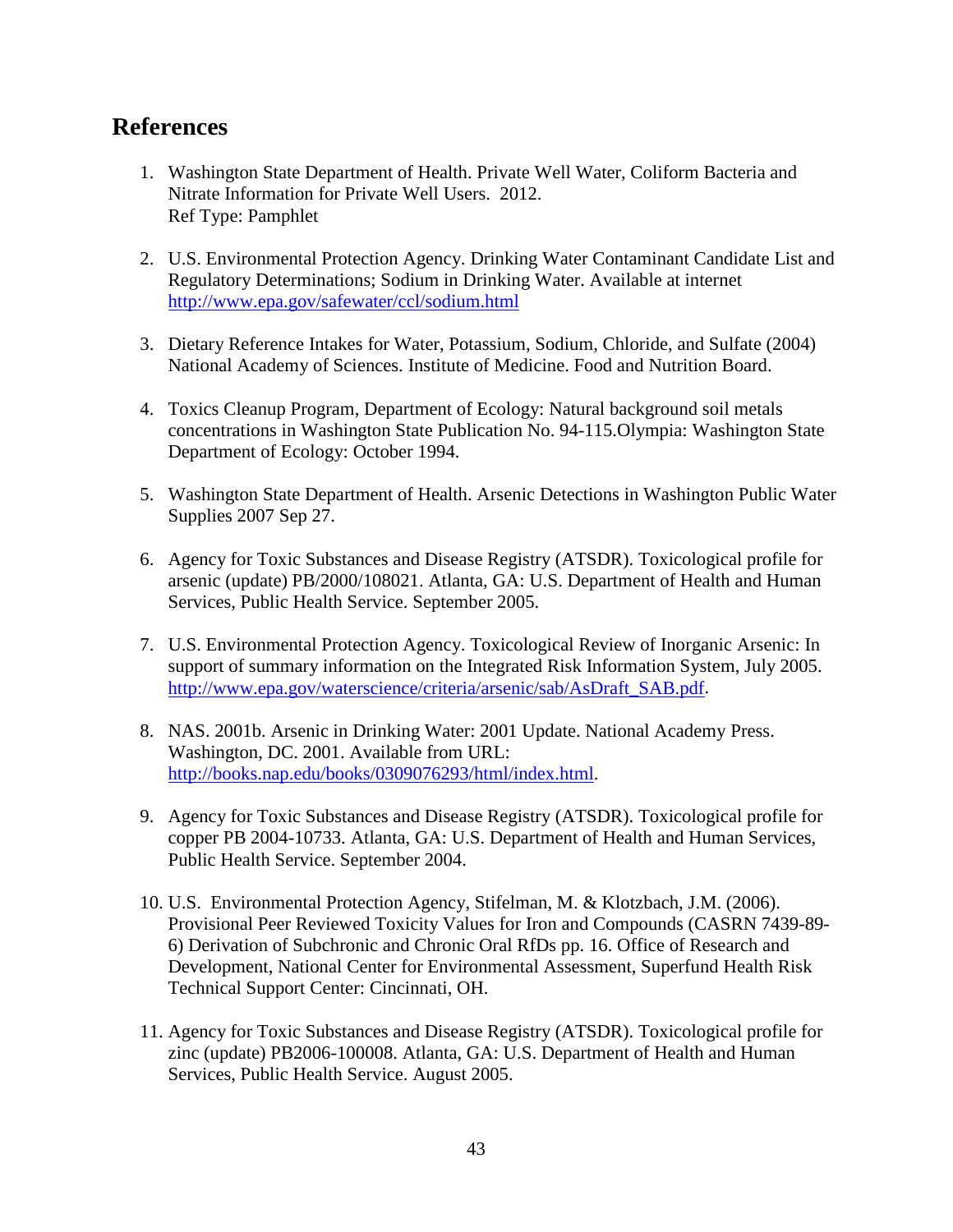- 12. U.S. EPA. Air Quality Criteria for Lead Volume I. U.S. Environmental Protection Agency, Washington, DC, EPA/600/R-5/144aF, October 2006.
- 13. CDC. Preventing lead poisoning in young children: a statement by the Centers for Disease Control, October 1991. Atlanta, Georgia: U.S. Department of Health and Human Services, Public Health Service, CDC. 1991.
- 14. CDC. Blood lead levels in children: factsheet by the Centers for Disease Control, 2012. Atlanta, Georgia: U.S. Department of Health and Human Services, Public Health Service, CDC. 2012. [http://www.cdc.gov/nceh/lead/ACCLPP/Lead\\_Levels\\_in\\_Children\\_Fact\\_Sheet.pdf](http://www.cdc.gov/nceh/lead/ACCLPP/Lead_Levels_in_Children_Fact_Sheet.pdf)
- 15. Centers for Disease Control and Prevention. *Fourth National Report on Human Exposure to Environmental Chemicals*. http://www.cdc.gov/exposurereport/. December 2009.
- 16. U.S. Department of Health and Human Services, Agency for Toxic Substances and Disease Registry: Toxicological profile for Lead (update) PB/99/166704. Atlanta: U.S. Department of Health and Human Services. July 1999.
- 17. Agency for Toxic Substances and Disease Registry (ATSDR). Lead Toxicity (Case studies in environmental medicine course) SS3059. Atlanta: U.S. Department of Health and Human Services, Public Health Service. October 2000.
- 18. U.S. Environmental Protection Agency. Technical Review Workgroup for Lead. *User's Guide for the Integrated Exposure Uptake Biokinetic Model for Lead in Children,*  (IEUBK) *Windows version 1.0*, OSWER Directive No.9285.7-42. Document No. EPA 540-K-01-005 Washington, DC: May 2002.
- 19. U.S. Food and Drug Administration. 1997. Preventing iron poisoning in children. FDA backgrounder. January 15, 1997. Available at: [http://www.cfsan.fda.gov/~dms/bgiron.html.](http://www.cfsan.fda.gov/~dms/bgiron.html)
- 20. Institute of Medicine (2001) Dietary Reference Intakes for Vitamin A, Vitamin K, Arsenic Boron, Chromium, Copper, Iodine, Iron, Manganese, Molybdenum, Nickel, Silicon, Vanadium, and Zinc 2001 National Academy Press Washington, D.C.
- 21. U.S. Environmental Protection Agency. Guidelines for Carcinogen Risk Assessment (Review Draft). NCEA-F-0644 July 1999. Available at internet: [http://www.epa.gov/raf/publications/pdfs/CANCER\\_GUIDELINES\\_FINAL\\_3-25-](http://www.epa.gov/raf/publications/pdfs/CANCER_GUIDELINES_FINAL_3-25-05.PDF) [05.PDF](http://www.epa.gov/raf/publications/pdfs/CANCER_GUIDELINES_FINAL_3-25-05.PDF)
- 22. American Cancer Society. Cancer Facts & Figures 2010. Atlanta: American Cancer Society; 2010.
- 23. U.S.Environmental Protection Agency. 4-10-1998. Integrated Risk Information System, Arsenic, Inorganic. http://www.epa.gov/iris/subst/0278.htm